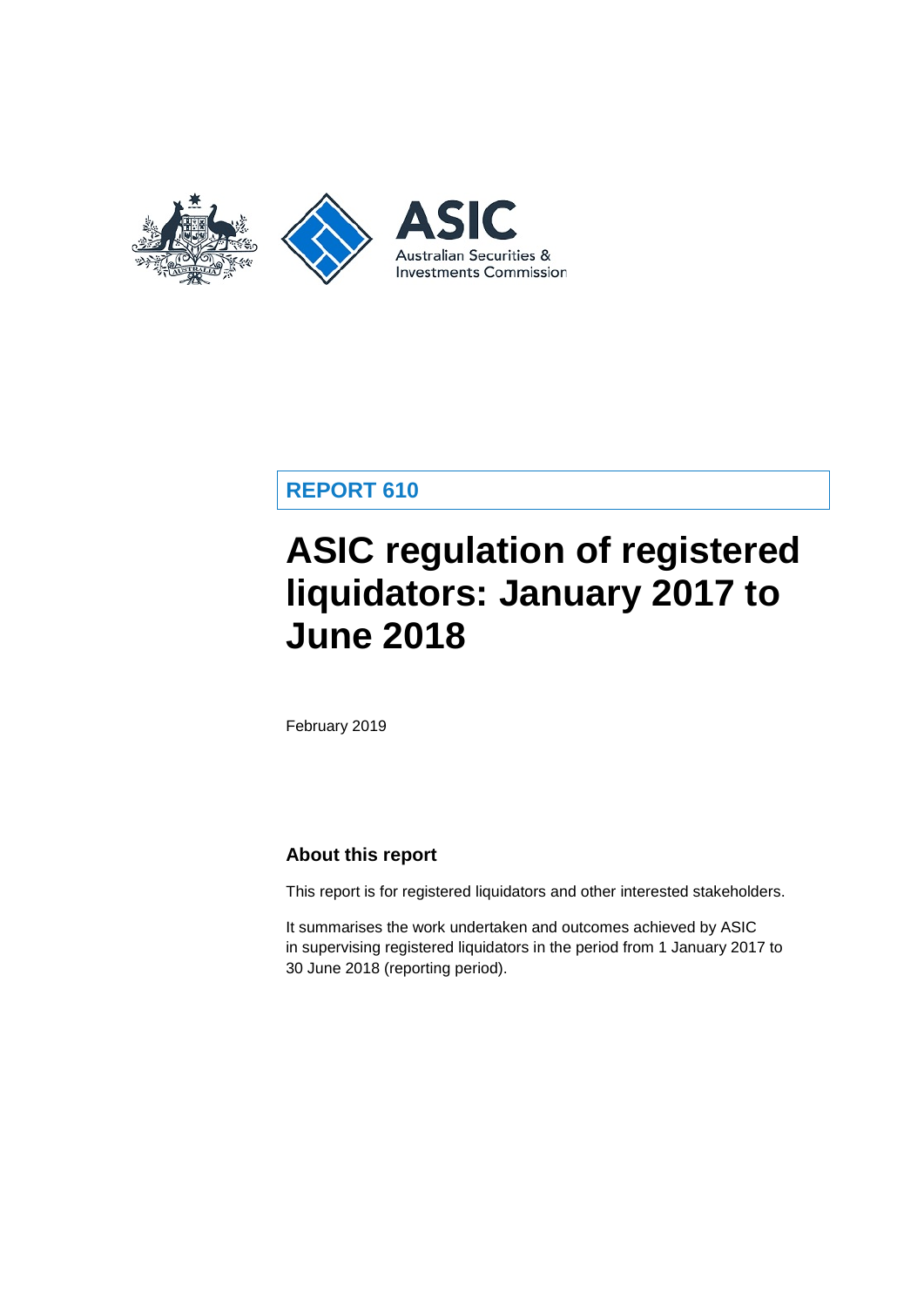#### **About ASIC regulatory documents**

In administering legislation, ASIC issues the following types of regulatory documents.

**Consultation papers**: seek feedback from stakeholders on matters ASIC is considering, such as proposed relief or proposed regulatory guidance.

**Regulatory guides**: give guidance to regulated entities by:

- explaining when and how ASIC will exercise specific powers under legislation (primarily the Corporations Act)
- explaining how ASIC interprets the law
- describing the principles underlying ASIC's approach
- giving practical guidance (e.g. describing the steps of a process such as applying for a licence or giving practical examples of how regulated entities may decide to meet their obligations).

**Information sheets**: provide concise guidance on a specific process or compliance issue or an overview of detailed guidance.

**Reports**: describe ASIC compliance or relief activity or the results of a research project.

## **Previous reports**

| <b>Report number</b> | <b>Report date</b> | <b>Reporting period</b>  |
|----------------------|--------------------|--------------------------|
| <b>REP 532</b>       | June 2017          | January to December 2016 |
| <b>REP 479</b>       | June 2016          | January to December 2015 |
| <b>REP 430</b>       | <b>April 2015</b>  | January to December 2014 |
| <b>REP 389</b>       | April 2014         | January to December 2013 |
| <b>REP 342</b>       | May 2013           | January to December 2012 |
| <b>REP 287</b>       | May 2012           | January to December 2011 |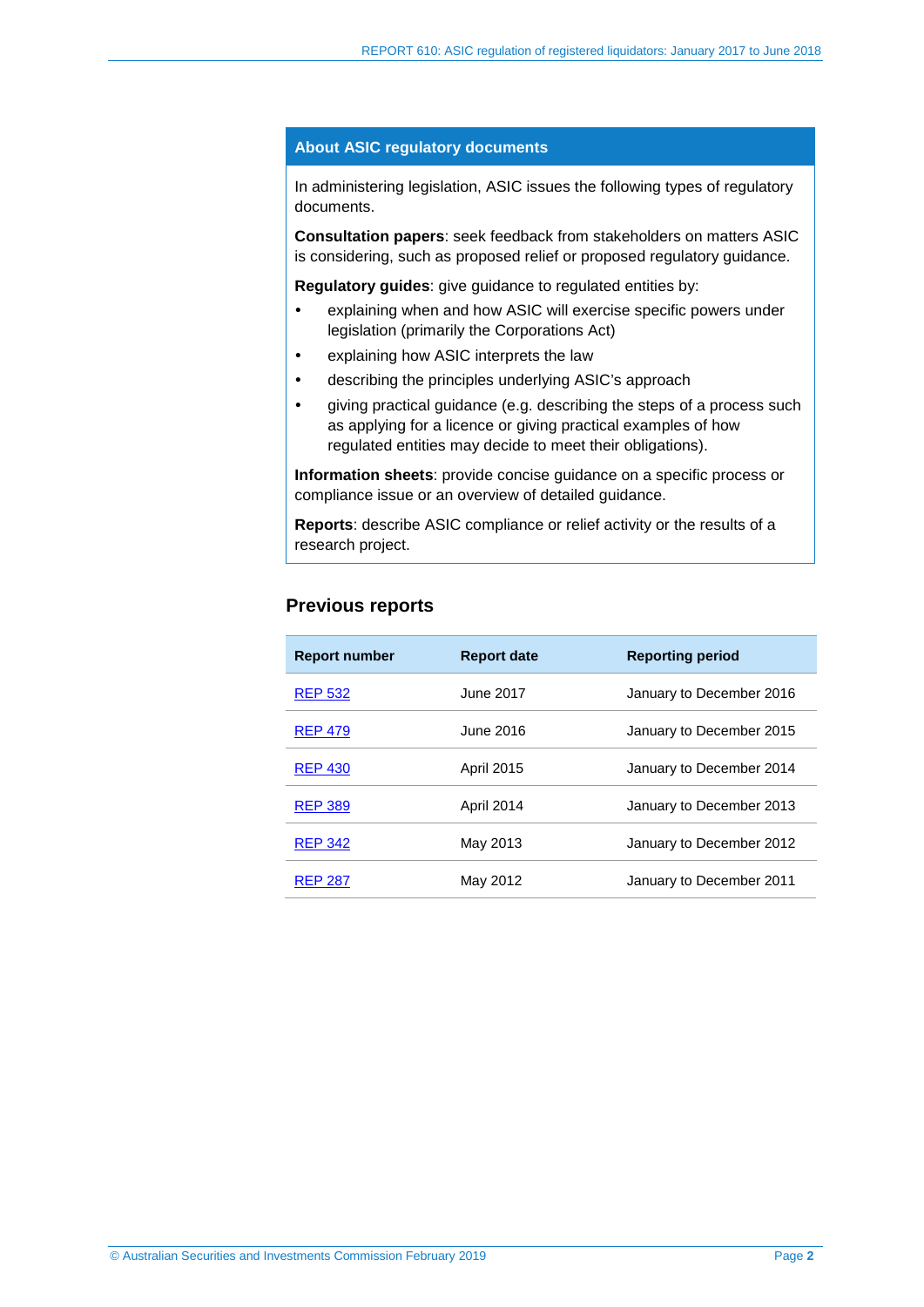# **Contents**

| A | Guidance, education, stakeholder engagement and policy advice11 |  |
|---|-----------------------------------------------------------------|--|
|   |                                                                 |  |
|   |                                                                 |  |
|   |                                                                 |  |
|   |                                                                 |  |
| в |                                                                 |  |
|   |                                                                 |  |
|   |                                                                 |  |
|   |                                                                 |  |
|   |                                                                 |  |
| C |                                                                 |  |
|   |                                                                 |  |
|   |                                                                 |  |
|   |                                                                 |  |
|   |                                                                 |  |
|   |                                                                 |  |
|   |                                                                 |  |
|   |                                                                 |  |
|   |                                                                 |  |
| D |                                                                 |  |
|   |                                                                 |  |
|   |                                                                 |  |
|   | Appendix 1: Regulatory guides, information sheets and forms48   |  |
|   | Regulatory guides and information sheets that apply 48          |  |
|   |                                                                 |  |
|   |                                                                 |  |
|   |                                                                 |  |
|   |                                                                 |  |
|   |                                                                 |  |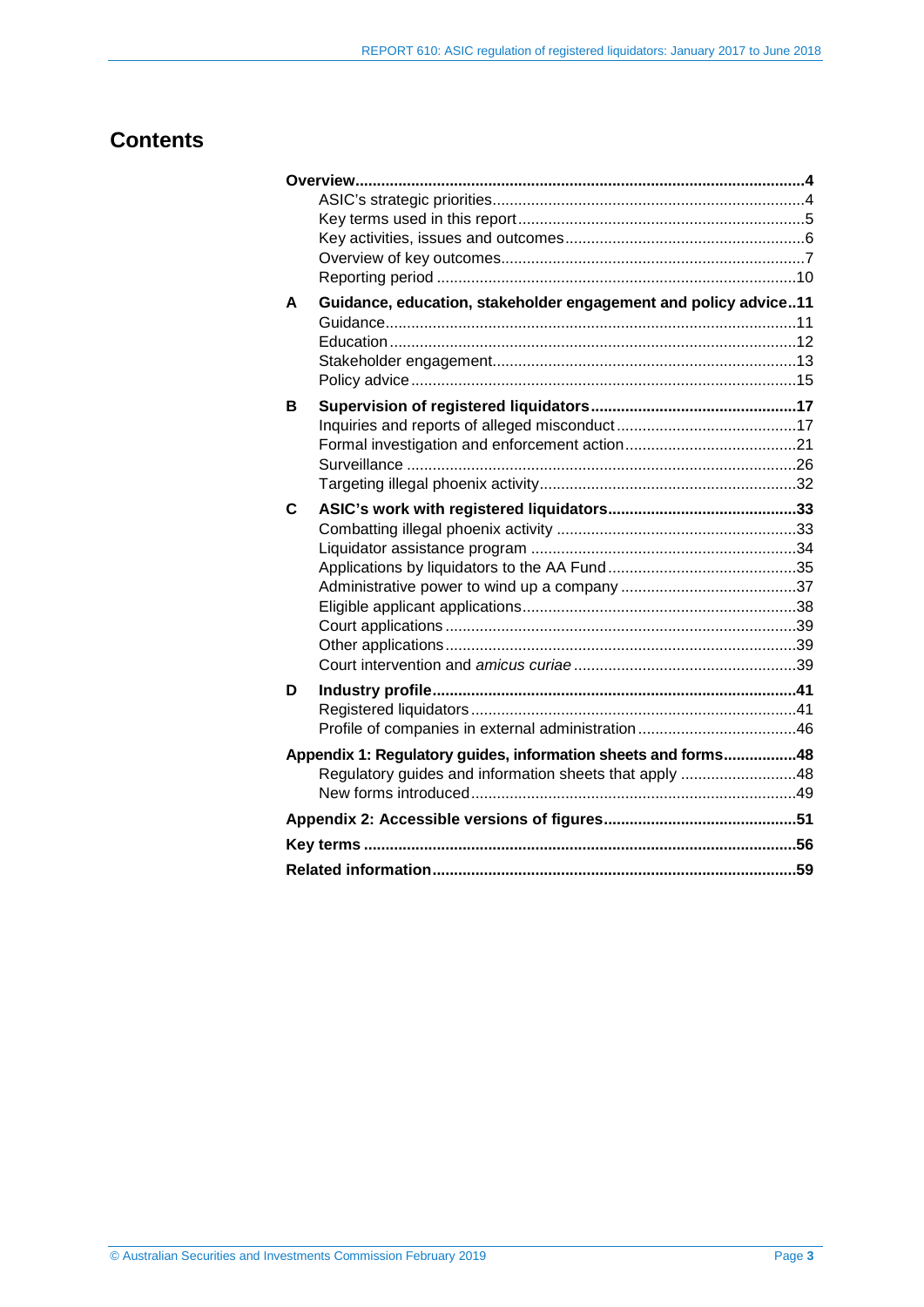# <span id="page-3-0"></span>**Overview**

- 1 ASIC registers and is responsible for supervising registered liquidators who accept formal appointments as external administrators (including controller appointments) of companies in Australia.
- 2 We supervise registered liquidator compliance with the *Corporations Act 2001* (Corporations Act), the Corporations Regulations 2001 (Corporations Regulations) and the Insolvency Practice Rules (Corporations) 2016 (Practice Rules). We also consider whether the registered liquidator conduct meets generally accepted professional standards, practices and principles, including codes of conduct or statements of best practice of relevant professional and industry bodies.
- 3 This report summarises the outcomes of our activities for the period 1 January 2017 to 30 June 2018 (reporting period). It focuses on:
	- (a) our guidance, education, stakeholder engagement and policy advice work for registered liquidators (see Section [A\)](#page-10-0); and
	- (b) our work in supervising registered liquidators through our assessment of reports of misconduct, and through our surveillance and enforcement activities (see Section [B\)](#page-16-0).
- 4 Section [C](#page-32-0) outlines the important work we do with registered liquidators who wind up or restructure insolvent companies. We assist liquidators in this work, through our liquidator assistance program and the Assetless Administration Fund (AA Fund), by helping them to obtain records or funding their preliminary investigations to enable them to report to ASIC. These reports from registered liquidators support our own investigations and, where appropriate, ASIC action, including litigation against directors and others.
- 5 As part of our work, we consider the demographic and geographic information about registered liquidators. Understanding the factors affecting the industry helps us develop strategies for working with and supervising registered liquidators. We have set out the industry profile in Section [D.](#page-40-0)

# <span id="page-3-1"></span>**ASIC's strategic priorities**

- 
- 6 Our vision is for a fair, strong and efficient financial system for all Australians. To realise our vision we will use all our regulatory tools to:
	- (a) change behaviours to drive good consumer and investor outcomes;
	- (b) act against misconduct to maintain trust and integrity in the financial system;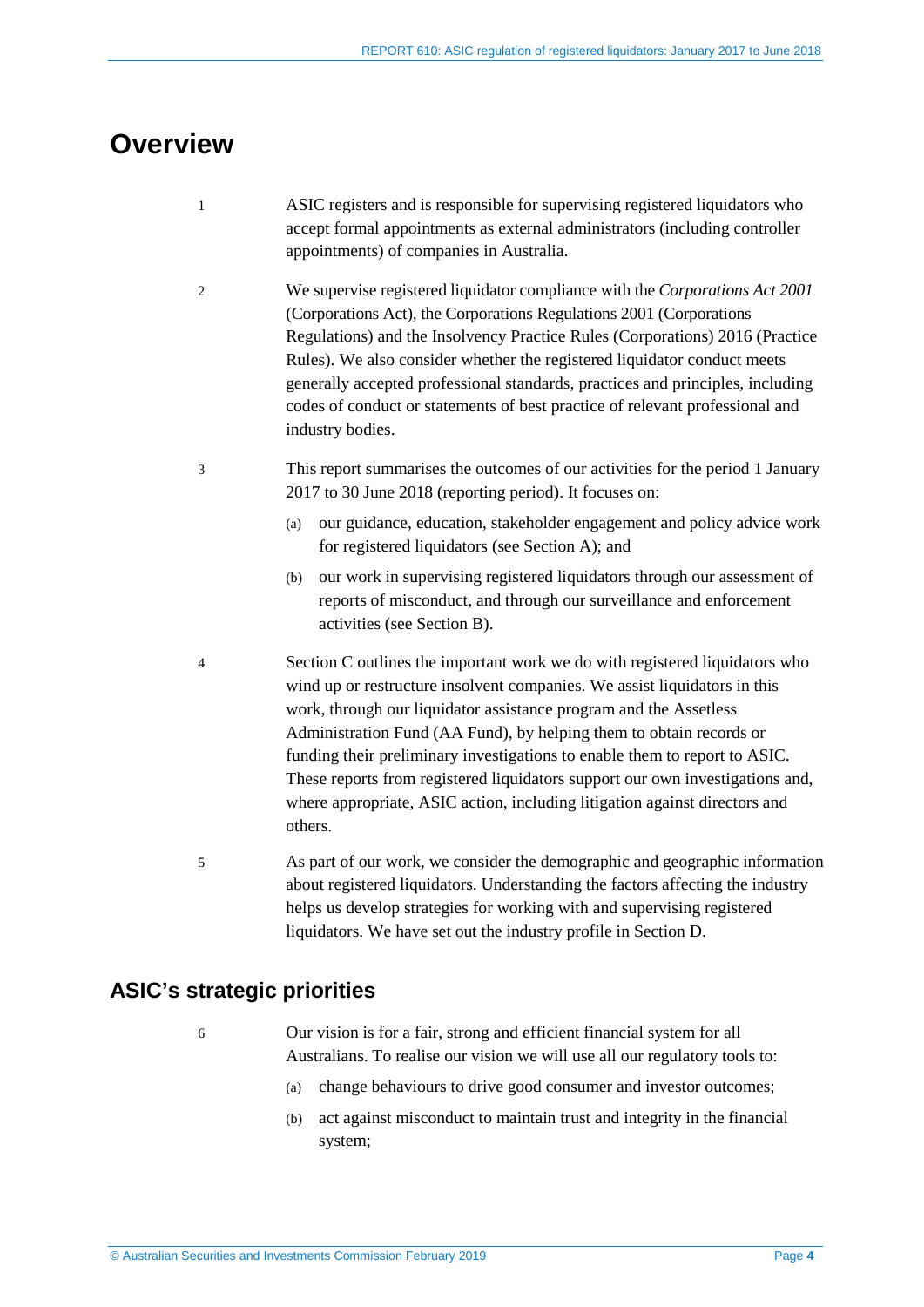- (c) promote the strong and innovative development of the financial system; and
- (d) help Australians to be in control of their financial lives.
- 7 Each year we issue our corporate plan that sets out our strategic priorities for a four-year period. In August 2016, we issued *[ASIC's corporate plan 2016–17 to](https://asic.gov.au/about-asic/what-we-do/our-role/asics-corporate-plan-2016-2017-to-2019-2020/)  [2019–20](https://asic.gov.au/about-asic/what-we-do/our-role/asics-corporate-plan-2016-2017-to-2019-2020/)* and in August 2017 *[ASIC's corporate plan 2017–18 to 2020–21](https://asic.gov.au/about-asic/what-we-do/our-role/asics-corporate-plan-2017-18-to-2020-21/)*. Supporting ASIC's corporate plan are individual sector business plans, including:
	- (a) th[e 2016–17 insolvency practitioners business plan](https://download.asic.gov.au/media/4060345/asics-2016-17-insolvency-practitioners-summary-business-plan.pdf) (PDF 363 KB); and
	- (b) the  $2017-18$  insolvency practitioners business plan (PDF 369 KB).
- 8 This report describes how we addressed the priorities identified in both the ASIC corporate plan and sector business plan.
- 9 An area of our focus is to promote creditors' confidence in the proper administration of insolvent companies and in our supervision of registered liquidators. Creditors are entitled to expect a liquidator to wind up an insolvent company in a fair and orderly way so they receive the maximum possible return of their money, recognising that the liquidator is entitled to reasonable remuneration and costs incurred.
- 10 To this end, registered liquidators must be competent and efficient. They must bring an independent mind to their task. They cannot use the creditors' funds entrusted to them to improperly advance their own interests.

# <span id="page-4-0"></span>**Key terms used in this report**

<span id="page-4-1"></span>

11 This report uses terms that have special meaning and are important for understanding the context of the statistics: see [Table 1.](#page-4-1) For a full list of terms used in this report, see the 'Key terms' at the end of the report.

| Term                             | <b>Meaning in this report</b>                                                                                                                                                                                                                                                                                                      |
|----------------------------------|------------------------------------------------------------------------------------------------------------------------------------------------------------------------------------------------------------------------------------------------------------------------------------------------------------------------------------|
| Court enforceable<br>undertaking | Undertakings under s93AA of the Australian Securities and<br><i>Investments Commission Act 2001 (ASIC Act)</i>                                                                                                                                                                                                                     |
| Enforcement<br>action            | Criminal, civil or administrative action against a registered<br>liquidator (e.g. through an application to court or a referral to a<br>committee convened under s40-50 of Sch 2 to the<br>Corporations Act (Sch 2)), or where the parties reach a<br>negotiated outcome (e.g. where we accept a court enforceable<br>undertaking) |

#### **Table 1: Meaning of key terms used in this report**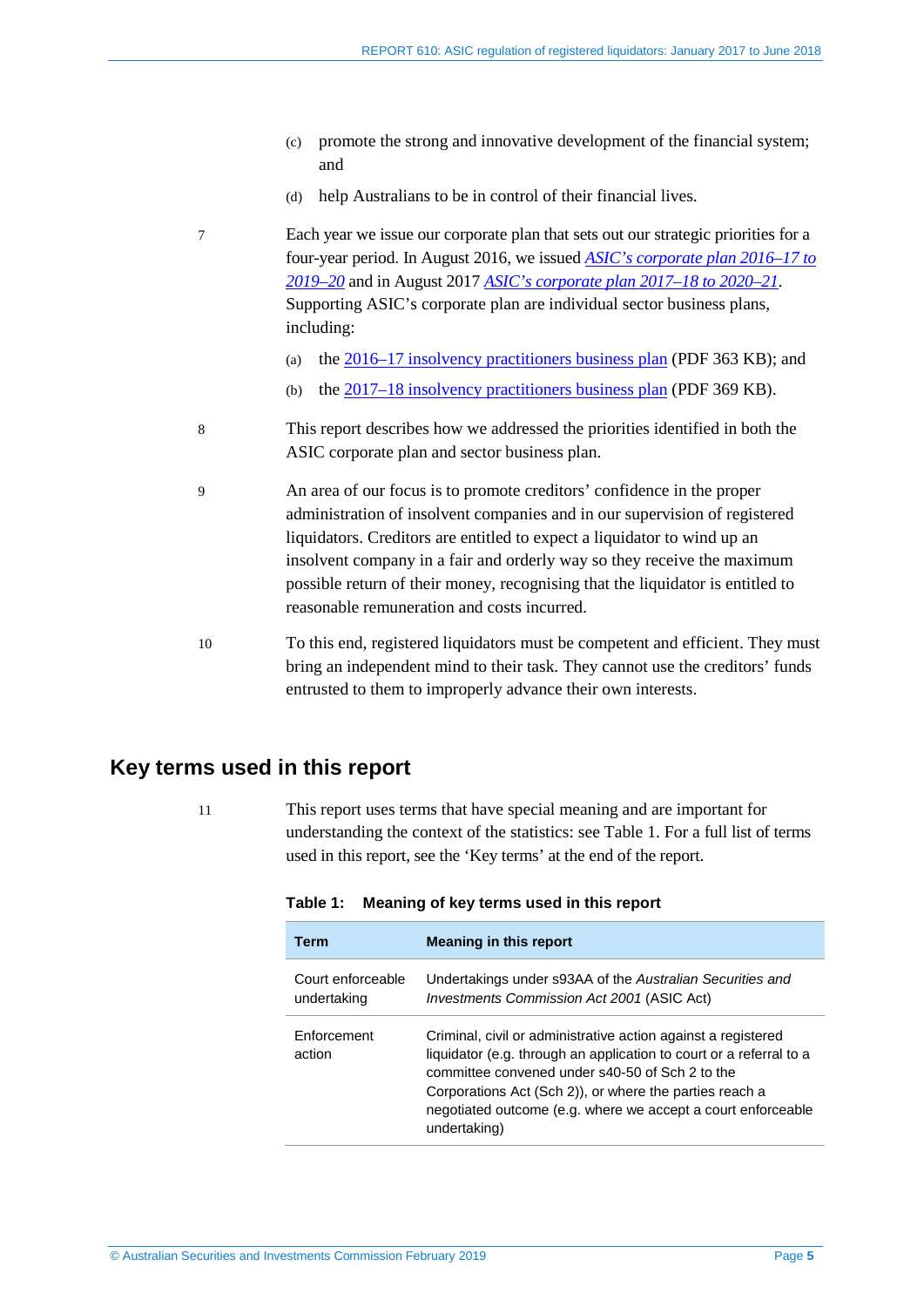| <b>Term</b>                  | <b>Meaning in this report</b>                                                                                                                                                                                                                                                                                              |
|------------------------------|----------------------------------------------------------------------------------------------------------------------------------------------------------------------------------------------------------------------------------------------------------------------------------------------------------------------------|
| External<br>administration   | The corporate insolvency that the external administrator<br>administers; including liquidation, controller appointments,<br>voluntary administration or a deed of company arrangements                                                                                                                                     |
| External<br>administrator    | A liquidator, controller, voluntary administrator or administrator<br>of a deed of company arrangement                                                                                                                                                                                                                     |
| Formal<br>investigation      | A formal investigation under s13(3) of the ASIC Act                                                                                                                                                                                                                                                                        |
| Negotiated<br>resolution     | Negotiated alternatives to other enforcement remedies where<br>these can achieve an effective regulatory outcome, such as an<br>improved compliance program or a better (e.g. quicker)<br>outcome: see Information Sheet 151 ASIC's approach to<br>enforcement (INFO 151)                                                  |
| Proactive practice<br>review | A review of a registered liquidator's whole practice, including<br>systems and procedures, and a detailed review of multiple<br>external administration appointments. The aim is to assess<br>whether the registered liquidator is adequately and properly<br>performing their duties and generally complying with the law |
| Reporting period             | The 18 months between 1 January 2017 to 30 June 2018: see<br>paragraphs 20-21 for more information.                                                                                                                                                                                                                        |
| Surveillance                 | Transaction reviews, proactive transaction reviews, proactive<br>practice reviews and industry-wide compliance projects                                                                                                                                                                                                    |
| Transaction<br>review        | A review of the conduct of a registered liquidator in relation to<br>a specific transaction or external administration                                                                                                                                                                                                     |

# <span id="page-5-0"></span>**Key activities, issues and outcomes**

12 We aim to achieve the priorities of the ASIC corporate plan and sector business plan through a combination of:

- (a) guidance;
- (b) education;
- (c) stakeholder engagement;
- (d) policy advice;
- (e) surveillance; and
- (f) enforcement action.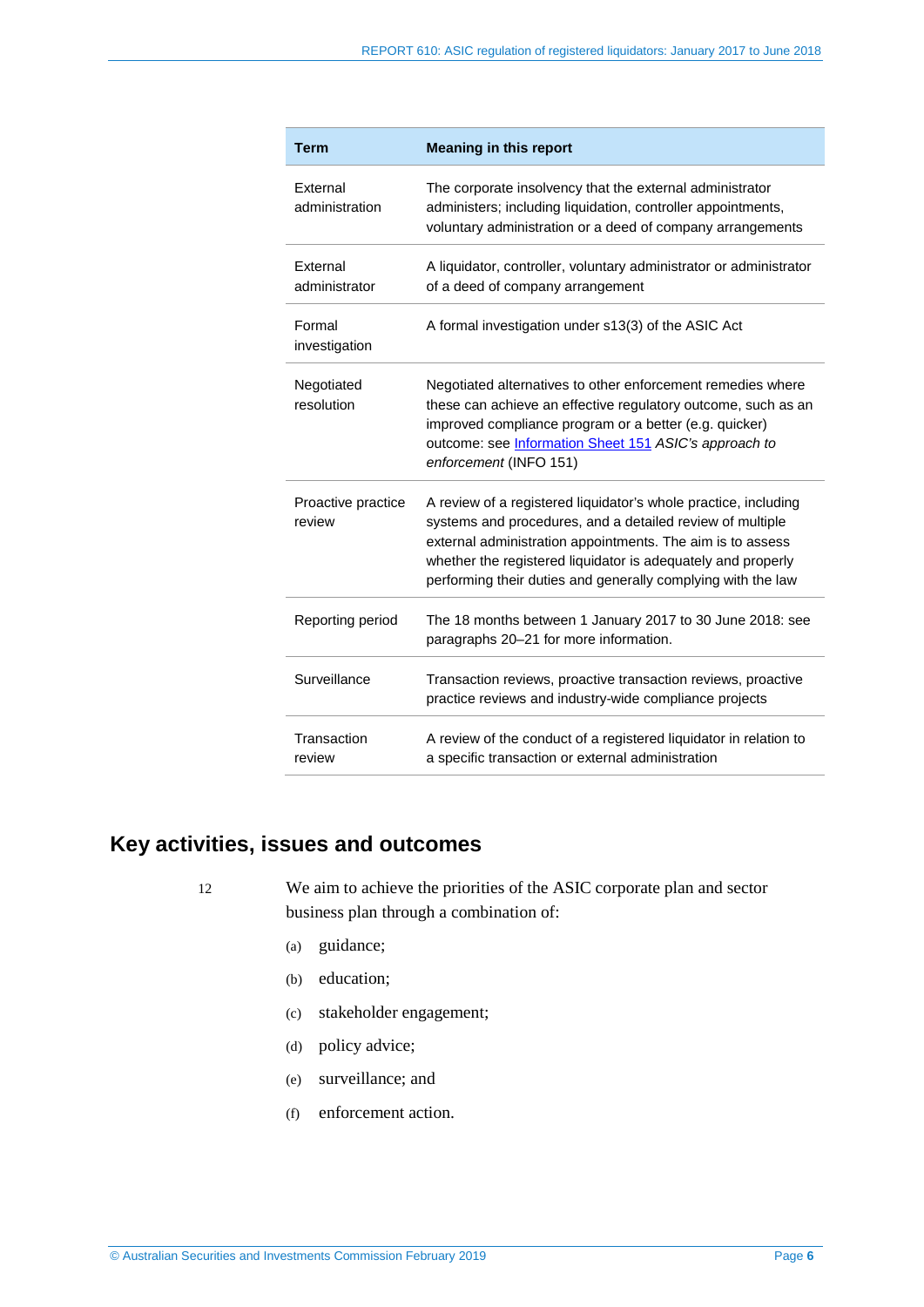- 13 In the reporting period, we continued our focus on the following areas of greatest threat of harm:
	- (a) *Competence:* This includes issues such as practice capacity, timeliness, adequacy of investigations, statutory reporting, poor asset realisation, and failing to maintain proper books and records.
	- (b) *Independence:* A registered liquidator must be independent and also be seen, or perceived, to be independent. Our focus included disclosure by registered liquidators of relevant relationships and indemnities, as required by the Corporations Act.
	- (c) *Improper gain:* This includes, but is not limited to, excessive remuneration, drawing remuneration before obtaining appropriate approval, and entering into inappropriate transactions with related parties.
- 14 A significant portion of our supervision activities result in educational outcomes for market participants. This is consistent with our objective to communicate to the market our expectations for insolvency practitioners on specific issues or behaviours. Our supervision and intervention often provide the catalyst for registered liquidators to change their behaviour and internal systems. However, we use enforcement action where warranted and when other action cannot achieve the required outcome.

# <span id="page-6-0"></span>**Overview of key outcomes**

#### **Guidance, education and policy advice outcomes**

- 15 In the reporting period, we:
	- (a) released new regulatory guidance on the registration, disciplinary actions and insurance requirements of registered liquidators;
	- (b) reissued our information sheets to include changes enacted by the *Insolvency Law Reform Act 2016* (Insolvency Law Reform Act);
	- (c) authored six articles for the *Australian Insolvency Journal* which is published by ARITA (Australian Restructuring Insolvency and Turnaround Association);
	- (d) published five issues of our quarterly e-newsletter 'Corporate insolvency update';
	- (e) sent 15 emails to all registered liquidators providing information on various topics, including law reform, industry funding for ASIC and the panel of registered liquidators from which ASIC makes appointments when it exercises its power to wind up an abandoned company;
	- (f) released our report outlining the results of our project to test registered liquidator compliance with their lodgement and publication obligations, and provided guidance for registered liquidators to help improve these compliance obligations;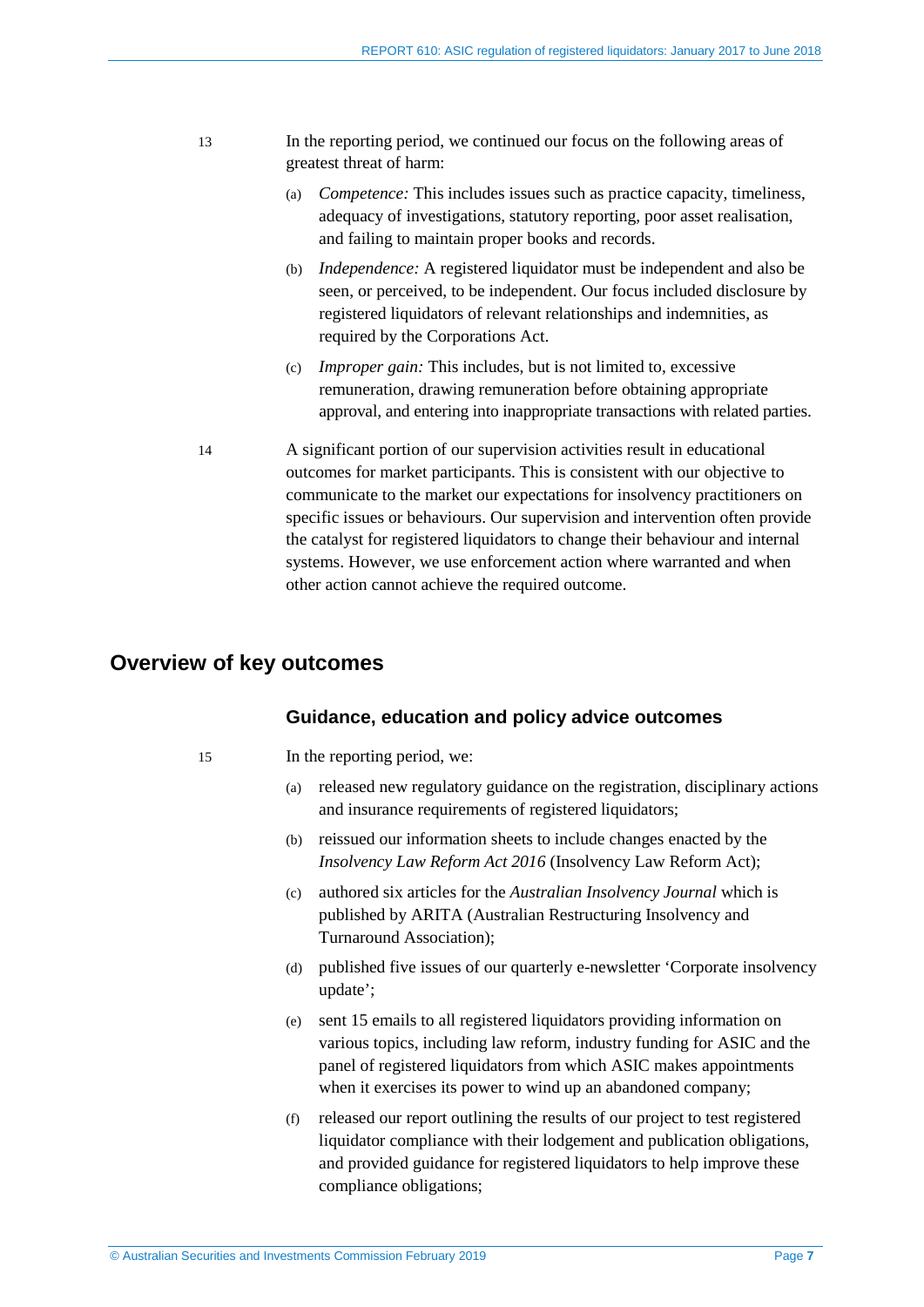- (g) intervened or appeared as *amicus curiae* in two matters involving issues of registered liquidator independence and remuneration; and
- (h) provided policy advice and feedback to government on proposed safe harbour and ipso facto reforms, industry funding for ASIC and reforms to combat illegal phoenix activity.

#### **Supervision outcomes**

- 16 In the reporting period, we:
	- (a) initiated three proactive practice reviews and 63 transaction reviews;
	- (b) completed one proactive practice review and 54 transaction reviews;
	- (c) completed 30 reviews of declarations of relevant relationships and indemnities, and 17 reviews of remuneration reports issued to creditors by registered liquidators;
	- (d) commenced four formal investigations or enforcement actions concerning registered liquidator conduct (see [Table 3](#page-21-0) in Section [B\)](#page-16-0);
	- (e) issued 12 directions to registered liquidators under s40-15 of Sch 2 to remedy a failure to lodge documents, or give information or documents required to be lodged with ASIC;
	- (f) reviewed registered liquidator renewal applications to determine whether they provided sufficient evidence to demonstrate that they had adequate and appropriate professional indemnity and fidelity insurance; and
	- (g) reviewed 579 annual liquidator returns to monitor compliance with continuing professional education requirements and to assess whether they were maintaining relevant experience through undertaking external administration appointments.
- 17 [Table 2](#page-8-0) summarises our outcomes in supervising registered liquidators for the reporting period in each area of concern.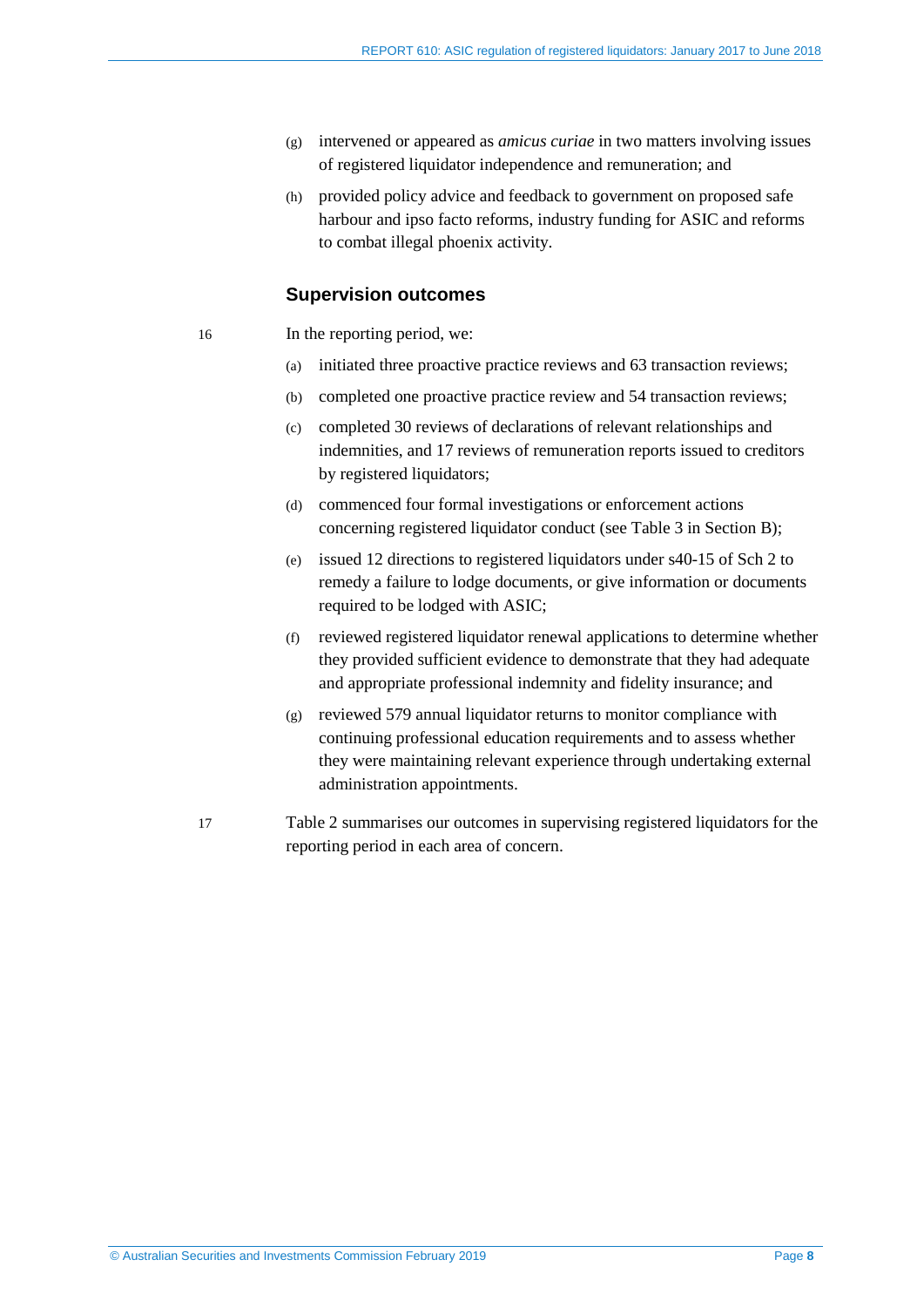| <b>Competence</b> | We cancelled the registration of a Victorian-based registered liquidator, Raymond<br>Sutcliffe, as part of a court enforceable undertaking.                                                                                                                                                    |
|-------------------|------------------------------------------------------------------------------------------------------------------------------------------------------------------------------------------------------------------------------------------------------------------------------------------------|
|                   | We negotiated three outcomes from the published notices website and non-lodgement<br>(PNW) project, where:                                                                                                                                                                                     |
|                   | • two registered liquidators, Giovanni Carrello and Dennis Offermans, agreed to engage<br>an independent registered liquidator to undertake a 'quality-control peer-review<br>program'-and, of those two liquidators, Mr Offermans agreed to implement<br>compliance-based staff training; and |
|                   | • one registered liquidator agreed to undertake a quality-control peer-review program and<br>implement compliance-based staff training.                                                                                                                                                        |
|                   | We negotiated one outcome from a Victorian-based registered liquidator, Richard Trygve<br>Rohrt, where he agreed to undertake a quality-control peer-review program.                                                                                                                           |
|                   | We commenced formal investigations or enforcement actions in relation to four registered<br>liquidators.                                                                                                                                                                                       |
|                   |                                                                                                                                                                                                                                                                                                |
| Independence      | The Administrative Appeals Tribunal (AAT) affirmed the decision to cancel the registration<br>of Randall Joubert following his appeal of the decision by the Companies Auditors and<br>Liquidators Disciplinary Board (CALDB).                                                                 |
|                   | Note: CALDB was renamed the Companies Auditors Disciplinary Board (CADB) following<br>legislative amendments contained in the Insolvency Law Reform Act that took effect on<br>1 March 2017.                                                                                                   |
|                   | We filed an application seeking to amend our original application (filed in 2015) for an<br>order that the court inquire into Peter Mack's conduct as a liquidator.                                                                                                                            |
|                   | The disciplinary committee required a Melbourne-based registered liquidator to undertake<br>an ARITA training course.                                                                                                                                                                          |
|                   | We completed 30 reviews of registered liquidators' declarations of relevant relationships<br>and indemnities as part of our surveillance work.                                                                                                                                                 |

<span id="page-8-0"></span>**Table 2: Key supervisory outcomes for the reporting period by area of greatest threat of harm**

## **Working with registered liquidators**

In the  $2017-18$  financial year, we:

- (a) received 1,358 requests under the liquidator assistance program, achieving compliance by 593 individuals with their obligations to assist the external administrator and prosecuting 382 individuals for 734 strict liability offences resulting in \$1.4 million in fines and costs; and
- (b) received 784 applications for the AA Fund, approving 213 applications and paying \$3.3 million to registered liquidators.

19 In the reporting period, we:

(a) ordered the winding up of 19 abandoned companies where we identified 46 employees owed an estimated \$946,417 in unpaid entitlements. We paid registered liquidators a total of \$120,000 from the AA Fund to carry out this work;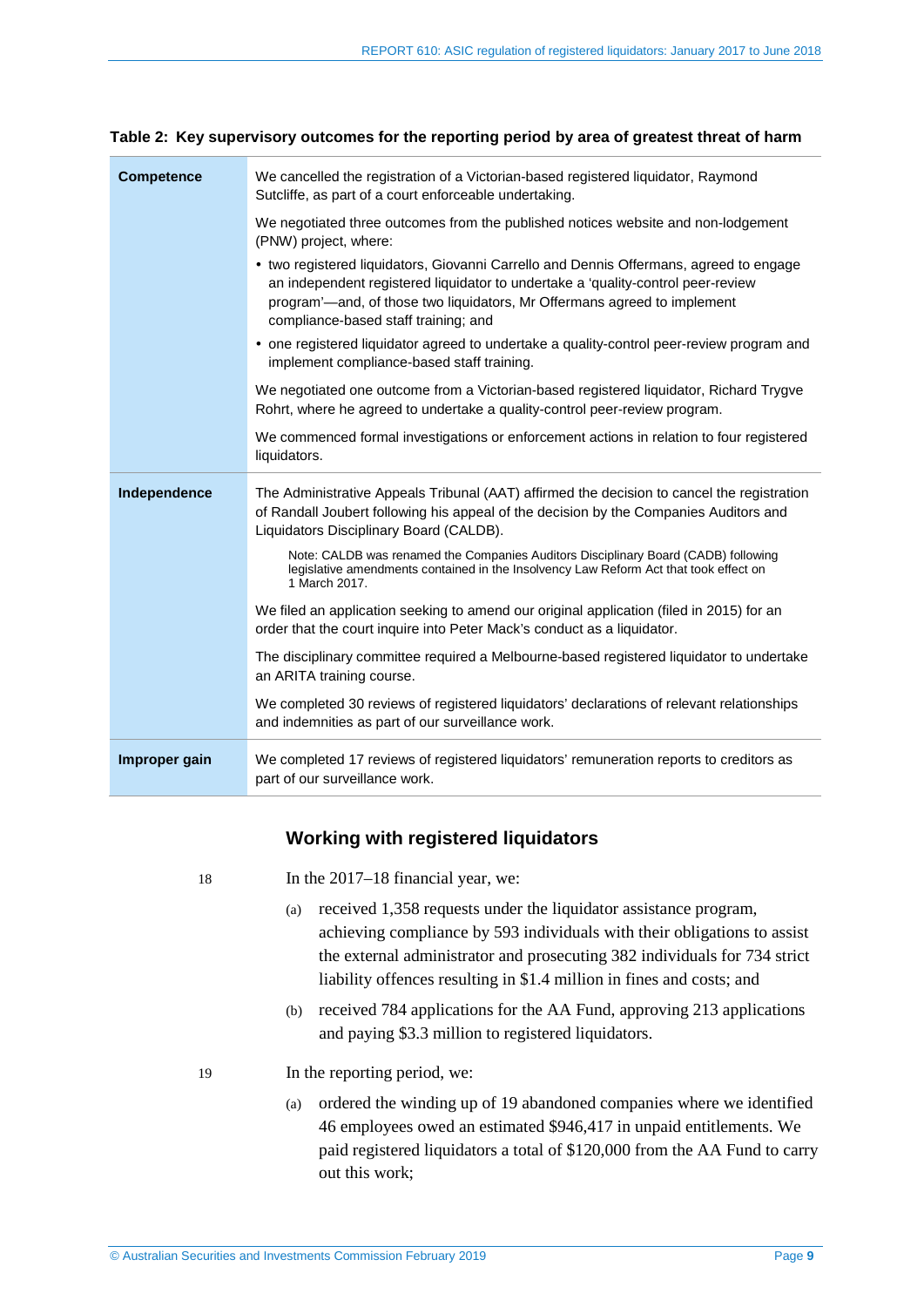- (b) received 28 eligible applicant requests from receivers and managers and other parties for authorisation to seek a summons from the court to conduct public examinations of relevant parties about the examinable affairs of the company;
- (c) assessed 138 court applications, mostly relating to matters in Pts 5.3A– 5.9 of the Corporations Act, which were either served on ASIC or which came to our attention because of their public nature or profile;
- (d) assessed one application from a registered liquidator for an extension of time to adjudicate on a proof of debt; and
- (e) exercised the power under s40-111 of Sch 2 to appoint replacement liquidators to a number of companies in external administration following the automatic cancellation of the incumbent liquidator's registration when they were declared bankrupt.

# <span id="page-9-1"></span><span id="page-9-0"></span>**Reporting period**

20 Previously, the reporting periods of these reports covered calendar years (e.g. January to December 2016). For this report only, we have set the reporting period as 18 months (1 January 2017 to 30 June 2018). Future reports will align with the financial year reporting period of ASIC's annual report. The exceptions to this relate to the liquidator assistance program and AA Fund, which ASIC has always reported by financial year.

<span id="page-9-2"></span>21 This report also breaks down the 18-month reporting period into two subperiods: January–June 2017 and the 2017–18 financial year.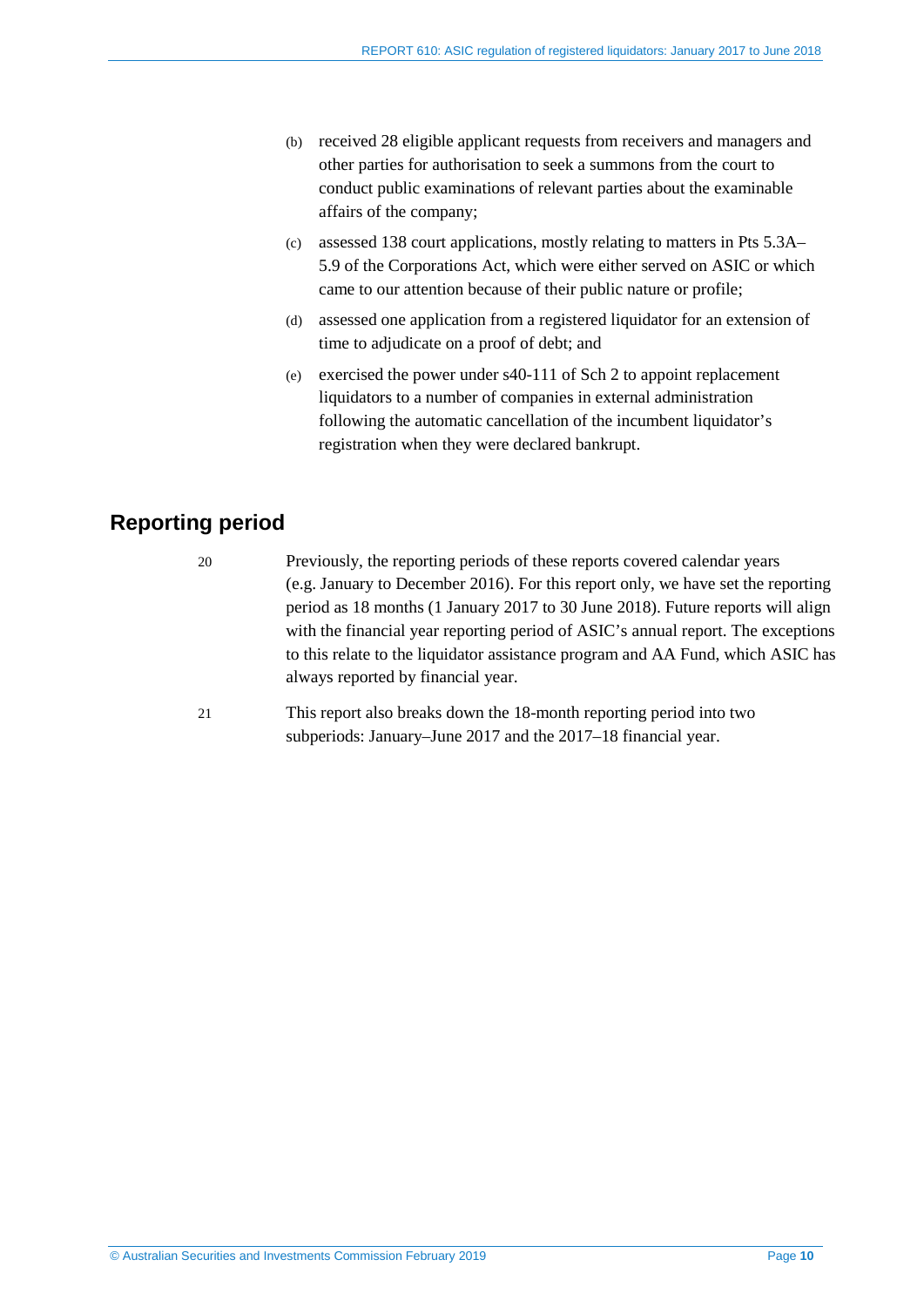# <span id="page-10-0"></span>**A Guidance, education, stakeholder engagement and policy advice**

## **Key points**

During the reporting period, we:

- reviewed and updated some of our guidance (see paragraphs [22](#page-10-2)[–25\)](#page-10-3);
- provided education to industry (see paragraphs [26](#page-11-1)[–29\)](#page-12-1);
- engaged with industry and stakeholders (see paragraphs [30](#page-12-2)[–40\)](#page-13-0); and
- provided policy advice (see paragraphs [41](#page-14-1)[–53\)](#page-15-0).

# <span id="page-10-2"></span><span id="page-10-1"></span>**Guidance**

## **Regulatory guides**

- 22 Regulatory guides assist registered liquidators and other stakeholders by explaining when and how we exercise specific powers under legislation (primarily, the Corporations Act), how we interpret the law and the principles underlying our approach.
- 23 Regulatory guides also give practical guidance—for example, describing the steps of a process (such as applying for registration), or giving practical examples of how regulated entities may decide to meet their obligations.
- 24 In March 2017, we released [Regulatory Guide 258](https://asic.gov.au/regulatory-resources/find-a-document/regulatory-guides/rg-258-registered-liquidators-registration-disciplinary-actions-and-insurance-requirements/) *Registered liquidators: Registration, disciplinary actions and insurance requirements* (RG 258). This guide provides information to potential applicants for registration as a liquidator, including how to apply and the requirements that must be met to become a registered liquidator. It also explains the disciplinary and other actions a registered liquidator may be subject to and our policy on adequate and appropriate insurance and insurance requirements from 1 March 2017. We simultaneously withdrew Regulatory Guide 186 *External administration: Liquidator registration* (RG 186) and Regulatory Guide 194 *Insurance requirements for registered liquidators* (RG 194).

## **Information sheets**

- <span id="page-10-3"></span>25 In September 2017, we reissued the following information sheets, which provide practical and enhanced guidance to various stakeholders reflecting the changes to the Corporations Act and the introduction of the Practice Rules:
	- (a) [Information Sheet 39](https://asic.gov.au/regulatory-resources/insolvency/insolvency-information-for-directors-employees-creditors-and-shareholders/) *Insolvency information for directors, employees, creditors and shareholders* (INFO 39);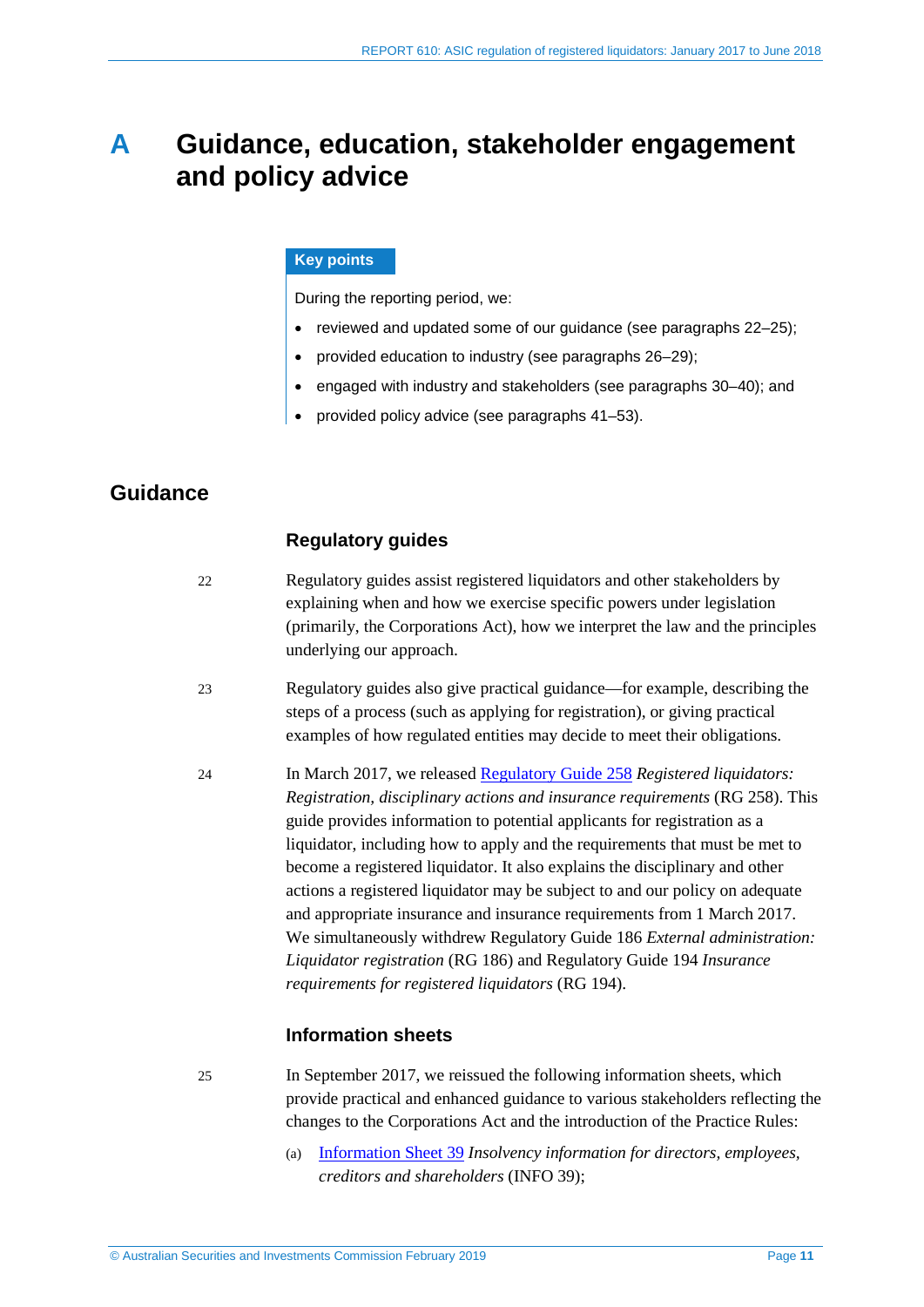- (b) [Information Sheet 41](https://asic.gov.au/regulatory-resources/insolvency/insolvency-information-for-directors-employees-creditors-and-shareholders/insolvency-a-glossary-of-terms/) *Insolvency: A glossary of terms* (INFO 41);
- (c) [Information Sheet 42](https://asic.gov.au/regulatory-resources/insolvency/insolvency-for-directors/insolvency-a-guide-for-directors/) *Insolvency: A guide for directors* (INFO 42);
- (d) [Information sheet 43](https://asic.gov.au/regulatory-resources/insolvency/insolvency-for-shareholders/insolvency-a-guide-for-shareholders/) *Insolvency: A guide for shareholders* (INFO 43);
- (e) [Information Sheet 45](https://asic.gov.au/regulatory-resources/insolvency/insolvency-for-creditors/liquidation-a-guide-for-creditors/) *Liquidation: A guide for creditors* (INFO 45);
- (f) [Information Sheet 46](https://asic.gov.au/regulatory-resources/insolvency/insolvency-for-employees/liquidation-a-guide-for-employees/) *Liquidation: A guide for employees* (INFO 46);
- (g) [Information Sheet 54](https://asic.gov.au/regulatory-resources/insolvency/insolvency-for-creditors/receivership-a-guide-for-creditors/) *Receivership: A guide for creditors* (INFO 54);
- (h) [Information Sheet 55](https://asic.gov.au/regulatory-resources/insolvency/insolvency-for-employees/receivership-a-guide-for-employees/) *Receivership: A guide for employees* (INFO 55);
- (i) [Information Sheet 74](https://asic.gov.au/regulatory-resources/insolvency/insolvency-for-creditors/voluntary-administration-a-guide-for-creditors/) *Voluntary administration: A guide for creditors* (INFO 74);
- (j) [Information Sheet 75](https://asic.gov.au/regulatory-resources/insolvency/insolvency-for-employees/voluntary-administration-a-guide-for-employees/) *Voluntary administration: A guide for employees* (INFO 75);
- (k) [Information Sheet 84](https://asic.gov.au/regulatory-resources/insolvency/insolvency-for-creditors/independence-of-external-administrators-a-guide-for-creditors/) *Independence of external administrators: A guide for creditors* (INFO 84);
- (l) [Information Sheet 85](https://asic.gov.au/regulatory-resources/insolvency/insolvency-for-creditors/approving-fees-a-guide-for-creditors/) *Approving fees: A guide for creditors* (INFO 85); and
- (m) [Information Sheet 212](https://asic.gov.au/about-asic/contact-us/how-to-complain/illegal-phoenix-activity/) *Illegal phoenix activity* (INFO 212)*.*

# <span id="page-11-1"></span><span id="page-11-0"></span>**Education**

- 26 Our direct activities (proactive practice reviews, transaction reviews and other industry-wide compliance projects) are a means of communicating to registered liquidators, industry and other stakeholders our expectations on a range of issues.
- 27 We also educate the market by writing articles for industry publications. During the reporting period, we authored the following six articles, which appeared in ARITA's quarterly journal, *Australian Insolvency Journal*:
	- (a) 'ASIC update: Law reform, Published Notices Website, cyber resilience, and more' (vol. 29, issue 1);
	- (b) 'ASIC update: ASIC's Corporate Plan' (vol. 29, issue 2);
	- (c) 'ASIC update: ASIC's supervision report remuneration and independence, tackling illegal phoenix activity, and publications website' (vol. 29, issue 3);
	- (d) 'ASIC update: Working cooperatively, creditors' requests for information and more' (vol. 29, issue 4);
	- (e) 'ASIC update: Registration committee requirements, interstate appointments and reviewing liquidator funding' (vol. 30, issue 1); and
	- (f) 'ASIC update: Why regular review of decisions on administrations is important, and information disclosed on the liquidator register' (vol. 30, issue 2).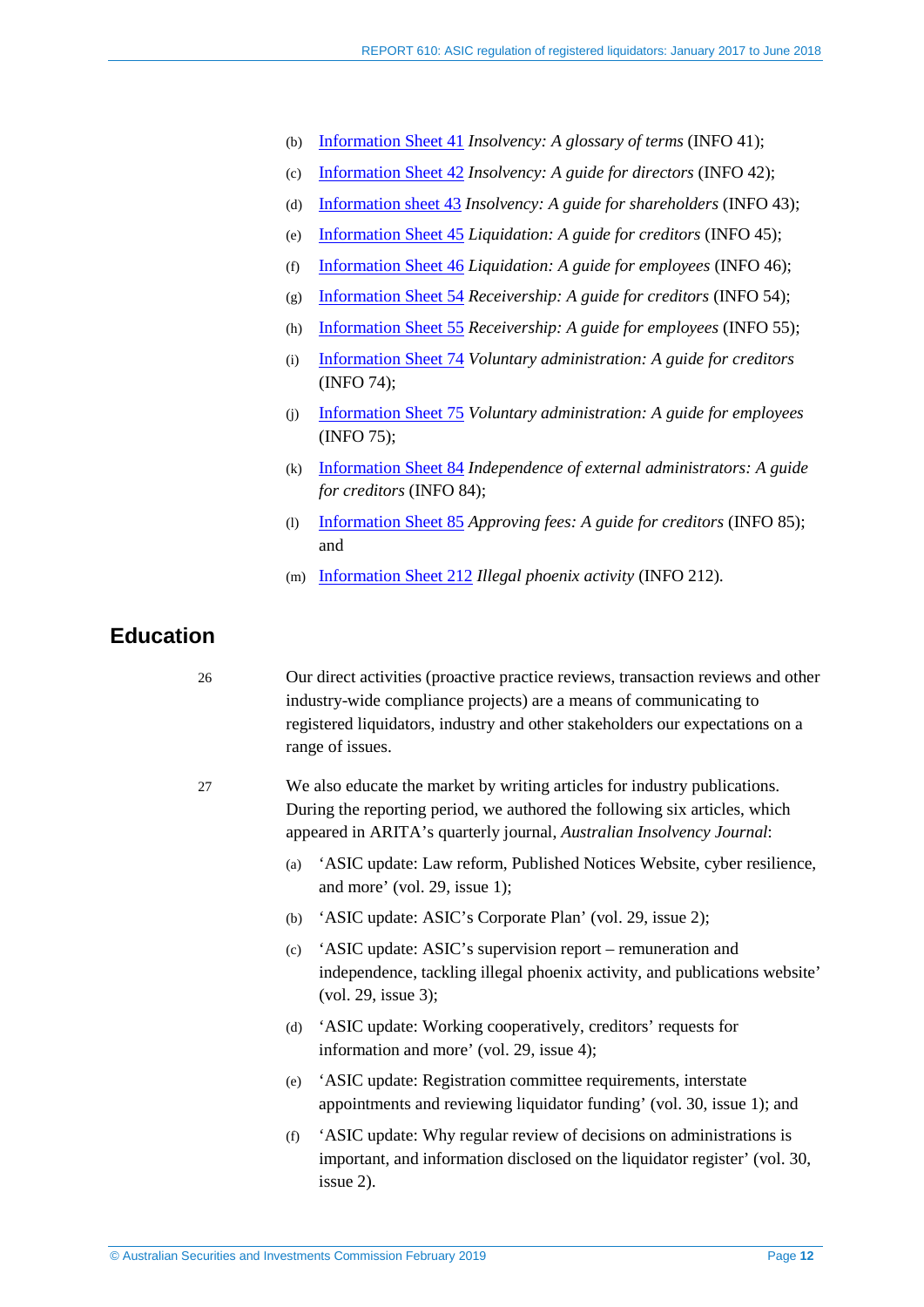#### **Corporate insolvency update**

28 During the reporting period, we published five issues (issues 3 to 7) of the quarterly e-newsletter, *ASIC corporate insolvency update*, to raise awareness about specific and/or technical issues in conducting external administrations. Any person with an interest in corporate insolvency can subscribe to this publication.

## **Broadcast email service**

<span id="page-12-1"></span>29 We maintain a database of contact email addresses for all registered liquidators, which allows ASIC to communicate easily with them. We sent 15 separate group emails to all registered liquidators on various topics of interest throughout the reporting period. Of particular focus was the implementation of the new industry funding model (five emails), law reform (four emails) and the abandoned companies panel (three emails).

## <span id="page-12-2"></span><span id="page-12-0"></span>**Stakeholder engagement**

- 
- 30 We engage with registered liquidators and other stakeholders through:
	- (a) regional liaison meetings;
	- (b) liaison meetings with, and/or presentations to, professional bodies including ARITA, Chartered Accountants Australia and New Zealand (CA ANZ), CPA Australia, and the Law Council of Australia;
	- (c) liaison with government and statutory bodies (including the Australian Financial Security Authority (AFSA) that administers the *Bankruptcy Act 1966* and regulates registered trustees in bankruptcy); and
	- (d) joint liaison meetings with AFSA and ARITA.

### **Regional liaison meetings**

- 31 We hold meetings twice a year with registered liquidators and other insolvency industry stakeholders in the capital city of each state and territory. The meetings provide an opportunity to communicate our priorities and our regulatory action. They also provide a forum to obtain feedback from the marketplace on current and emerging issues.
- 32 We held these meetings in April and October 2017 and April 2018.
- 33 ASIC also meets directly with firms and individual registered liquidators to understand current market issues and to communicate our expectations on specific and general issues about corporate insolvency.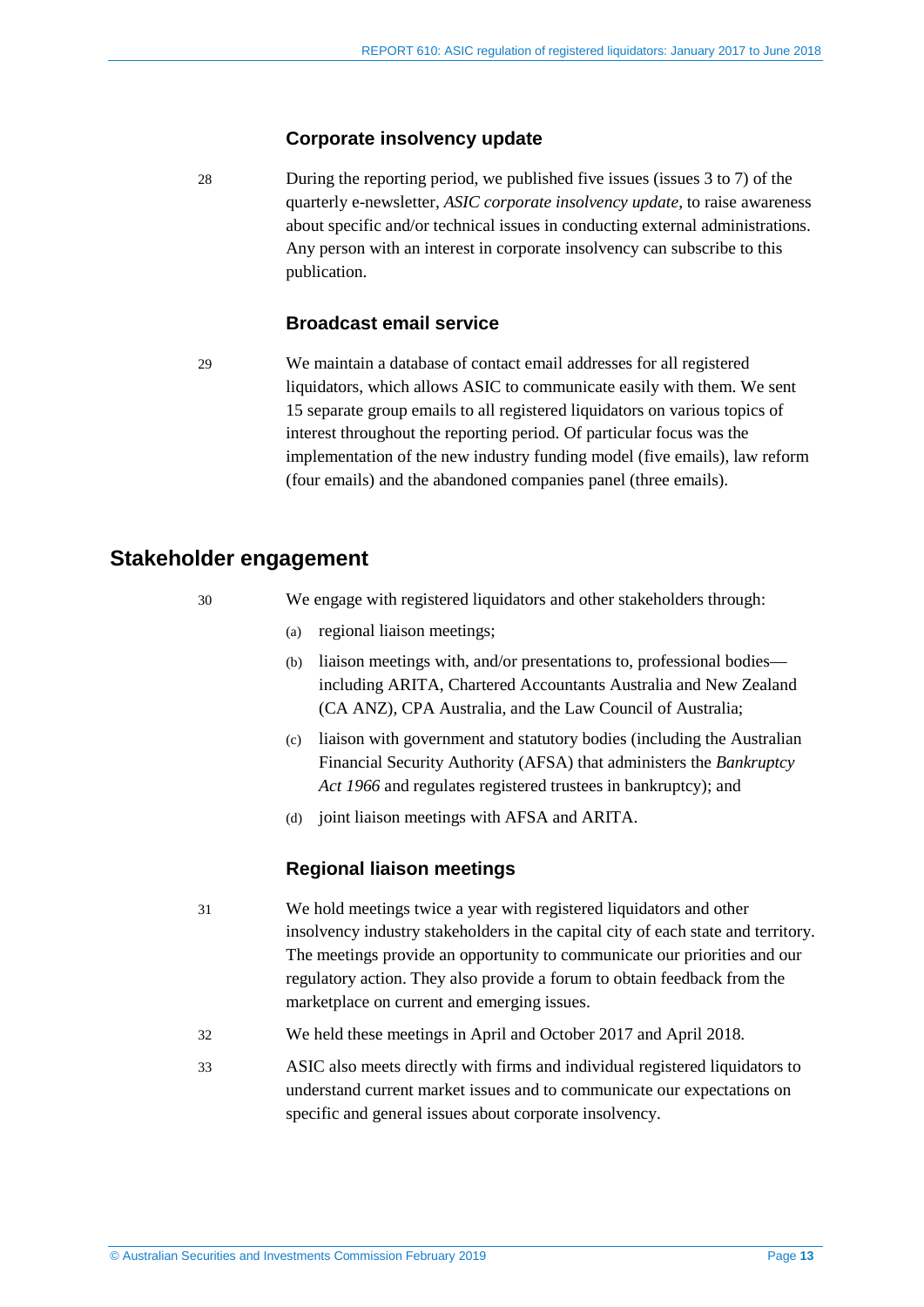## **ARITA, CA ANZ and CPA Australia liaison meetings**

- 34 ARITA is the main body representing registered liquidators. CA ANZ and CPA Australia are the main professional accounting bodies, whose members form a significant part of ARITA membership. We regularly meet, and otherwise liaise with, ARITA and the accounting bodies to discuss current market issues, law reform and other regulatory developments. These liaison meetings are important in promoting an understanding of each other's views on a range of issues and influencing action.
- 35 ASIC regularly presents at conferences and discussion groups held by professional bodies, wider industry groups (e.g. Australian Institute of Credit Management) and other interest groups.
- 36 We also attend monthly meetings of the insolvency law and reconstruction committee of the Law Council of Australia.

## **Liaison with government and statutory bodies**

- 37 We regularly meet with Treasury, AFSA, the Australian Taxation Office (ATO) and the Department of Jobs and Small Business (formerly the Department of Employment) to discuss law reform, regulatory action and emerging issues relating to the efficient operation of the insolvency industry. We assist, and receive assistance from, these agencies. Our liaison includes engagement through both the Phoenix Taskforce (created 17 November 2014) and the Serious Financial Crime Taskforce (created 1 July 2015).
- 38 We also liaise with other statutory bodies, such as The Insolvency Service in the United Kingdom and the International Association of Insolvency Regulators, so that each of the regulators better understands the regulatory developments in our respective jurisdictions.

## **Joint liaison meetings with AFSA and ARITA**

- 39 We hold joint liaison meetings twice a year with AFSA and ARITA to consider common issues and harms affecting the corporate and personal insolvency regimes.
- <span id="page-13-0"></span>40 We worked collaboratively to implement the insolvency law reform and have a shared commitment to disrupting unregulated pre-insolvency advisers and combatting illegal phoenix activity.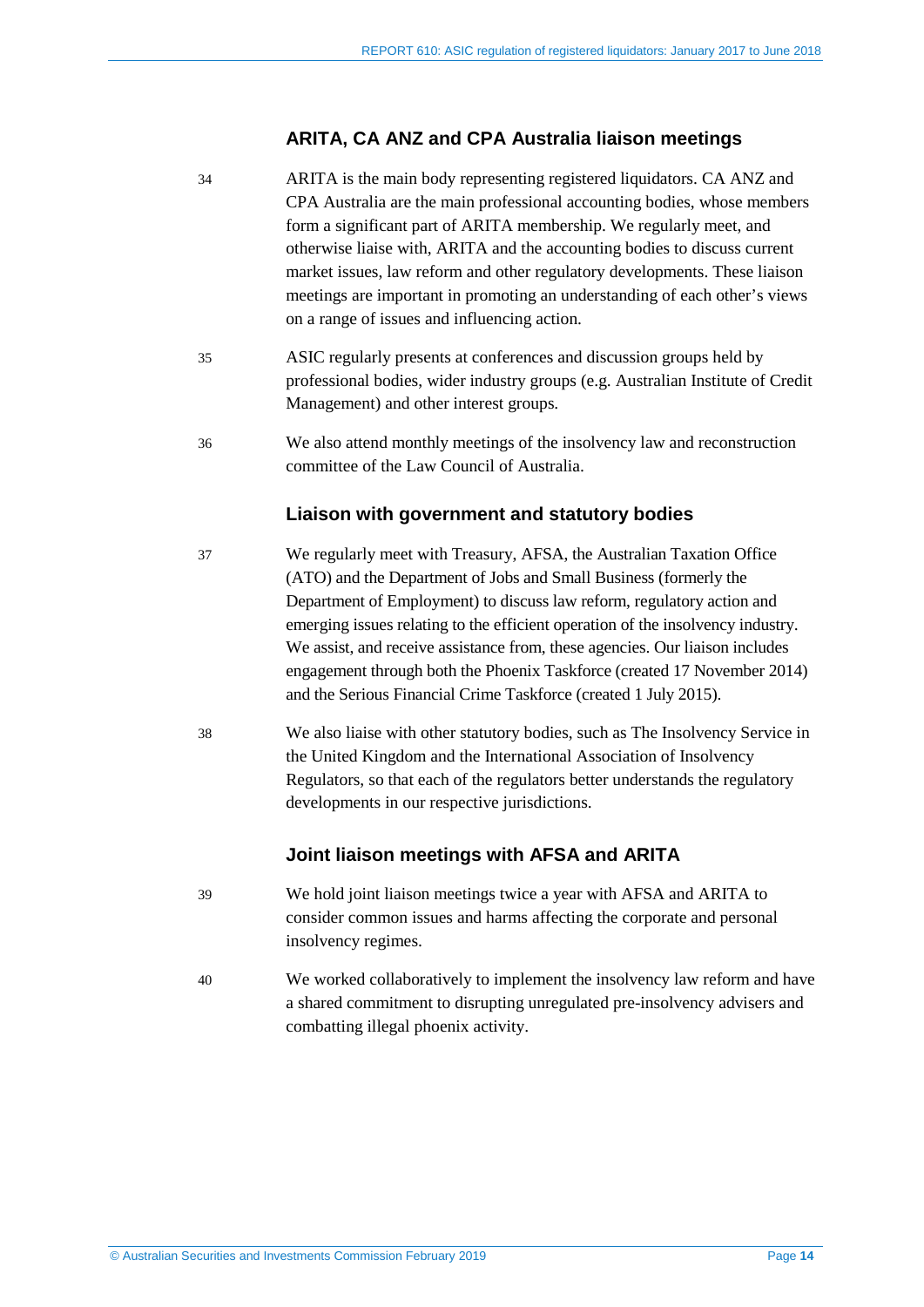# <span id="page-14-1"></span><span id="page-14-0"></span>**Policy advice**

## **Insolvency law reform**

- 41 We successfully implemented the insolvency law reform in two tranches. Tranche 1 (March 2017) dealt principally with the registration, insurance and discipline of registered liquidators while tranche 2 (September 2017) focused on the conduct of external administrations by registered liquidators.
- 42 To support registered liquidators and help them to comply with their obligations under the changes introduced by the Insolvency Law Reform Act, we updated our:
	- (a) information technology systems, including our corporate register and the published notices website;
	- (b) information sheets and forms; and
	- (c) guidance on the registration, disciplinary actions and insurance requirements of registered liquidators.

We also worked closely with third-party software suppliers to update insolvency specific software to minimise any disruption and ensure the industry was ready for the reforms.

## **Proposed phoenix law reform**

43 On 12 September 2017, the Australian Government announced proposed reforms aimed at deterring and penalising illegal phoenix activity. The work done by the Phoenix Taskforce, a prescribed taskforce led by the ATO and in which ASIC participates, informed Government reforms.

> Note: See the Hon. Kelly O'Dwyer MP, Minister for Revenue and Financial Services, *[A comprehensive package of reforms to address illegal phoenixing](http://kmo.ministers.treasury.gov.au/media-release/090-2017/)*, media release, 12 September 2017.

44 We provided assistance to Treasury as it developed these reforms. Following the close of the reporting period, Treasury released [exposure draft legislation](https://treasury.gov.au/consultation/c2018-t313204)  [to combat illegal phoenix activity](https://treasury.gov.au/consultation/c2018-t313204) for consultation in August 2018, and submissions closed on 27 September 2018.

## **Industry funding model**

45 On 7 December 2014, the Financial System Inquiry issued its final report: see Murray Inquiry, *[Financial System Inquiry: Final report](http://fsi.gov.au/publications/final-report/)*. The report recommended that the Australian Government introduce an industry funding model for ASIC and provide ASIC with stronger regulatory tools: see Recommendation 29.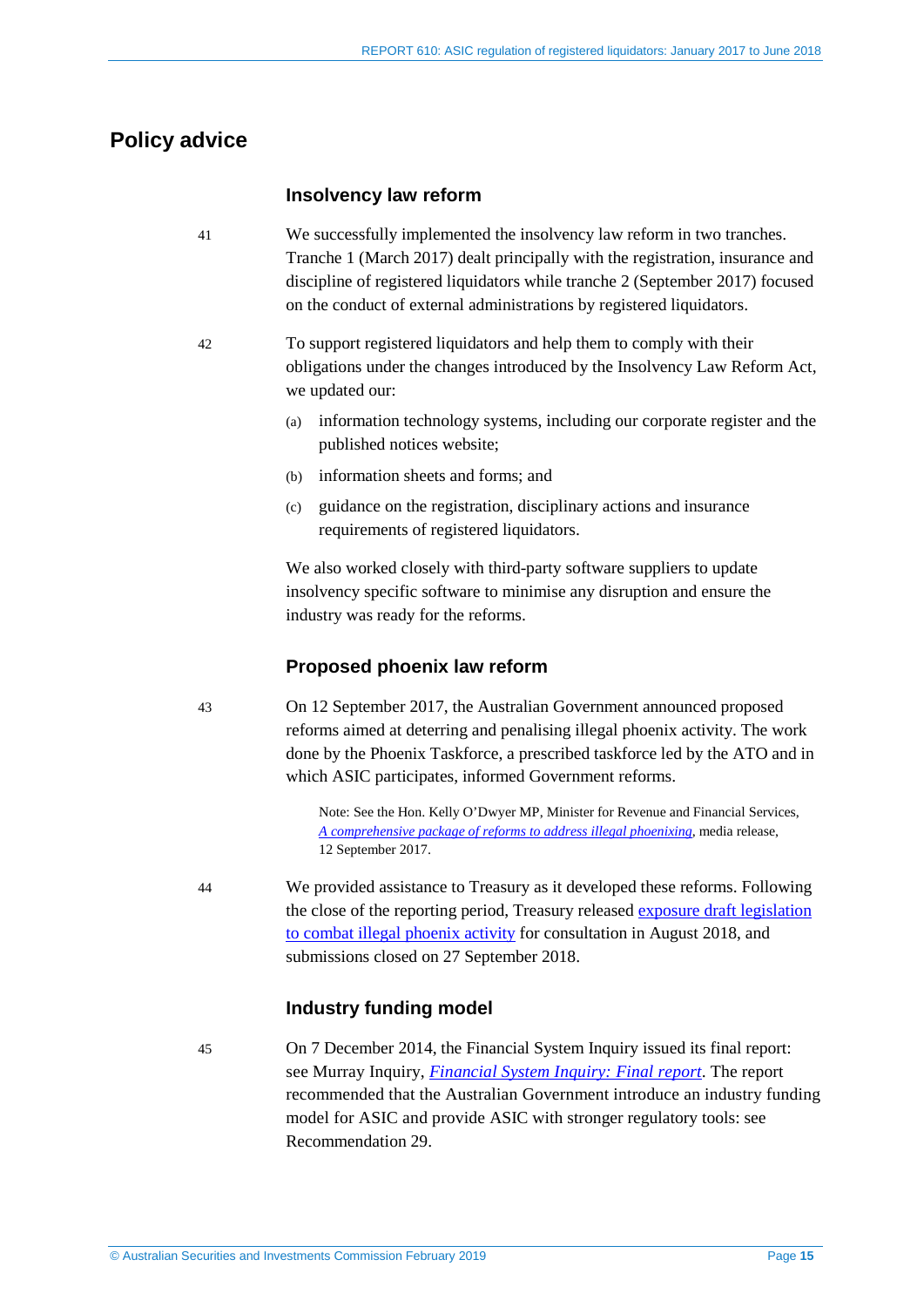<span id="page-15-0"></span>

| 46 | During 2016 and 2017, we attended industry consultation and provided<br>feedback to Treasury on the development of an industry funding model for<br>ASIC. We also provided feedback to Treasury on the modelling of possible<br>levy metrics for registered liquidators to support the introduction of an<br>industry funding model for ASIC. |
|----|-----------------------------------------------------------------------------------------------------------------------------------------------------------------------------------------------------------------------------------------------------------------------------------------------------------------------------------------------|
| 47 | On 1 July 2017, we released indicative levies (of what regulated sectors will<br>pay) for the 2017–18 financial year and the industry funding model<br>commenced.                                                                                                                                                                             |
| 48 | We wrote to registered liquidators and published frequently asked questions<br>on ASIC's website to help them understand their obligations under industry<br>funding.                                                                                                                                                                         |
| 49 | The final industry funding invoices for the 2017–18 financial year were<br>issued on 31 January 2019.                                                                                                                                                                                                                                         |
|    | <b>National Innovation and Science Agenda</b>                                                                                                                                                                                                                                                                                                 |
| 50 | In April 2016, the Australian Government released a proposals paper—<br><i>Improving bankruptcy and insolvency laws</i> —as part of the National<br>Innovation and Science Agenda. The paper sought views on:                                                                                                                                 |
|    | introducing a 'safe harbour' for company directors from personal<br>(a)<br>liability for insolvent trading if they appoint a restructuring adviser to<br>develop a turnaround plan for the company;                                                                                                                                           |
|    | making ipso facto clauses—which allow contracts to be terminated<br>(b)<br>solely due to an insolvency event—unenforceable if a company is<br>undertaking a restructure; and                                                                                                                                                                  |
|    | reducing the current default bankruptcy period from three years to<br>(c)<br>one year.                                                                                                                                                                                                                                                        |
| 51 | We provided feedback on the proposed reforms.                                                                                                                                                                                                                                                                                                 |
| 52 | On 28 March 2017, Minister O'Dwyer released for consultation draft<br>legislation and an explanatory statement for the creation of an insolvent<br>trading 'safe harbour' for company directors and a restriction on the<br>enforcement of <i>ipso facto</i> clauses in certain circumstances.                                                |
| 53 | The 'safe harbour' reforms commenced on 22 September 2017. The ipso<br>facto reforms commenced on 1 July 2018.                                                                                                                                                                                                                                |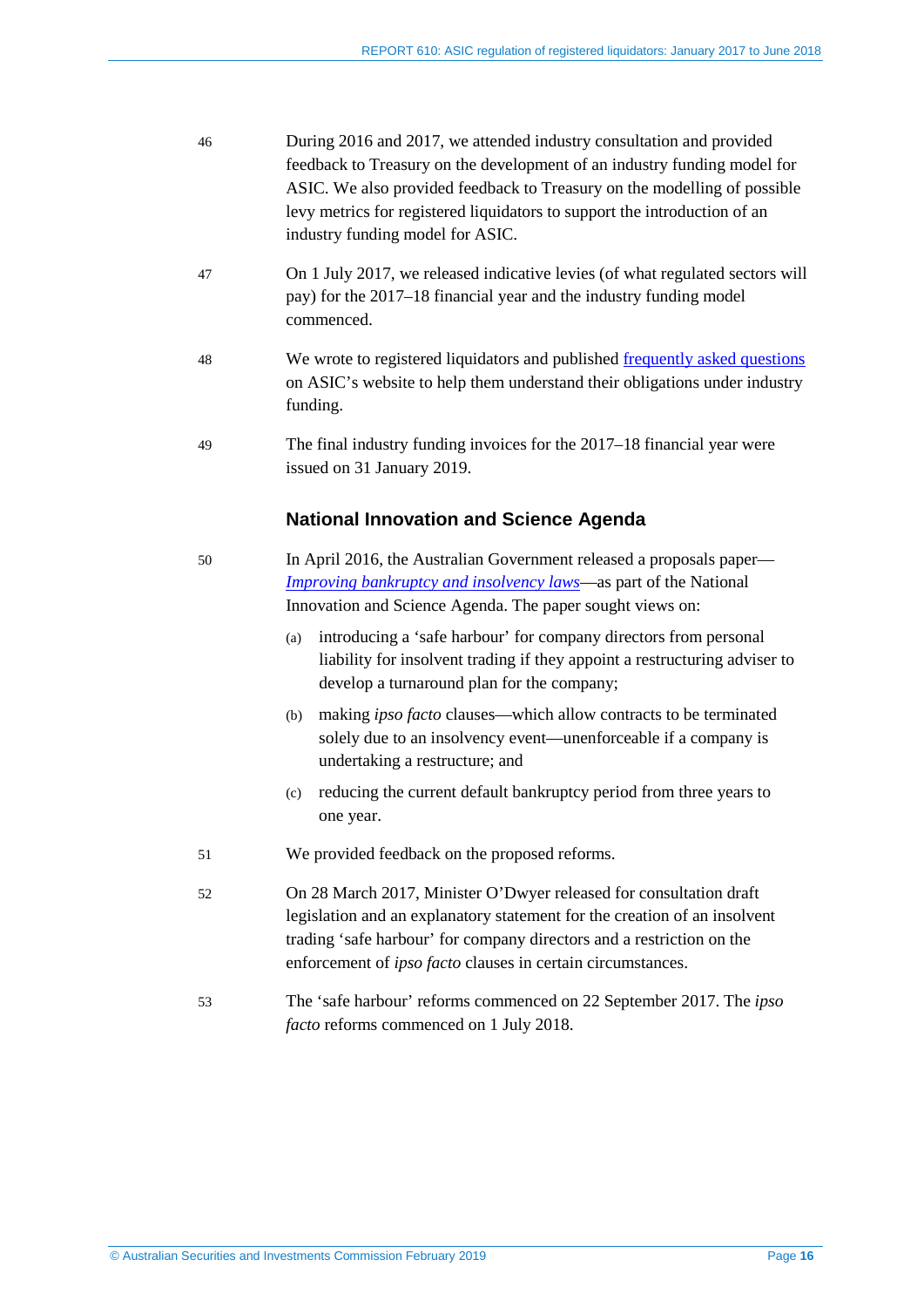# <span id="page-16-0"></span>**B Supervision of registered liquidators**

## **Key points**

This section details the work we undertook, and the outcomes we achieved, in supervising registered liquidators during the reporting period. Our work focused on the following areas:

- inquiries and reports of alleged misconduct (see paragraphs [54–](#page-16-2)[66\)](#page-19-0);
- formal investigation and enforcement action (see paragraphs [67](#page-20-1)[–86\)](#page-24-0);
- surveillance (see paragraphs [87–](#page-25-1)[115\)](#page-30-0); and
- targeting illegal phoenix activity (see paragraphs [116–](#page-31-1)[118\)](#page-31-2).

# <span id="page-16-2"></span><span id="page-16-1"></span>**Inquiries and reports of alleged misconduct**

Reports of alleged misconduct arising from external administrations conducted by registered liquidators were 5% of the total reports we received during the 2017–18 financial year: see ASIC's *[Annual report 2017–18](https://asic.gov.au/about-asic/corporate-publications/asic-annual-reports/#ar18)*, p. 173.

- 55 The reports of alleged misconduct directly attributable to registered liquidators cannot be compared with previous reporting periods (3% in the 2016–17 financial year), due to ASIC moving to a new platform for processing reports of misconduct that allows for more detailed reporting of the issues being raised. In the past, we reported on the main issue raised, whereas the new comprehensive reporting platform allows multiple issues arising from the same matter to be recorded individually.
- 56 Inquiries made to ASIC, and reports of alleged misconduct involving registered liquidators, totalled 464 during the reporting period (180 in January–June 2017 and 284 in the 2017–18 financial year). The annualised average of 322 represented a decrease in reports of alleged misconduct over the 18 months, falling from 401 in 2016.

## **Categorisation of inquiries and reports**

57 Our Misconduct and Breach Reporting team receives and conducts an initial assessment of all inquiries and reports of alleged misconduct against registered liquidators.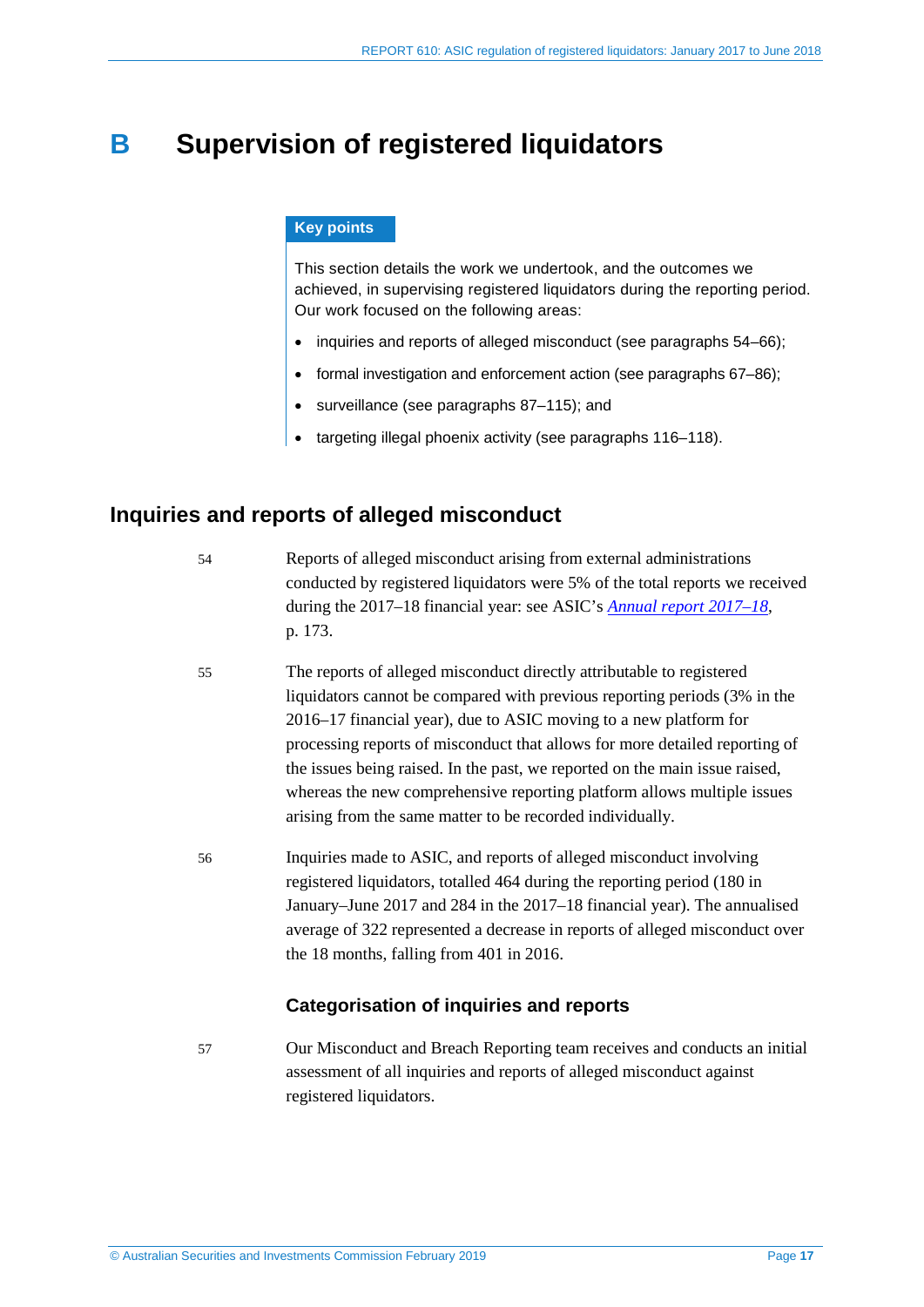## 58 An initial assessment by the Misconduct and Breach Reporting team categorised the inquiries and reports during the reporting period as follows:

- (a) *Conduct related* (18% in the reporting period): The information provided to ASIC suggested a serious breach of the Corporations Act, which could be seen as deliberate.
- (b) *Procedural based* (13% in the reporting period): Although serious, the information provided to ASIC suggested the misconduct may have been inadvertent.
- (c) *Educational* (69% in the reporting period): These matters involved circumstances where the outcome or resolution of the inquiry or allegation of misconduct was educating the person (usually a creditor) about the applicable law or practice, or providing information about the normal practice of the insolvency process.

Note: Percentages shown in this report are rounded to the nearest unit. This means that percentages may not add up to 100%.

- 59 [Figure 1](#page-18-0) shows an analysis of the nature of the inquiries and reports of alleged misconduct relating to registered liquidators that we received in the reporting period, broken down by January–June 2017 and the 2017–18 financial year, and the previous calendar year (2016). Compared to 2016, overall reports on average decreased during the reporting period.
- 60 Since we started reporting in 2011 there has been a decline in total inquiries and reports of alleged misconduct relating to registered liquidators. There are a number of possible reasons, including change in registered liquidator behaviour due to ASIC's increased supervisory activity, a reduction in the number of external administration appointments, improved communication with creditors by registered liquidators and more timely communication facilitated by law reform.

© Australian Securities and Investments Commission February 2019 Page **18**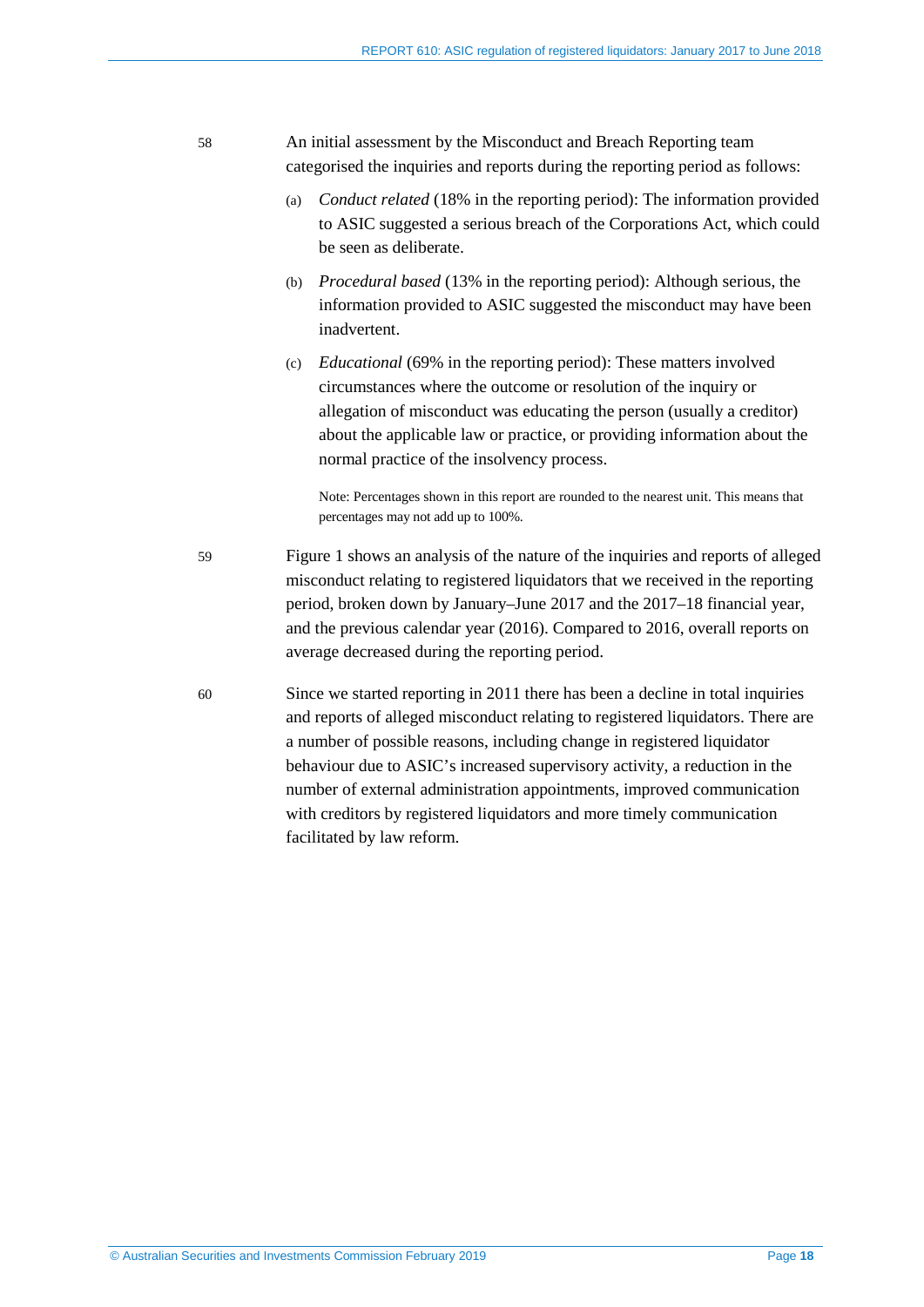<span id="page-18-0"></span>

#### **Figure 1: Inquiries and reports of alleged misconduct received, by category (1 January 2016 to 30 June 2018)**

Note 1: The number of inquiries and reports of alleged misconduct reported i[n Figure 1](#page-18-0) do not directly compare with inquiries and reports of alleged misconduct listed as finalised in [Figure 2.](#page-20-2) The difference is the result of merging activities where there are multiple inquiries and reports about the one issue for a registered liquidator and the timing between reports being received and finalised.

Note 2: See [Table](#page-50-1) 16 in Appendix 2 for the data used in this figure (accessible version).

#### **Conduct matters**

61 'Conduct' matters are those involving an alleged deliberate, or at least conscious, act or omission by the registered liquidator, with significant ramifications for the complainant or other stakeholders. Examples include failing to properly investigate and report to creditors and ASIC, selling assets to related parties at undervalue, accepting appointment as external administrator when there is an actual or perceived conflict of interest or making claims for excessive remuneration.

#### **Procedural matters**

62 'Procedural' matters involve circumstances where a registered liquidator, by inadvertent act or omission, fails to do something. A procedural matter is less significant than a 'conduct' matter—this relies on there being no intent on the part of the registered liquidator, or the registered liquidator admitting fault and seeking to make amends. An example would be where a person alleges that the practitioner did not return their telephone calls, or failed to report on a timely basis, and our subsequent inquiries resulted in improved communication and acceptable explanations.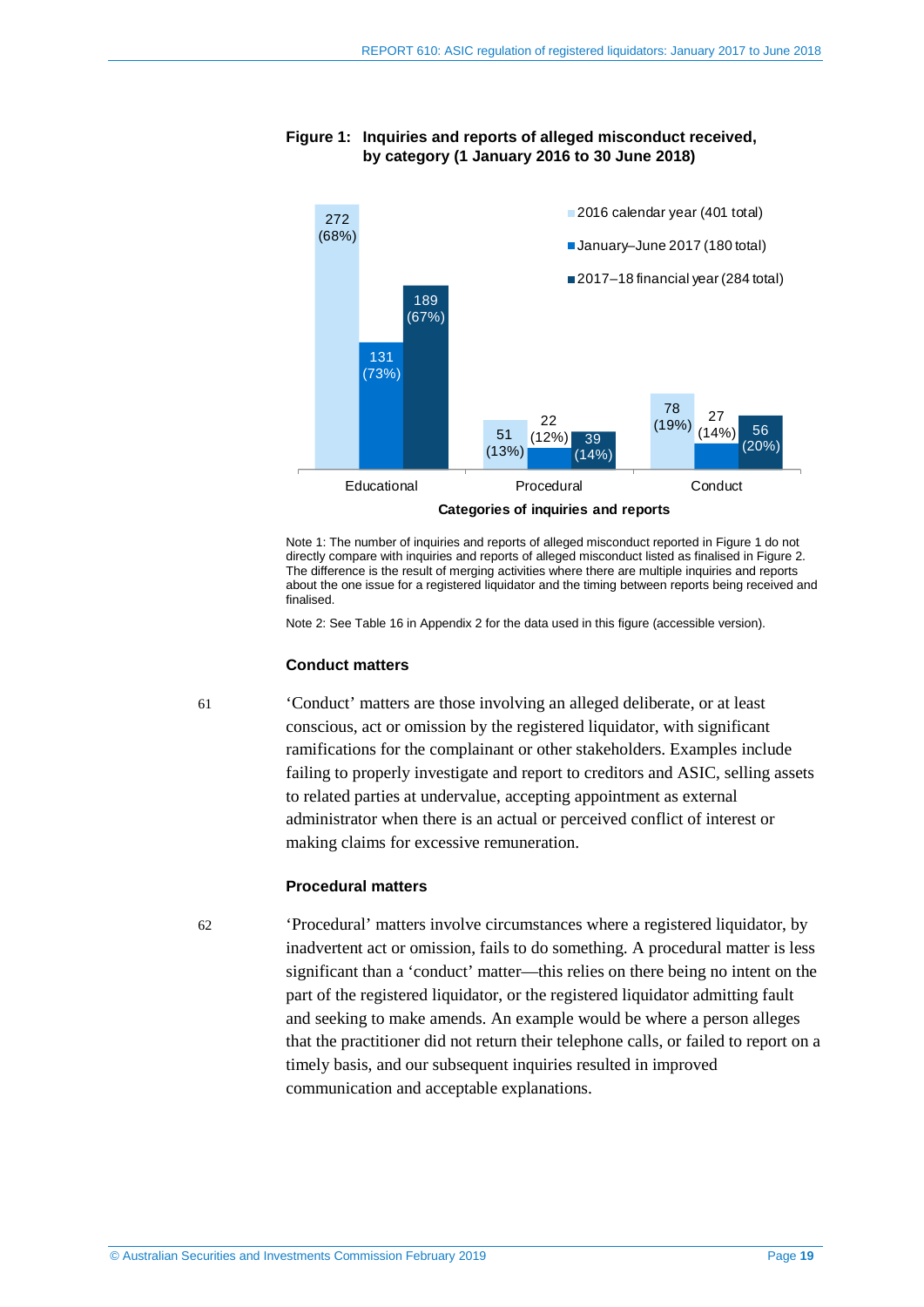#### **Educational matters**

63 'Educational' matters involve circumstances where the outcome or resolution of the inquiry or allegation of misconduct educates the person (usually a creditor) about the applicable law or practice or provides information about the normal practice in the insolvency process. For example, a person may allege that a registered liquidator refused to advise the value of certain assets. It may simply be that the liquidator's refusal arose out of a concern not to disclose commercially sensitive information that could compromise sale negotiations, resulting in a lesser return for creditors.

#### **Outcomes of inquiries and reports**

64 The outcome of the inquiries and reports of alleged misconduct showed that:

- (a) legitimate conduct concerns existed in:
	- (i) 20 matters (10%) in January–June 2017; and
	- (ii) 26 matters (8%) in the 2017–18 financial year.

In these cases, the matter was referred internally for further review primarily to our Insolvency Practitioners team, or to another team within ASIC to support an existing surveillance or enforcement action;

- (b) there was either insufficient evidence of an offence or the registered liquidator did not breach the Corporations Act in:
	- (i) 116 matters (61%) in January–June 2017; and
	- (ii) 227 matters (74%) in the 2017–18 financial year.

Generally, we helped resolve the inquiry and did not pursue the matter further; and

- (c) we took no action in:
	- (i) 55 matters (29%) in January–June 2017; and
	- (ii) 54 matters (18%) in the 2017–18 financial year.

The reasons for this included that the matter did not advance or support an existing investigation or regulatory action.

- 65 [Figure 2](#page-20-2) summarises the outcomes of the 191 inquiries and reports of alleged misconduct by registered liquidators in January–June 2017, and the outcomes of 307 inquiries and reports in the 2017–18 financial year. It compares these outcomes against the 2016 calendar year.
- <span id="page-19-0"></span>66 The Insolvency Practitioners team individually assesses conduct matters referred to it internally. Where the team determines that a matter does not warrant a referral for a formal investigation, the issue of a show-cause notice or some other negotiated resolution (see paragraphs [73–](#page-23-0)[74\)](#page-23-1), we record the information obtained as part of our profiling of registered liquidators.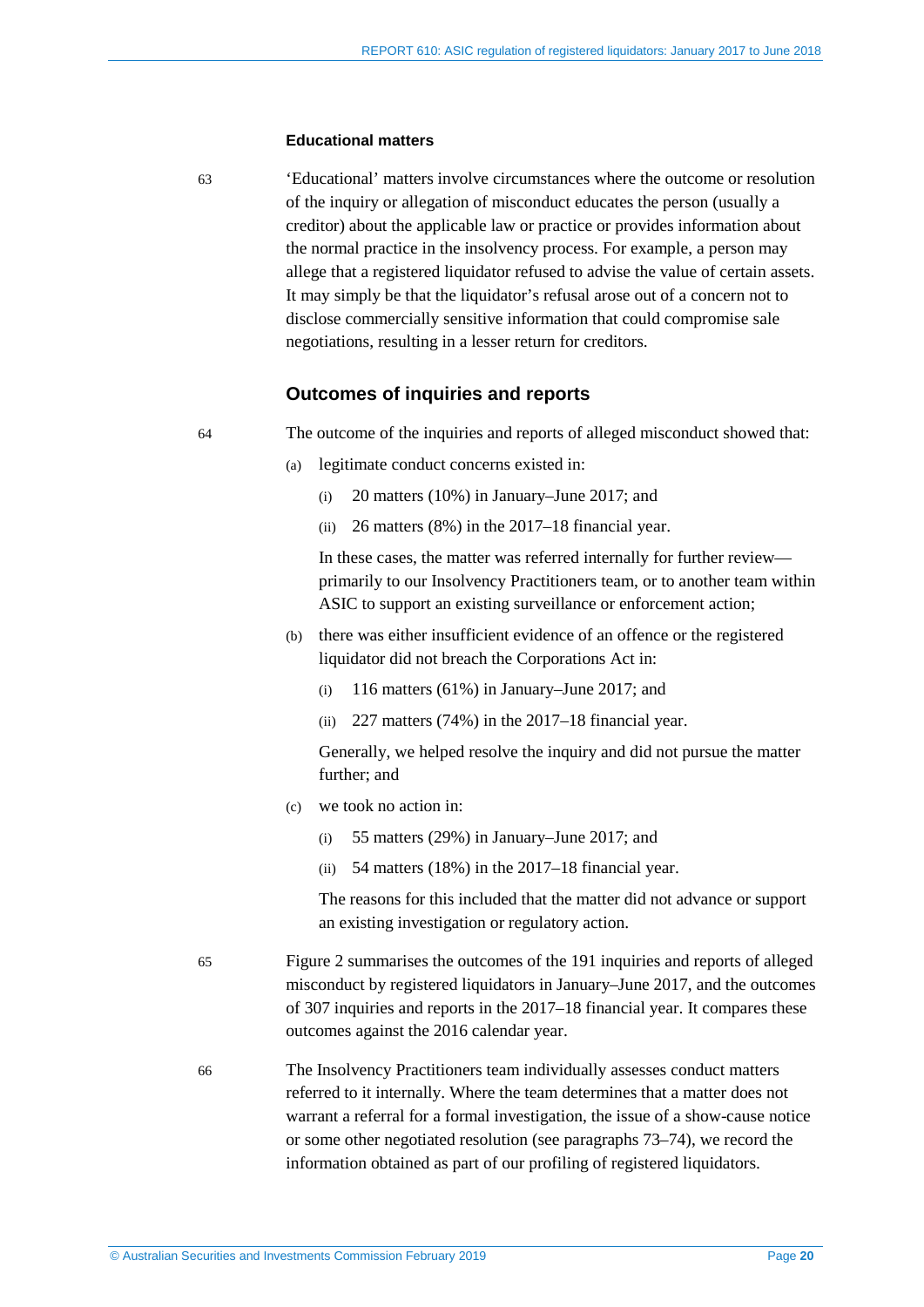

## <span id="page-20-2"></span>**Figure 2: Outcomes of inquiries and reports of alleged misconduct (1 January 2016 to 30 June 2018)**

- Before closing a matter on the basis that there is insufficient evidence to support an allegation, we make relevant inquiries. This normally includes speaking to the person to obtain further information (including documents), reviewing lodgements with ASIC and speaking to the registered liquidator.
- \*\* The Misconduct and Breach Reporting team referred to the Insolvency Practitioners team eight matters in January–June 2017 and 17 matters in the 2017–18 financial year.
- † 'Action otherwise precluded' is a result of the matter already being subject to investigation or some other regulatory action that has been assessed and does not assist the existing action.

<span id="page-20-0"></span>Note: Se[e Table](#page-50-2) 17 in Appendix 2 for the data used in this figure (accessible version).

# **Formal investigation and enforcement action**

<span id="page-20-1"></span>67 [Table 3](#page-21-0) shows the number of registered liquidators subject to either a formal investigation or an enforcement action during the reporting period.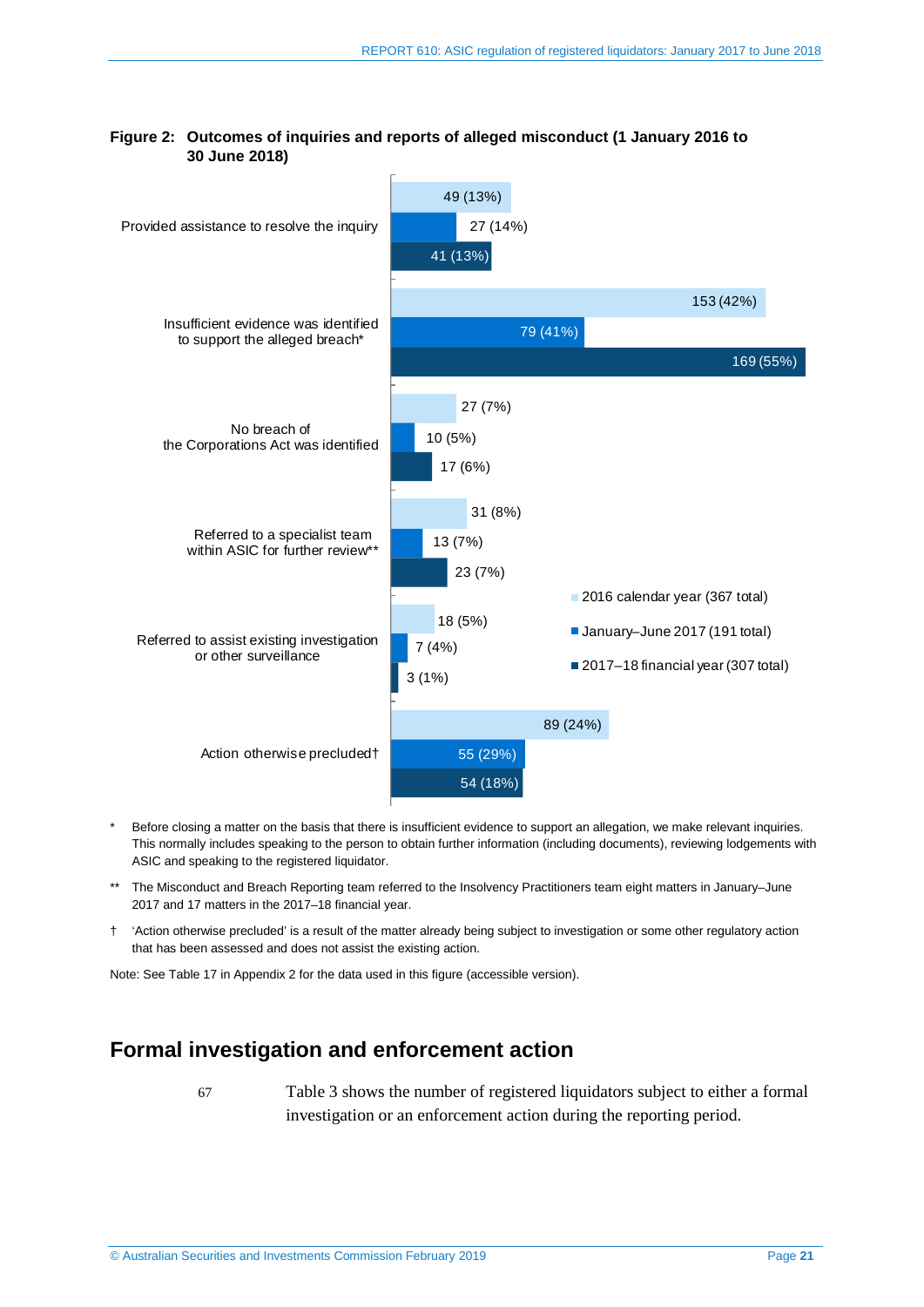#### <span id="page-21-0"></span>**Table 3: Registered liquidators subject to formal investigations or enforcement actions (1 January 2016 to 30 June 2018)**

| <b>Status of matter</b>                                                           | 2016 | January-June 2017 | $2017 - 18$ |
|-----------------------------------------------------------------------------------|------|-------------------|-------------|
| Open matters at start of reporting period                                         | 18   | 17                | 12          |
| Formal investigations or enforcement actions commenced during<br>reporting period | 6    |                   |             |
| Formal investigations or enforcement actions finalised during<br>reporting period | (7)  | (7)               | (4)         |
| Open matters at end of reporting period                                           | 17   | 12                | 10          |

Note 1: The four matters referred for formal investigation or enforcement action in the reporting period arose from one proactive practice review, one transaction review and two sources other than reviews.

Note 2: We previously recorded one of the 11 matters finalised in the reporting period as an outcome in a previous reporting period (i.e. 2015). The matter was finalised in this reporting period following the completion of the criminal prosecution of the registered liquidator.

Note 3: We previously recorded two of the 11 matters finalised in the reporting period as outcomes in a previous reporting period (i.e. 2016 in [Figure 3\)](#page-21-1). Both these matters were against one registered liquidator but recorded only as one outcome—a CALDB application.

#### <span id="page-21-1"></span>**Figure 3: Outcomes of formal investigations and enforcement actions (1 January 2016 to 30 June 2018)**



Note 1: One of the matters closed due to insufficient evidence of an offence related to a registered liquidator who initially agreed to enter into a court enforceable undertaking but subsequently sought to voluntarily cancel their registration, which ASIC accepted.

Note 2: One of the matters where ASIC filed a court application has not been finalised during the reporting period pending a court decision.

Note 3: Se[e Table](#page-51-0) 18 in Appendix 2 for the data used in this figure (accessible version).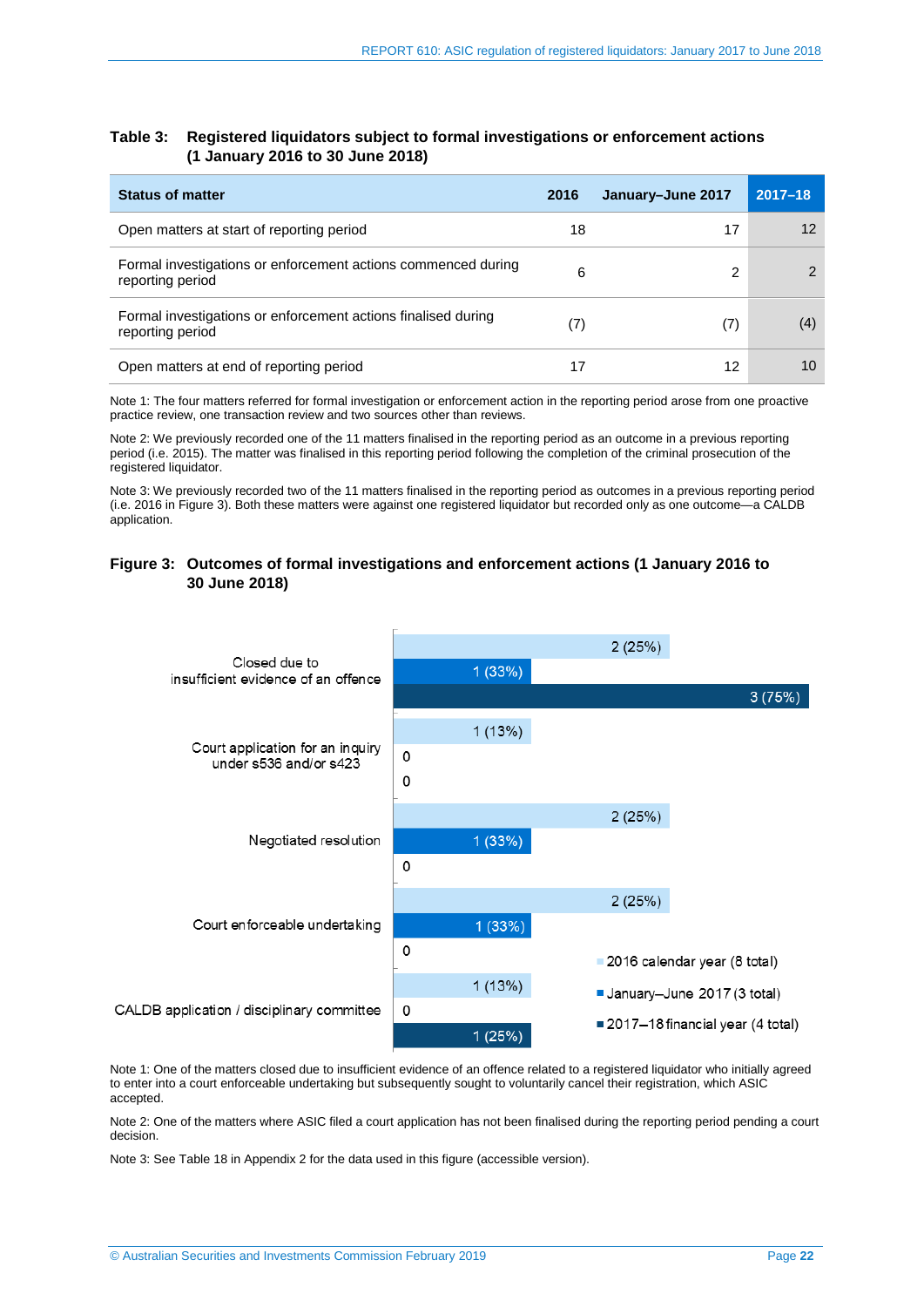| <b>Registered liquidator</b> | <b>Firm</b>                  | <b>Outcome</b>                        | <b>Media release</b>                                                                                               |
|------------------------------|------------------------------|---------------------------------------|--------------------------------------------------------------------------------------------------------------------|
| Randall Clinton Joubert      | Joubert Insolvency           | Cancellation of<br>registration       | Media Release (18-116MR) AAT<br>affirms decision to cancel<br>registration of NSW liquidator<br>(27 April 2018)    |
| Raymond Anthony<br>Sutcliffe | Raymond Anthony<br>Sutcliffe | Court enforceable<br>undertaking      | Media Release (17-211MR) ASIC<br>accepts Victorian liquidator's<br>cancellation (28 June 2017)                     |
| Mark Darren Levi             | <b>Titan Advisory</b>        | Criminal prosecution                  | Media Release (17-029MR) Former<br>liquidator convicted of dishonestly<br>using his position<br>(10 February 2017) |
| Andrew Hugh Jenner<br>Wily   | Armstrong Wily               | Applied for a court<br>inquiry (s536) | Media Release (17-014MR) ASIC<br>requests inquiry into conduct of<br>Sydney liquidators<br>(24 January 2017)       |
| David Anthony Hurst          | HoskingHurst                 | Applied for a court<br>inquiry (s536) | Media Release (17-014MR) ASIC<br>requests inquiry into conduct of<br>Sydney liquidators<br>(24 January 2017)       |
| <b>Richard Trygve Rohrt</b>  | Hamilton Murphy Pty<br>Ltd   | Voluntary undertaking                 | Media Release (17-007MR) VU for<br>Victorian liquidator after failure to<br>discharge duties (17 January 2017)     |

#### <span id="page-22-0"></span>**Table 4: Outcomes of formal investigations or enforcement actions (1 January 2017 to 30 June 2018)**

Note 1: Outcomes for Levi and Joubert were included in the outcomes for 2015—se[e Report 479](https://asic.gov.au/regulatory-resources/find-a-document/reports/rep-479-asic-regulation-of-registered-liquidators-january-to-december-2015/) *ASIC regulation of registered liquidators: January to December 2015* (REP 479).

Note 2: Outcomes for Wily and Hurst were included in the outcomes for 2016 in [Figure 3,](#page-21-1) as the application was filed in December 2016.

Note 3: There was no media release for one CALDB application/disciplinary committee outcome disclosed i[n Figure 3.](#page-21-1) 

## **Negotiated resolutions**

| 68 | We negotiated alternatives to other enforcement remedies with four registered                                                   |
|----|---------------------------------------------------------------------------------------------------------------------------------|
|    | liquidators where we determined that we could affect a change in future                                                         |
|    | behaviour and achieve an effective regulatory outcome, such as an improved                                                      |
|    | compliance program or a better (e.g. quicker) outcome: see <b>INFO 151</b> .                                                    |
| 69 | Figure 3 and Table 4 do not record outcomes related to the PNW project. For<br>details on this project, see paragraphs 109–112. |
|    |                                                                                                                                 |

## **Court proceedings**

70 A hearing was held (on 27–30 November 2017) in proceedings brought by liquidators John Sheahan and Ian Lock of Sheahan Lock Partners. In August 2015, Mr Sheahan and Mr Lock had applied to the Federal Court of Australia, South Australia Registry, to fix their remuneration. We intervened in the proceedings. Judgement has been reserved.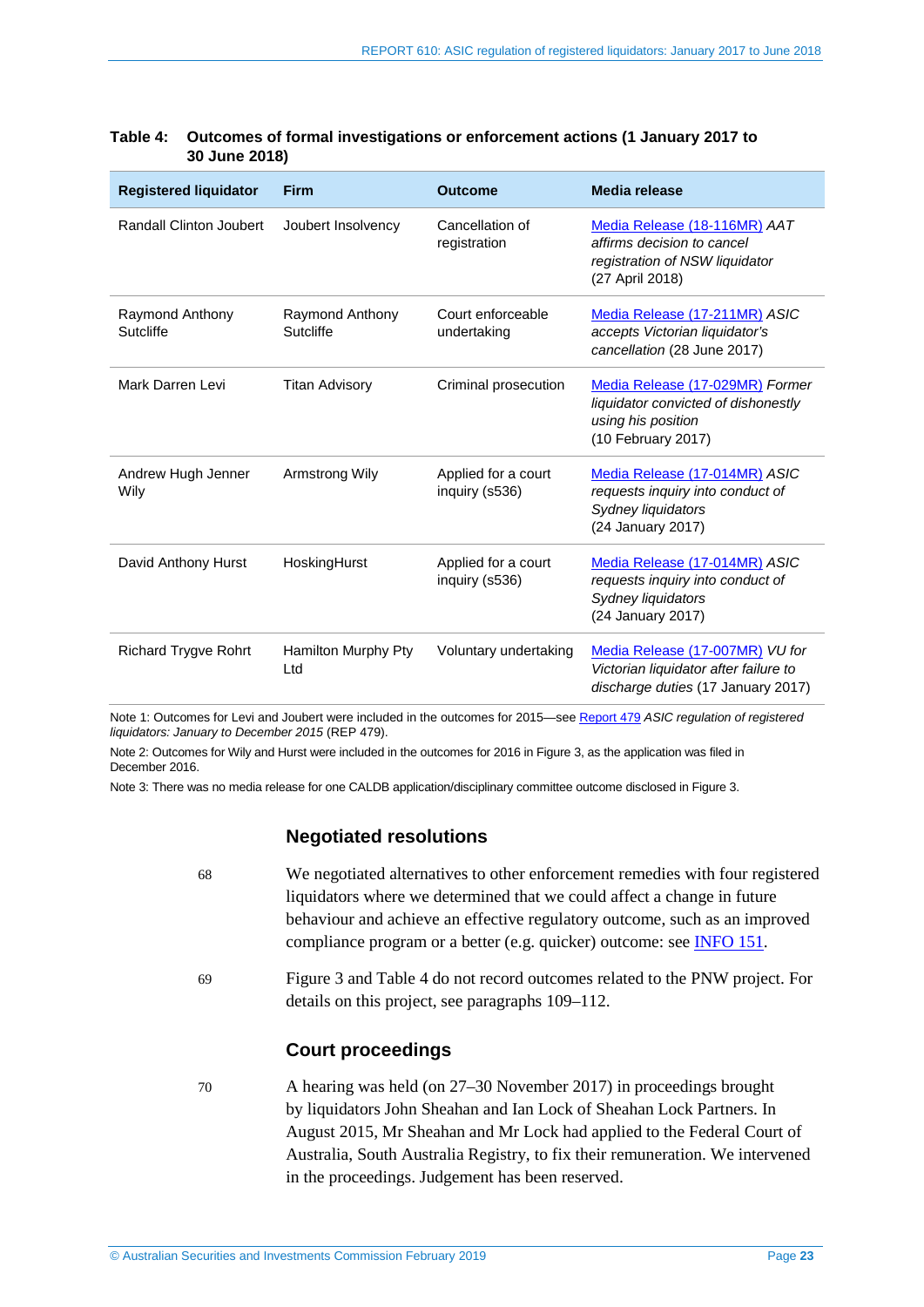71 In March 2018, we filed an interlocutory application seeking to amend our original application for an order that the court inquire into Peter Macks' conduct as a liquidator. Our original application, filed in 2015, was adjourned pending the outcome of an appeal in another matter. Mr Macks has filed an application for a permanent stay of our substantive application.

# **Notification by industry body of possible grounds for disciplinary action**

72 During the reporting period we did not receive any notifications of possible grounds for disciplinary action against a registered liquidator from a prescribed industry body under s40-100 of Schedule 2 of the Insolvency Practice Schedule (Corporations).

## **Show-cause notice**

- <span id="page-23-0"></span>73 On 1 March 2017, ASIC was provided with a new regulatory tool: the power to issue registered liquidators with a show-cause notice. This notice requires liquidators to explain why they believe they should continue to be registered in circumstances where we have concerns about their conduct or whether they are a fit and proper person to remain registered.
- <span id="page-23-1"></span>74 During the reporting period, we issued show-cause notices to two registered liquidators. We were not satisfied with the response of one liquidator and referred them to a disciplinary committee (see paragraph [76\)](#page-23-2), and the other entered into a court enforceable undertaking after the end of the reporting period.

# **Disciplinary committee**

- 75 Legislative amendments contained in the Insolvency Law Reform Act that took effect on 1 March 2017 introduced a new disciplinary committee, as defined in Sch 2, to hear registered liquidator conduct matters (replacing the functions of the former CALDB (renamed CADB)). Each disciplinary committee consists of an ASIC staff member as Chair, a registered liquidator chosen by ARITA, and a person appointed by the Minister. ASIC Chief Legal Office provides administrative and secretariat services to the disciplinary committees.
- <span id="page-23-2"></span>76 In the 2017–18 financial year, we issued a show-cause notice to a registered liquidator. After receiving their response, we referred the liquidator to the disciplinary committee to consider whether their registration should continue. The committee determined that the registered liquidator should continue their registration but undertake an ARITA course. No media release was issued.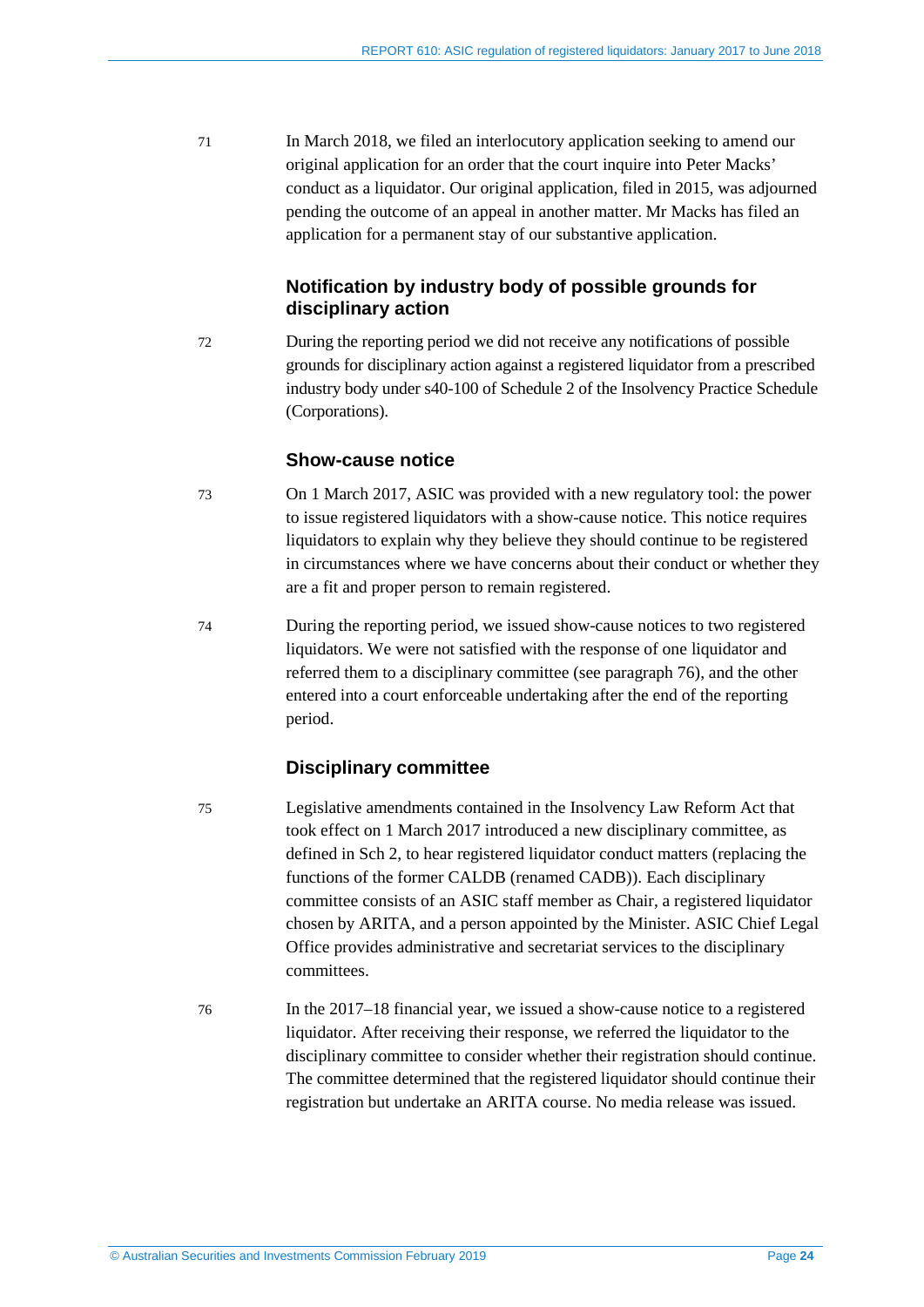## **Cancellation of registration**

- 77 In February 2015, ASIC commenced a CALDB proceeding against Randall Joubert, and on 11 May 2016 the CALDB determined to cancel Mr Jourbert's registration as a liquidator.
- 78 Mr Joubert applied to the AAT for a review and stay of the CALDB decision on 18 May 2016. On 21 July 2016, the AAT stayed the CALDB cancellation decision subject to a condition that Mr Joubert not accept any appointments as external administrator that required him to be registered as a liquidator.
- 79 The AAT hears matters on *de novo* basis, or anew. ASIC appeared in the AAT and submitted evidence in support of the concerns previously expressed in the CALDB. On 19 April 2018, the AAT affirmed the CALDB's decision to cancel Mr Joubert's registration.
- 80 The AAT found that Mr Joubert's actions as a registered liquidator of several external administrations were deliberate and dishonest and that he was not a fit and proper person to be a registered liquidator.
- 81 Mr Joubert did not appeal the AAT decision. ASIC subsequently made an application to the Federal Court to fill the external administration appointment vacancies created by the AAT decision.

## **Directions to comply**

- 82 Reforms enacted by the Insolvency Law Reform Act provided ASIC with a new regulatory tool: the power to issue a liquidator with a direction to remedy a failure to lodge documents, or give information or documents that are otherwise required to be lodged with ASIC.
- 83 We have used this new regulatory tool on 12 occasions during the reporting period resulting in 11 instances of compliance. This efficient method of achieving compliance either resolved our concerns or advanced our investigation of a matter.
- 84 We do not record when we exercise this power in the register of liquidators, as it is not a disciplinary action as defined in the Practice Rules.

## **Automatic cancellation**

- 85 One registered liquidator, Justin James Cadman, was declared bankrupt on 8 June 2018 by order of the Federal Circuit Court of Australia. As he was 'insolvent under administration' we removed Mr Cadman from the register of liquidators on 13 June 2018, after receiving the sealed copy of the sequestration order.
- <span id="page-24-0"></span>86 Under Div 40 of Sch 2, a liquidator's registration is automatically cancelled if they become an insolvent under administration: see s40-20(1). Automatic cancellation of Mr Cadman's registration as a liquidator caused vacancies in all his external administration appointments. ASIC exercised its power under s40-111 of Sch 2 to appoint replacement liquidators to fill Mr Cadman's vacancies: se[e Media Release \(18-181MR\)](https://asic.gov.au/about-asic/news-centre/find-a-media-release/2018-releases/18-181mr-asic-cancels-cairns-liquidator-s-registration/) *ASIC cancels Cairns liquidator's registration*.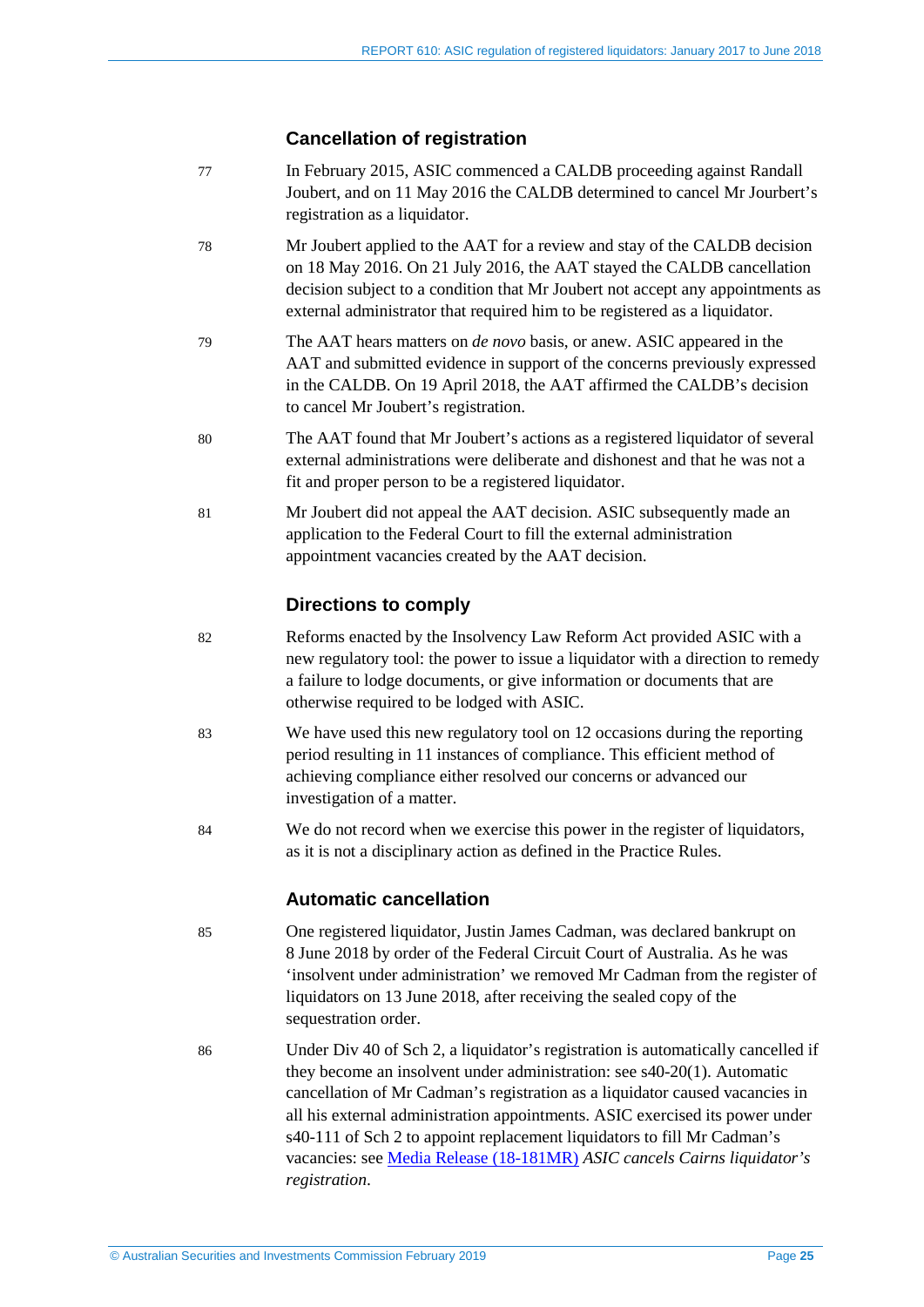# <span id="page-25-1"></span><span id="page-25-0"></span>**Surveillance**

87 We undertake surveillances of registered liquidators either by reviewing a specific transaction or external administration (transaction review), or by undertaking a targeted review of a registered liquidator's practice (proactive practice review). Our surveillances allow us to objectively assess whether a registered liquidator adequately and properly performs their duties and functions; complies with the Corporations Act, Corporations Regulations and the Practice Rules; and meets generally accepted professional standards. This, in turn, allows us to assess whether a registered liquidator remains a fit and proper person to be registered.

88 Following a surveillance, we assess whether we should refer the matter to our dedicated enforcement teams for a formal investigation or whether we take other disciplinary action (e.g. issue a show-cause notice or negotiate a court enforceable undertaking). The issues we consider in our assessment are:

- (a) the extent of any harm or loss;
- (b) the benefits of pursuing the misconduct, relative to the expense;
- (c) the impact of other issues, including the type and seriousness of the misconduct and the evidence available; and
- (d) the availability of alternative courses of action.

89 The specific factors we consider vary according to the circumstances of the case. [INFO 151](https://asic.gov.au/about-asic/asic-investigations-and-enforcement/asic-s-approach-to-enforcement/) provides further guidance about the issues we consider when determining what action, if any, we may take.

#### **Proactive practice reviews**

90 Proactive practice reviews focus on the following key compliance areas:

- (a) independence;
- (b) remuneration disclosure and approval;
- (c) the quality of investigations;
- (d) reporting to creditors and to ASIC;
- (e) asset realisations; and
- (f) the adequacy of practitioners' practice systems.
- 91 We select practitioners for review based on a risk-weighted model that considers several factors, including the number and profile of external administrations, the number of staff, intelligence gathered from our project work, and any reports of alleged misconduct received.
- 92 During the reporting period, we initiated three proactive practice reviews in New South Wales.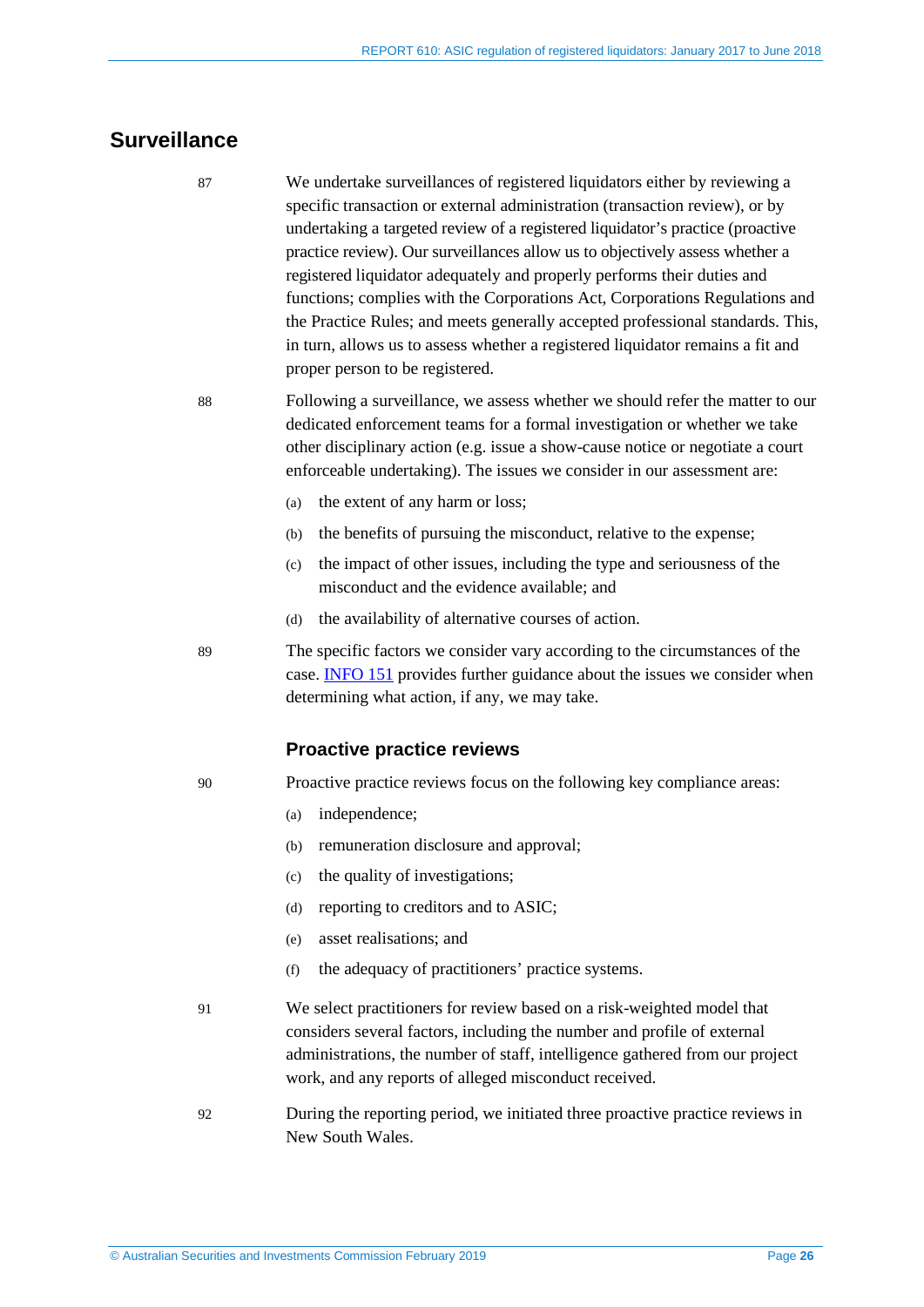## 93 We recorded a positive outcome for the one proactive practice review finalised during the reporting period: see [Table 5.](#page-26-0)

Note: We record a positive outcome where we identify issues or behaviours that do not warrant a formal investigation or enforcement action, but the registered liquidator voluntarily agrees to change their behaviour and amend their systems and procedures to resolve our concerns.

<span id="page-26-0"></span>

|  | Table 5: Proactive practice reviews (1 January 2016 to 30 June 2018) |  |  |  |  |  |  |  |  |
|--|----------------------------------------------------------------------|--|--|--|--|--|--|--|--|
|--|----------------------------------------------------------------------|--|--|--|--|--|--|--|--|

| <b>Review status</b>                      | 2016 | January-June 2017 | $2017 - 18$ |
|-------------------------------------------|------|-------------------|-------------|
| Reviews open at start of reporting period |      |                   |             |
| Reviews commenced during reporting period |      |                   |             |
| Reviews finalised during reporting period | (3)  | (1)               |             |
| Reviews open at end of reporting period   |      |                   |             |

# **Transaction reviews**

<span id="page-26-2"></span>

| -94 | During the reporting period, we initiated 63 transaction reviews: see Table 6.                                                                                                                                                                                                                                                                                                                                                                              |
|-----|-------------------------------------------------------------------------------------------------------------------------------------------------------------------------------------------------------------------------------------------------------------------------------------------------------------------------------------------------------------------------------------------------------------------------------------------------------------|
|     | Our review may be prompted by third parties bringing an issue to our                                                                                                                                                                                                                                                                                                                                                                                        |
|     | attention (see Figure 1) or from our own intelligence gathering.                                                                                                                                                                                                                                                                                                                                                                                            |
| -95 | When undertaking a transaction review, we examine the whole of the                                                                                                                                                                                                                                                                                                                                                                                          |
|     | $\mathcal{L} = \{ \mathcal{L}^{\mathcal{L}} \mathcal{L}^{\mathcal{L}} \mathcal{L}^{\mathcal{L}} \mathcal{L}^{\mathcal{L}} \mathcal{L}^{\mathcal{L}} \mathcal{L}^{\mathcal{L}} \mathcal{L}^{\mathcal{L}} \mathcal{L}^{\mathcal{L}} \mathcal{L}^{\mathcal{L}} \mathcal{L}^{\mathcal{L}} \mathcal{L}^{\mathcal{L}} \mathcal{L}^{\mathcal{L}} \mathcal{L}^{\mathcal{L}} \mathcal{L}^{\mathcal{L}} \mathcal{L}^{\mathcal{L}} \mathcal{L}^{\mathcal{L}} \mathcal$ |

transaction in question to ensure the registered liquidator has adequately and properly performed their duties and functions—in compliance with the Corporations Act, Corporations Regulations and the Practice Rules, and the professional standards relevant to that transaction.

#### <span id="page-26-1"></span>**Table 6: Transaction reviews (1 January 2016 to 30 June 2018)**

| <b>Review status</b>                      | 2016 | January-June 2017 | $2017 - 18$ |
|-------------------------------------------|------|-------------------|-------------|
| Reviews open at start of reporting period | 29   | 18                | 19          |
| Reviews commenced during reporting period | 68   | 21                | 42          |
| Reviews finalised during reporting period | (79) | (20)              | (34)        |
| Reviews open at end of reporting period   | 18   | 19                |             |

96 [Figure 4](#page-27-0) sets out an analysis of transaction reviews by region. In deciding on a transaction review, we consider the nature of the allegation and the availability of evidence.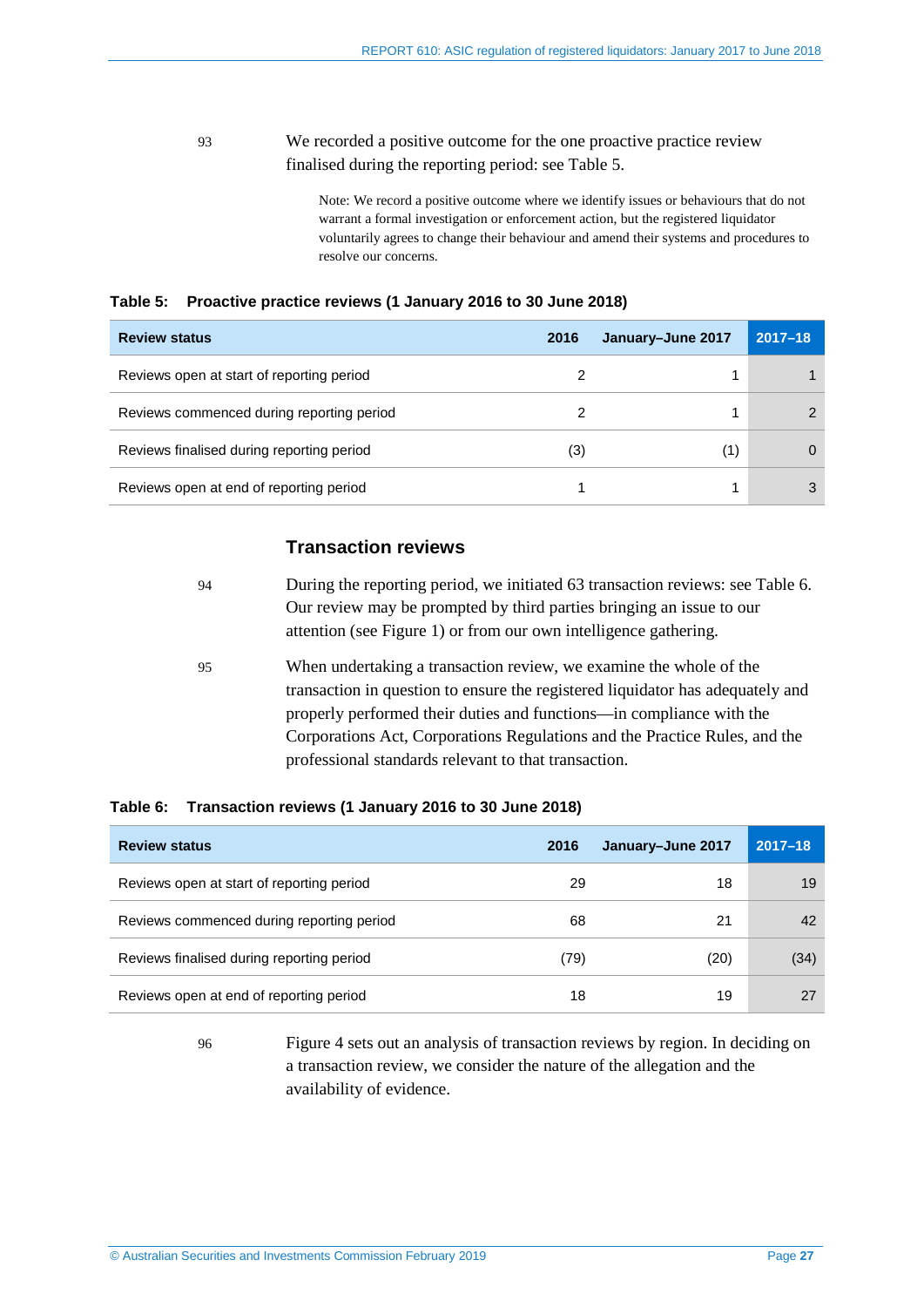

#### <span id="page-27-0"></span>**Figure 4: Finalised transaction reviews by region (1 January 2016 to 30 June 2018)**

Note: Se[e Table](#page-51-1) 19 in Appendix 2 for the data used in this figure (accessible version).

<span id="page-27-2"></span>97 [Figure 5](#page-27-1) summarises the nature of the concerns identified in the 54 transaction reviews finalised during the 18-month reporting period, and [Figure 6](#page-28-0) summarises the outcomes of those reviews.

#### <span id="page-27-1"></span>**Figure 5: Areas of concern in finalised transaction reviews (1 January 2016 to 30 June 2018)**



Note 1: The area of concern identified is only the primary concern. Our review may include multiple areas of concern. Note 2: Se[e Table](#page-51-2) 20 in Appendix 2 for the data used in this figure (accessible version).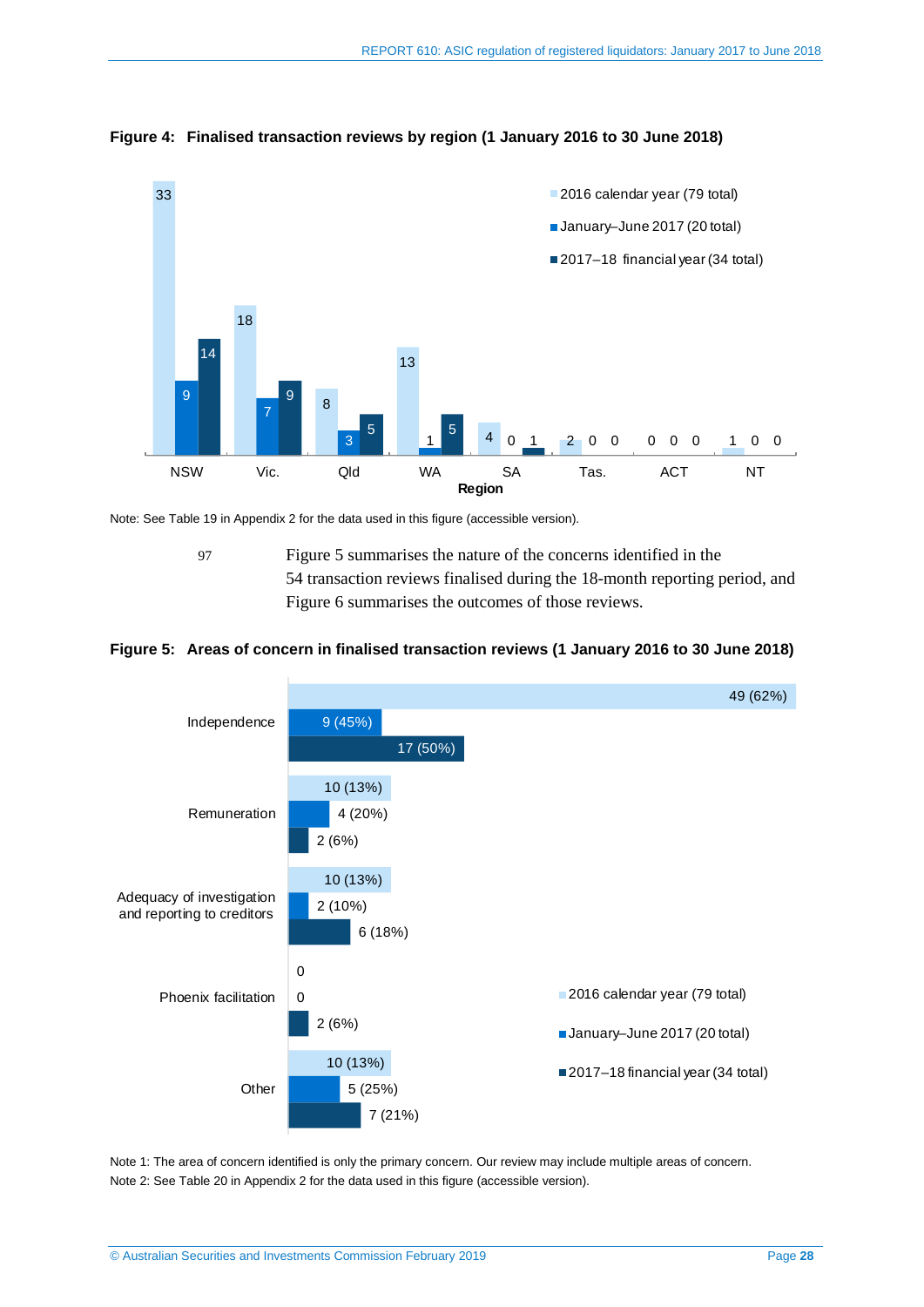

#### <span id="page-28-0"></span>**Figure 6: Outcomes of finalised transaction reviews (1 January 2016 to 30 June 2018)**

Note: Se[e Table](#page-52-0) 21 in Appendix 2 for the data used in this figure (accessible version).

## **Industry-wide compliance projects**

#### **Declarations of relevant relationships and declarations of indemnities**

<span id="page-28-2"></span><span id="page-28-1"></span>

| 98  | In the reporting period, we reviewed a total of 30 declarations (36 in the 2016)<br>calendar year) as part of existing surveillance and other project work. Of these<br>declarations, we assessed 10 (33%) as adequate and 20 (67%) were<br>inadequate, compared to 53% adequate and 47% inadequate in the 2016<br>calendar year.                                        |
|-----|--------------------------------------------------------------------------------------------------------------------------------------------------------------------------------------------------------------------------------------------------------------------------------------------------------------------------------------------------------------------------|
| 99  | Where we found deficient declarations, we sought further information from<br>the registered liquidator, which resulted in the liquidator issuing replacement<br>declarations and/or improving their processes.                                                                                                                                                           |
| 100 | We continue to monitor the adequacy of disclosure made in declarations,<br>given that independence remains a key concern for ASIC.                                                                                                                                                                                                                                       |
|     | Remuneration                                                                                                                                                                                                                                                                                                                                                             |
| 101 | During the reporting period, we reviewed a total of 17 remuneration reports<br>(17 in the 2016 calendar year) as part of the remuneration project and also<br>existing surveillance work. Of these remuneration reports, 13 (76%) were<br>assessed as adequate and four (24%) were inadequate, compared to 59%<br>adequate and 41% inadequate in the 2016 calendar year. |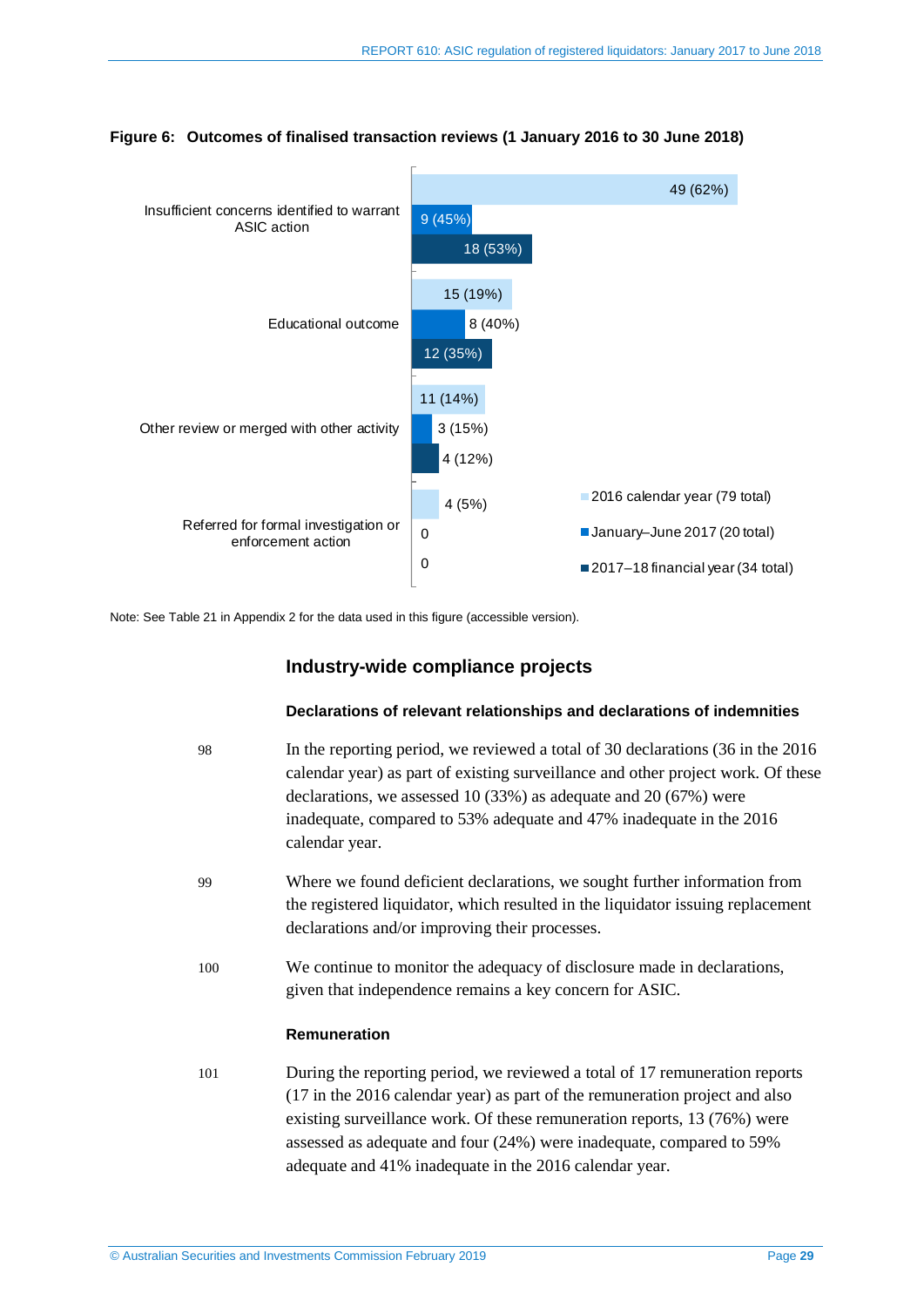102 Where we found deficient remuneration reports, we sought further information from the registered liquidator, which resulted in greater awareness of their reporting requirements and/or the liquidator improving their processes.

#### **Annual returns—Form 908**

- 103 During the reporting period, we reviewed 579 annual liquidator returns that registered liquidators lodged with ASIC. We identified no issues of concern in 508 (88%) of these annual returns.
- 104 We identified concerns in 12% of the annual returns reviewed relating to compliance with continuing professional education and maintaining relevant experience when the registered liquidator had no or few formal insolvency appointments during the period of the statement.
- 105 Where we identified a concern, we contacted the registered liquidator to clarify the information provided and address our concern.

#### **Registered liquidator renewals**

- 106 From 1 March 2017 to 28 February 2018, changes introduced by the Insolvency Law Reform Act required all existing registered liquidators to renew their registration if they wished to remain registered as a liquidator and accept new appointments.
- 107 As part of that renewal process we reviewed each application to determine whether or not the registered liquidator had provided sufficient evidence that they had adequate and appropriate professional indemnity and fidelity insurance. Where necessary, we obtained further information from the registered liquidator, including:
	- (a) confirmation of the existence of fidelity insurance where it was part of a wider professional indemnity policy and the certificate of insurance did not separately identify fidelity cover;
	- (b) confirmation that the policy covered registered liquidators not specifically named on the policy; and
	- (c) confirmation that a current policy was in place where the registered liquidator provided evidence other than a current certificate.
- 108 Of the 710 existing registered liquidators as at 1 January 2017, 634 successfully renewed their registration (between 1 March 2017 and 28 February 2018). Of the 76 who did not renew or cancelled their registration, 57 did not have any current external administration appointments. The remaining 19 had current external administration appointments and we placed a condition on their registration prohibiting them from accepting any new appointments. The registration of each of the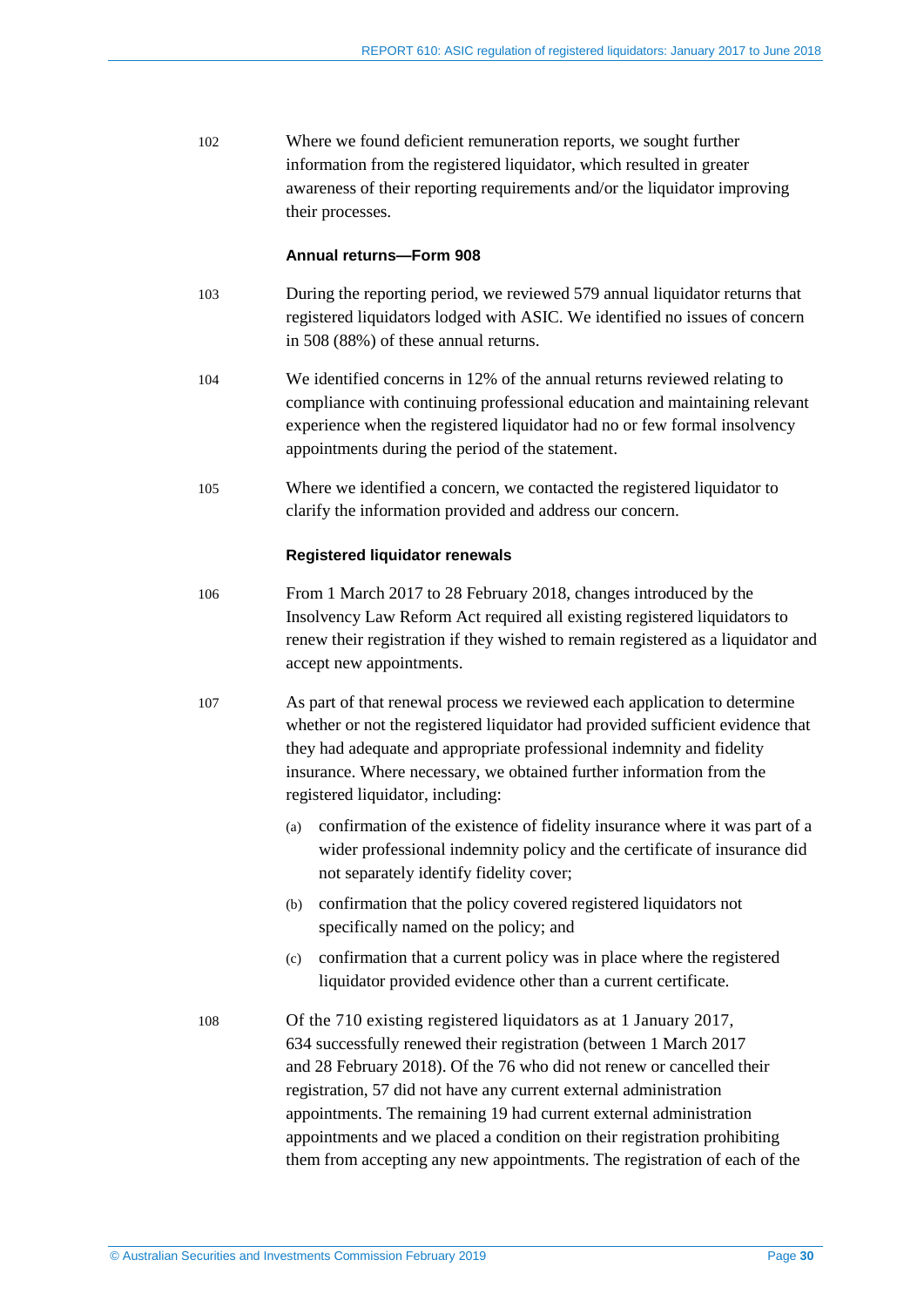19 ceases when they finalise their last external administration, with nine such registrations ceasing in the reporting period.

#### **PNW project**

<span id="page-30-1"></span>

| 109 | On 13 June 2018, we released Report 573 Registered liquidators' compliance<br>with lodgement and publication requirements (REP 573).                                                                                                                                                                                                                                       |
|-----|----------------------------------------------------------------------------------------------------------------------------------------------------------------------------------------------------------------------------------------------------------------------------------------------------------------------------------------------------------------------------|
| 110 | We conducted a project from December 2013 to June 2017 to test how<br>registered liquidators were complying with their obligations to:                                                                                                                                                                                                                                     |
|     | lodge certain forms with ASIC; and<br>(a)                                                                                                                                                                                                                                                                                                                                  |
|     | publish insolvency notices on ASIC's published notices website.<br>(b)                                                                                                                                                                                                                                                                                                     |
| 111 | REP 573 outlined the results of the project and provided guidance for<br>registered liquidators to help them improve their compliance with lodgement<br>and publication requirements.                                                                                                                                                                                      |
| 112 | As a result of the project, during the reporting period we successfully<br>negotiated with three registered liquidators on their non-compliance. Each<br>liquidator agreed to engage an independent registered liquidator to undertake<br>a quality control peer review program and report back to ASIC. Each also<br>agreed to implement compliance-based staff training. |

#### <span id="page-30-2"></span>**Table 7: Negotiated resolution outcomes during the reporting period**

| <b>Registered liguidator</b> | <b>Firm</b>               | Media release                                                                                            |
|------------------------------|---------------------------|----------------------------------------------------------------------------------------------------------|
| Dennis Offermans             | <b>Offermans Partners</b> | Media Release (17-351MR) ASIC accepts voluntary<br>undertakings from three liquidators (19 October 2017) |
| Giovanni Maurizio Carrello   | <b>BRI Ferrier WA</b>     | Media Release (17-351MR) ASIC accepts voluntary<br>undertakings from three liquidators (19 October 2017) |

<span id="page-30-3"></span>Note: We issued media releases for two of the three negotiated resolution outcomes relating to the PNW project.

## **Meetings of creditors**

- 113 During the reporting period, we attended 22 meetings of creditors as observers.
- 114 We may decide to attend a meeting where we have pre-existing concerns about the company's conduct, the independence or the conduct of the practitioner or we otherwise consider it to be in the public interest that ASIC attends. Our decision to attend may result from our own inquiries or where a third party has raised concerns with us.
- <span id="page-30-0"></span>115 Attendance at these meetings has informed the scoping of a project about the conduct of meetings, which we will run in the 2018–19 financial year.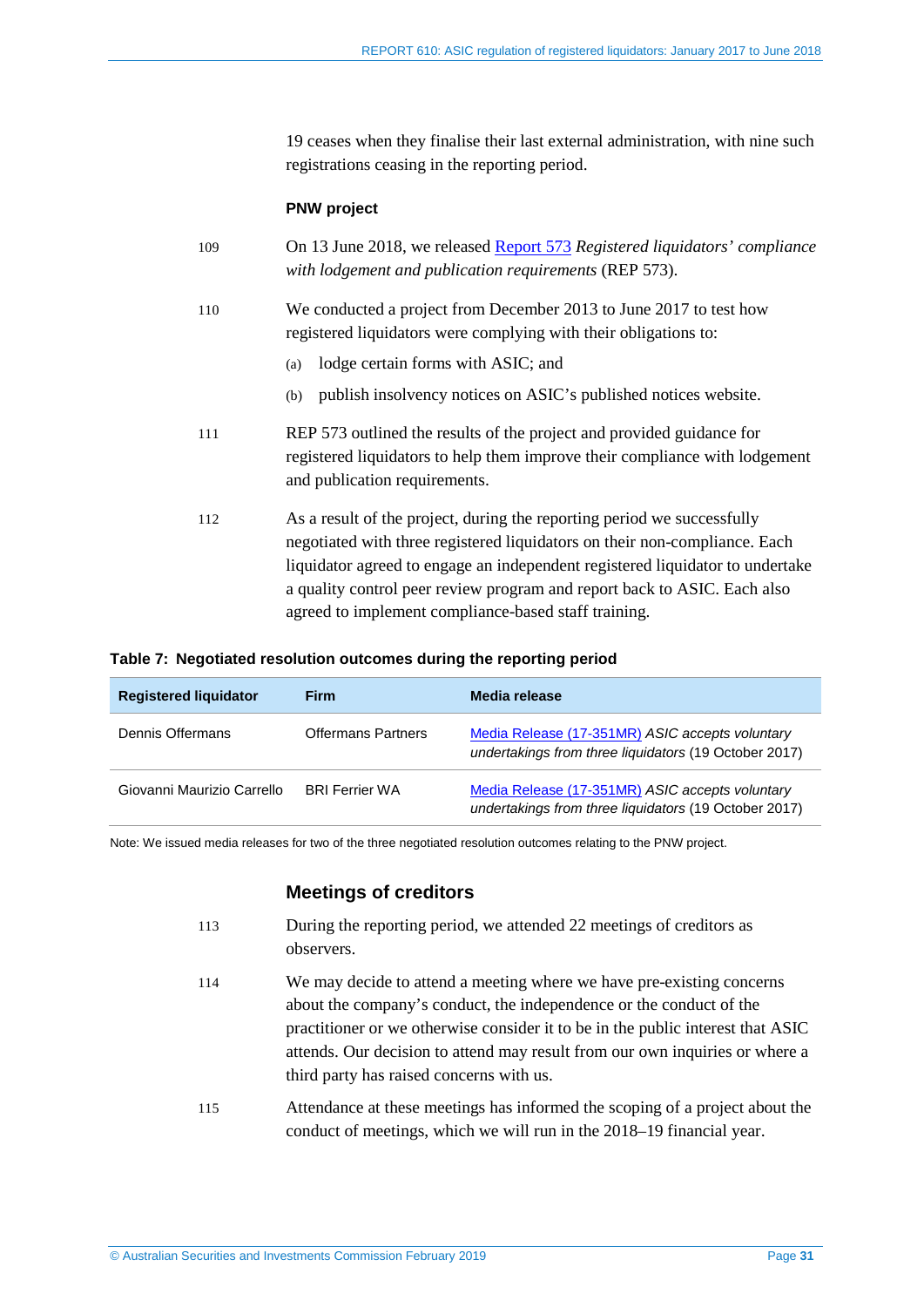# <span id="page-31-1"></span><span id="page-31-0"></span>**Targeting illegal phoenix activity**

<span id="page-31-2"></span>

| 116 |     | Disrupting and combatting illegal phoenix activity is a key priority for ASIC,<br>both through its participation in the Phoenix Taskforce and the Serious<br>Financial Crime Taskforce, as well as ensuring registered liquidators<br>adequately and properly perform their duties and functions. |
|-----|-----|---------------------------------------------------------------------------------------------------------------------------------------------------------------------------------------------------------------------------------------------------------------------------------------------------|
| 117 |     | Registered liquidators who facilitate illegal phoenix activity, either<br>intentionally or through a failure to discharge their duty to investigate,<br>undermine trust and the efficient working of the market.                                                                                  |
| 118 |     | The primary regulatory tools we use to mitigate the harm resulting from this<br>threat are:                                                                                                                                                                                                       |
|     | (a) | reviewing registered liquidator declarations of relevant relationships and<br>indemnities to identify deficient declarations and act where we suspect<br>there are inappropriate relationships between registered liquidators and<br>advisers who refer work to them (see paragraphs 98–100);     |
|     | (b) | attending creditor meetings where we have concerns about the<br>independence of the registered liquidator (see paragraphs 113–115);                                                                                                                                                               |
|     | (c) | undertaking surveillances (transaction reviews) to ensure registered<br>liquidators are carrying out adequate investigations where we have<br>concerns about phoenix activity (see paragraphs 94–97); and                                                                                         |
|     |     |                                                                                                                                                                                                                                                                                                   |

(d) enforcing the law against registered liquidators where we identify misconduct or a failure to adequately carry out their duties (see paragraphs [67–](#page-20-1)[86\)](#page-24-0).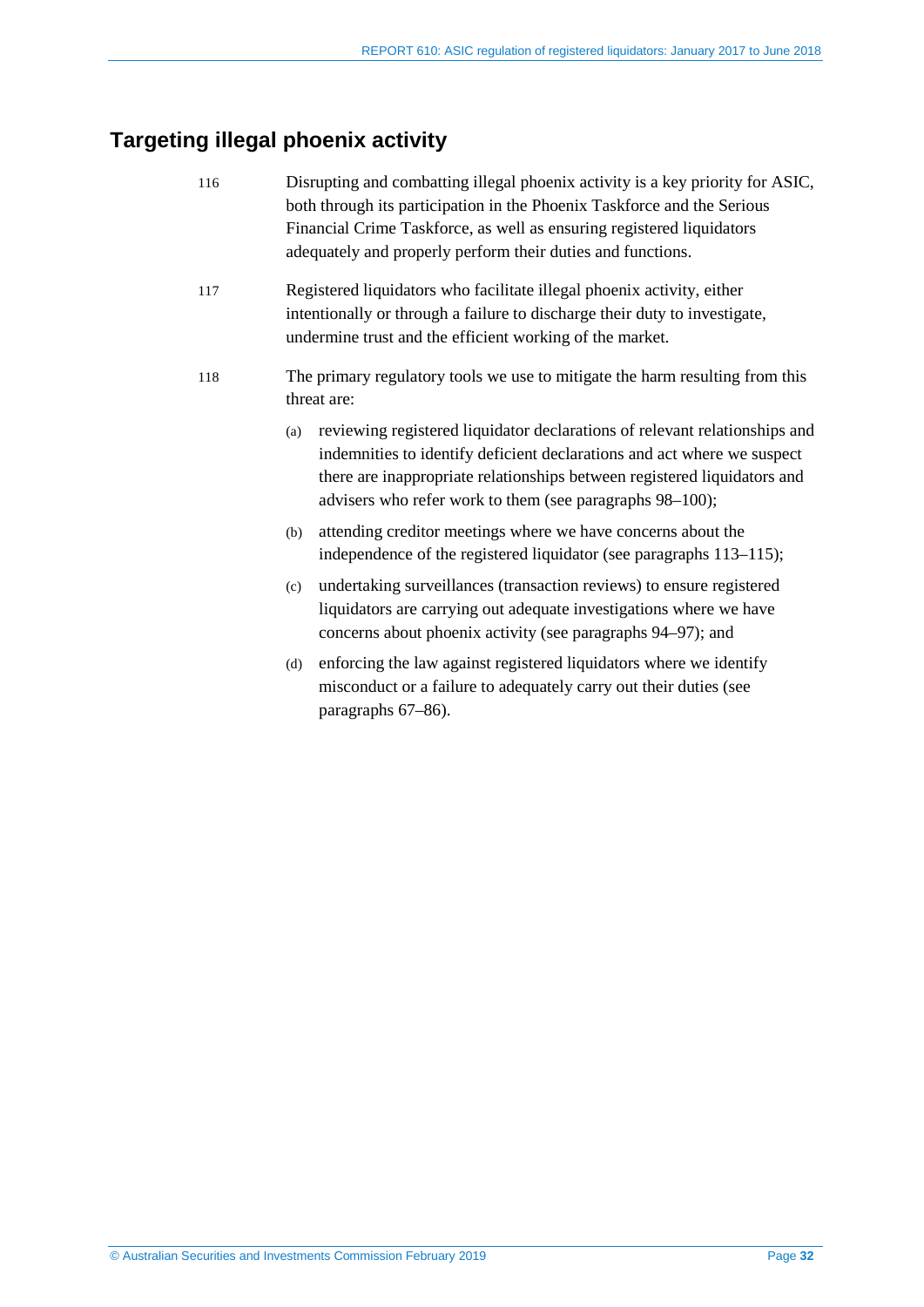# <span id="page-32-0"></span>**C ASIC's work with registered liquidators**

#### **Key points**

During the reporting period, our work with registered liquidators covered the following areas:

- combatting illegal phoenix activity (see paragraphs [120–](#page-32-2)[122\)](#page-33-1);
- the liquidator assistance program (see paragraphs [123–](#page-33-2)[127\)](#page-33-3);
- the AA Fund (see paragraphs [128–](#page-34-1)[139\)](#page-36-1):
- winding up abandoned companies (see paragraphs [140](#page-36-2)[–145\)](#page-37-1);
- eligible applicant applications (see paragraphs [146–](#page-37-2)[148\)](#page-37-3);
- court applications (see paragraphs [149](#page-38-3)[–150\)](#page-38-4);
- other applications (see paragraphs [151–](#page-38-5)[152\)](#page-38-6); and
- court intervention and *amicus curiae* (see paragraphs [153–](#page-38-7)[163\)](#page-39-0).

119 In addition to our stakeholder engagement activities (see paragraphs [30](#page-12-2)[–40\)](#page-13-0), we engage with registered liquidators and other stakeholders through:

- (a) our work in combatting illegal phoenix activity;
- (b) our liquidator assistance program;
- (c) the AA Fund;
- (d) winding up abandoned companies;
- (e) eligible applicant applications;
- (f) court applications;
- (g) other applications; and
- (h) court intervention or acting as *amicus curiae* (i.e. a friend of the court).

# <span id="page-32-2"></span><span id="page-32-1"></span>**Combatting illegal phoenix activity**

120 Directors who engage in illegal phoenix activity intentionally and dishonestly deny unsecured creditors (e.g. employees, subcontractors and suppliers) fair access to their entitlement to the company's assets. We worked with registered liquidators and used our regulatory tools to combat illegal phoenix activity in the reporting period through:

- (a) helping liquidators to obtain company records through the liquidator assistance program (see paragraphs [123–](#page-33-2)[127\)](#page-33-3); and
- (b) funding liquidators through the AA Fund to investigate failed companies with few or no assets that raised concerns about illegal phoenix activity (see paragraphs [128–](#page-34-1)[139\)](#page-36-1).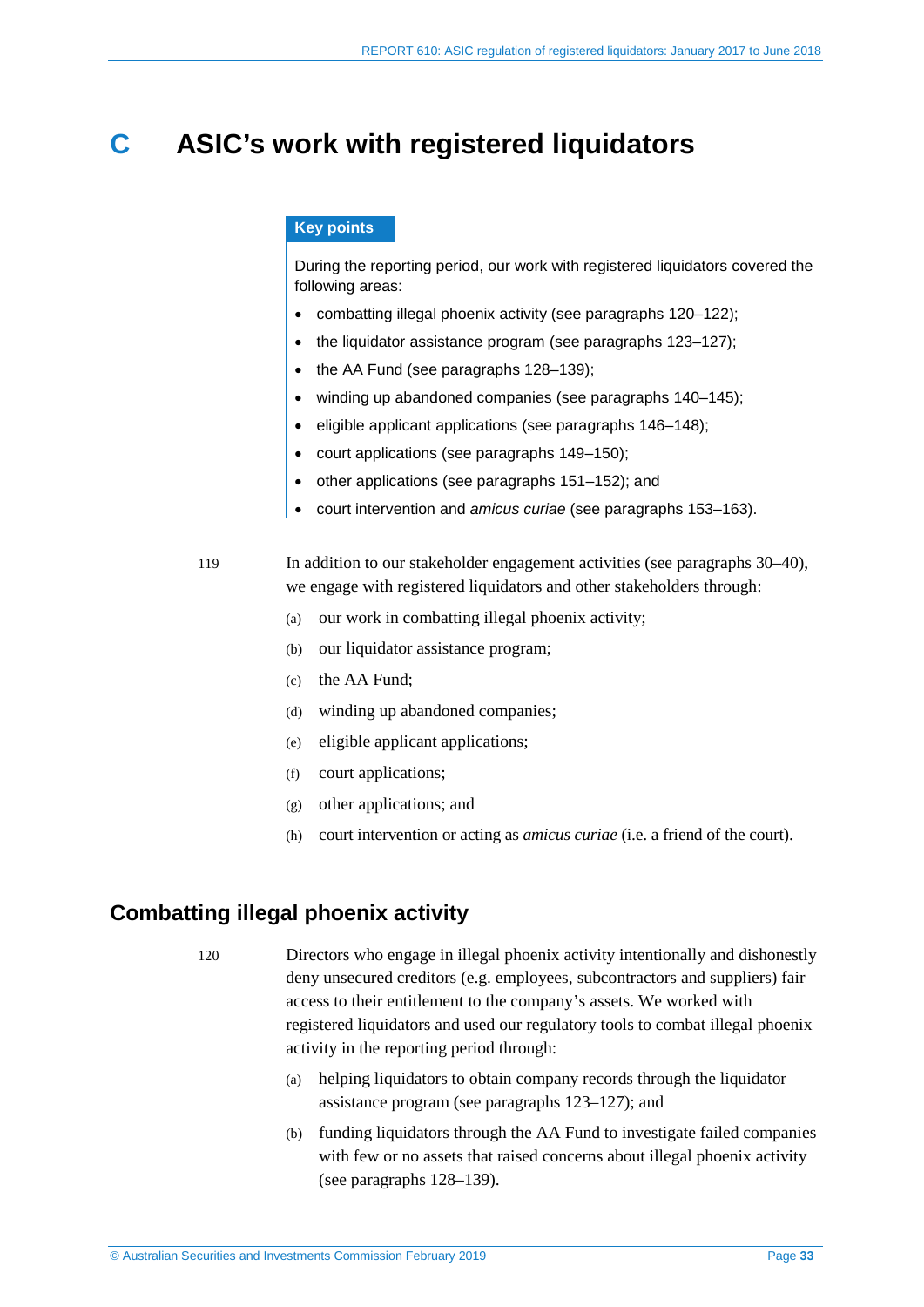- 121 Changes introduced by the Insolvency Law Reform Act empower ASIC to appoint a reviewing liquidator to carry out a review into a matter that relates to the external administration of a company. In December 2017, the government allocated additional money to the AA Fund to fund the appointment of a reviewing liquidator where illegal phoenix activity is suspected. During the reporting period we commenced the process of establishing a panel of registered liquidators to accept appointments as reviewing liquidator. We anticipate this power will be exercised in the 2018–19 financial year.
- <span id="page-33-1"></span>122 We recognise that illegal phoenix activity undermines confidence in the financial system and adversely affects assets available to registered liquidators to perform their duties and functions and pay dividends to creditors. This issue is discussed at our liaison meetings with AFSA and **ARITA**

# <span id="page-33-2"></span><span id="page-33-0"></span>**Liquidator assistance program**

<span id="page-33-3"></span>

| 123 | We assist registered liquidators, through our liquidator assistance program, to<br>ensure that company officers comply with their obligations to prepare a report<br>on a company's affairs for the liquidator, provide books and records, and<br>generally assist liquidators.                                                                                         |
|-----|-------------------------------------------------------------------------------------------------------------------------------------------------------------------------------------------------------------------------------------------------------------------------------------------------------------------------------------------------------------------------|
| 124 | We have previously reported outcomes of our liquidator assistance program<br>on a financial year basis aligned with ASIC's annual report. Accordingly, in<br>this report we have not provided outcomes separately for the period January-<br>June 2017.                                                                                                                 |
| 125 | We received 1,358 requests for help from external administrators in the 2017–18<br>financial year, compared with 1,413 requests in 2016–17. Following our<br>intervention, 593 (500 in 2016–17) individuals then complied with their<br>obligations to assist the external administrator.                                                                               |
| 126 | In the 2017–18 financial year, we prosecuted 382 individuals for 734 strict<br>liability offences (i.e. failing to assist the liquidator), resulting in \$1.40 million<br>in fines and costs. In the previous financial year, we prosecuted 409 individuals<br>for 723 strict liability offences, which resulted in \$1.10 million in fines and<br>costs: see Figure 7. |
| 127 | We did not pursue further action against individuals when they could not be<br>located or there was insufficient evidence to prosecute a strict liability<br>offence.                                                                                                                                                                                                   |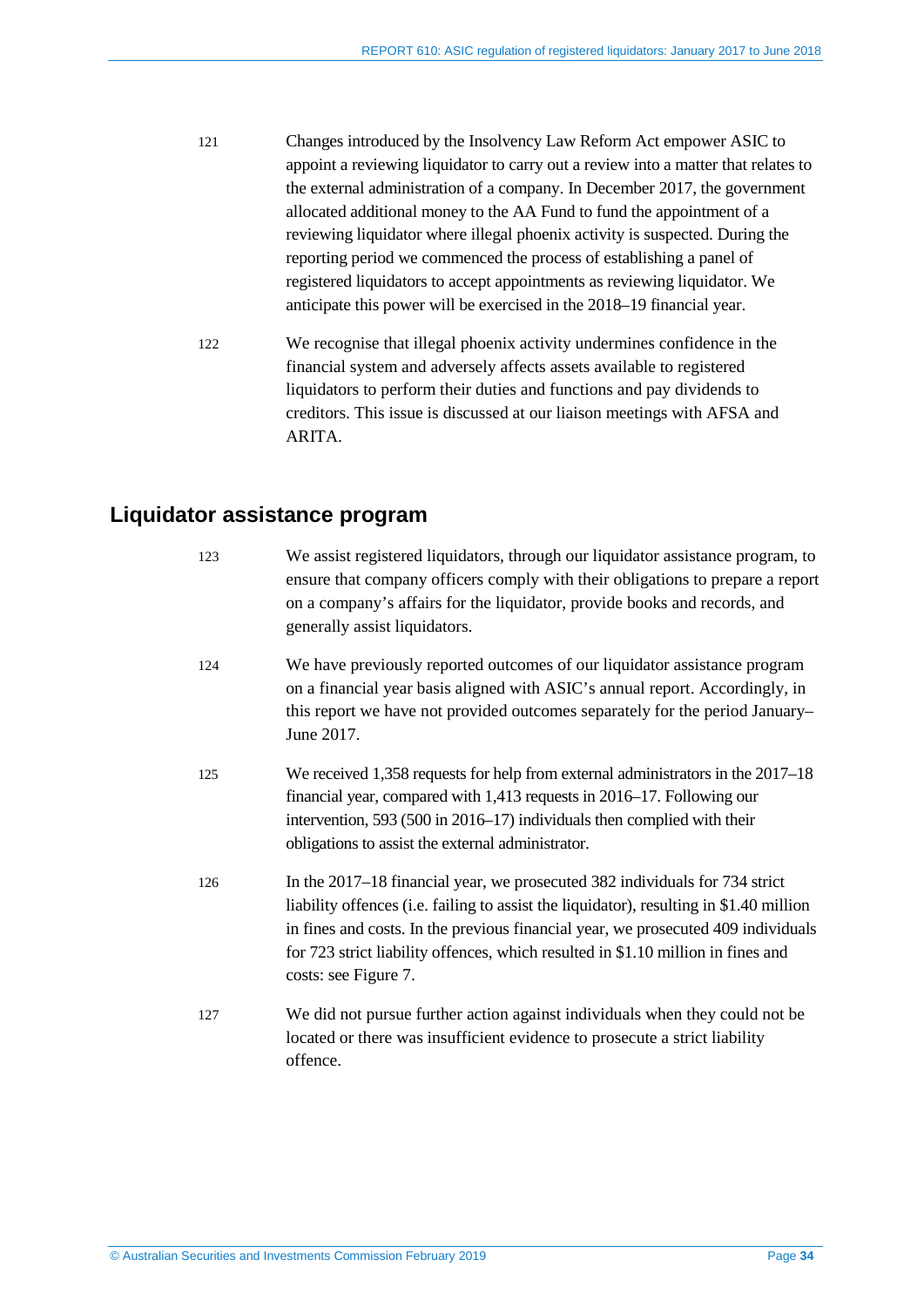<span id="page-34-2"></span>

## **Figure 7: Liquidator assistance program statistics for the 2015–16, 2016–17 and 2017–18 financial years**

Note 1: ASIC reports publicly on the liquidator assistance program on a financial year basis. Note 2: See [Table](#page-52-1) 22 in Appendix 2 for the data used in this figure (accessible version).

# <span id="page-34-1"></span><span id="page-34-0"></span>**Applications by liquidators to the AA Fund**

| 128 | We administer the AA Fund, which the Australian Government established<br>in 2005.                                                                                                                                                                            |  |  |
|-----|---------------------------------------------------------------------------------------------------------------------------------------------------------------------------------------------------------------------------------------------------------------|--|--|
| 129 | The fund has a focus on curbing illegal phoenix activity and assists by:                                                                                                                                                                                      |  |  |
|     | financing preliminary investigations and reports by registered liquidators<br>(a)<br>into the failure of companies with few or no assets, and where it appears<br>to us that enforcement action may result from the liquidator's<br>investigation and report; |  |  |
|     | funding liquidator actions to recover assets for the benefit of creditors<br>(b)<br>where illegal phoenix activity is suspected; and                                                                                                                          |  |  |
|     | appointing liquidators to abandoned companies where there are<br>(c)<br>employees who could access the FEG scheme.                                                                                                                                            |  |  |
| 130 | In ASIC's <b>Annual report 2016–17</b> and <b>Annual report 2017–18</b> , we reported<br>an amount of \$3.43 million paid from the fund in the 2016-17 financial year<br>and \$3.58 million in the 2017–18 financial year.                                    |  |  |
| 131 | There are three types of funding applications a registered liquidator can make<br>to the AA Fund:                                                                                                                                                             |  |  |
|     | a 'director banning' application, using Form EX02 Assetless<br>(a)<br>administration funding request (s206F-Director banning);                                                                                                                                |  |  |
|     | an 'other' application, using Form EX03 Assetless administration<br>(b)<br>funding request (matters other than s206F—Director banning); or                                                                                                                    |  |  |
|     |                                                                                                                                                                                                                                                               |  |  |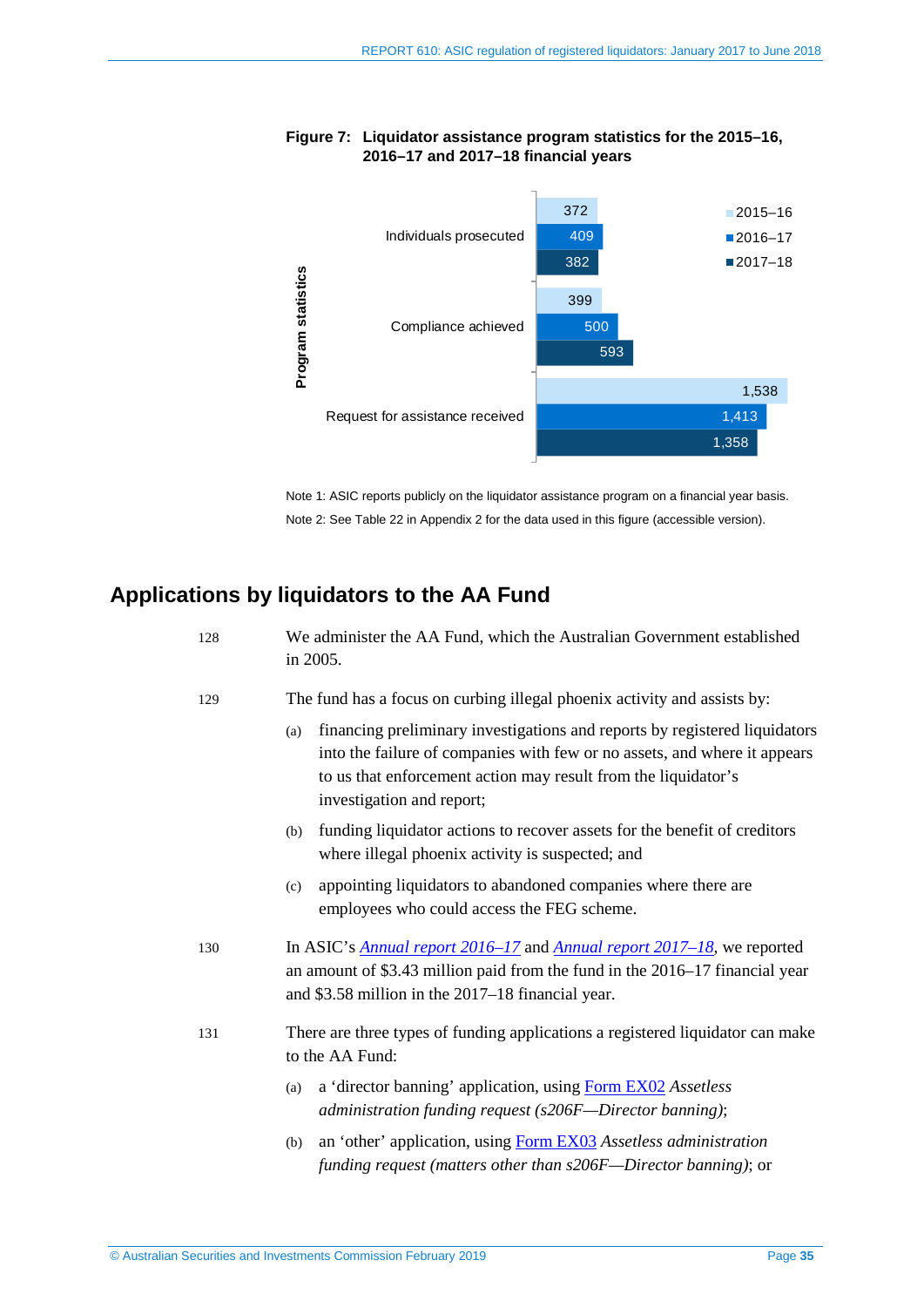- (c) a 'liquidator action' application, lodging the application by email to [rg109@asic.gov.au.](mailto:rg109@asic.gov.au)
- 132 We have previously reported outcomes of the AA Fund on a financial year basis aligned with ASIC's annual report. Accordingly, in this report we have not provided outcomes separately for the period January–June 2017.
- <span id="page-35-0"></span>133 [Table 8](#page-35-0) shows the number of applications received and the outcome of those applications.

| <b>Application status</b>               | 2016-17 | $2017 - 18$ |
|-----------------------------------------|---------|-------------|
| <b>Form EX02</b> —Applications received | 562     | 587         |
| <b>Form EX02</b> —Applications approved | 195     | 170         |
| <b>Form EX02</b> —Applications rejected | 377     | 372         |
| Form EX03-Applications received         | 178     | 197         |
| <b>Form EX03</b> —Applications approved | 56      | 43          |
| <b>Form EX03</b> —Applications rejected | 132     | 109         |

#### **Table 8: Applications to the AA Fund in the 2016–17 and 2017–18 financial years**

Note: The combined number of applications approved and rejected does not match the number of applications received because some applications were received in the previous year or were still under consideration at the end of the financial year.

- 134 We approved one 'liquidator action application' in the 2016–17 financial year and did not receive any liquidator action applications in the 2017–18 financial year.
- 135 We provide details of the AA Fund recipients and amounts approved on our website.
- 136 We continue to investigate the relatively high rejection rate of applications received from registered liquidators, with the aim of improving these applications and the fund's operation.
- 137 We also continue to review internal processes to improve the efficiency of processing applications.
- 138 [Figure 8](#page-36-3) shows how the AA Fund has been used during the reporting period.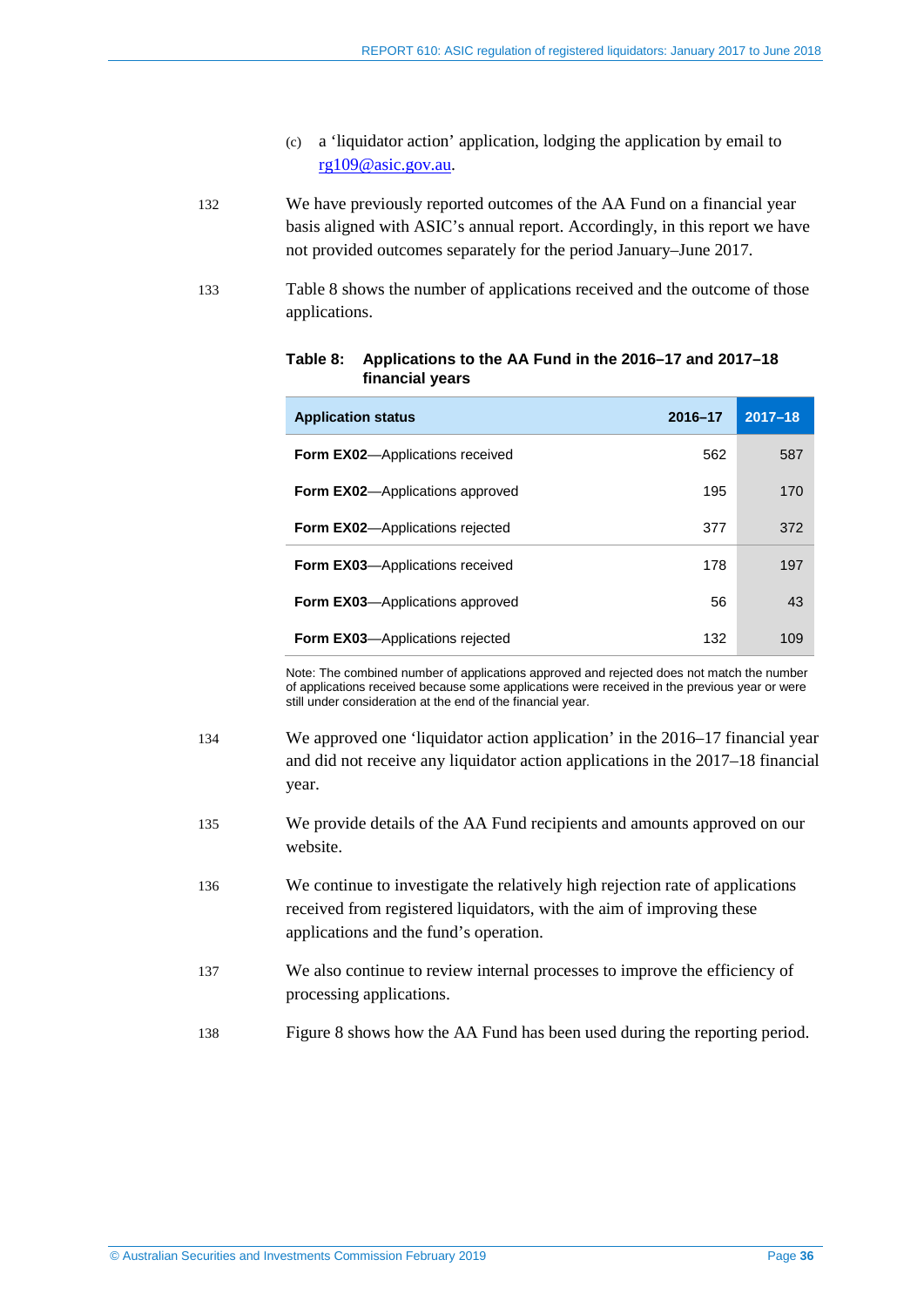

<span id="page-36-3"></span>**Figure 8: Allocation of funding from AA Fund (2015–16 to 2017–18)**

Note 1: Funds allocated, or paid, in administering abandoned companies is part of the funding we provide to the liquidators of companies we wind up using ASIC's administrative power under s489EA of the Corporations Act: see paragraphs [140](#page-36-2)[–145.](#page-37-1)

Note 2: See [Table](#page-52-2) 23 in Appendix 2 for the data used in this figure (accessible version).

<span id="page-36-1"></span>139 For further information on ASIC's power to wind up an abandoned company and appoint a liquidator funded by the AA Fund, see paragraph[s 140](#page-36-2)[–145.](#page-37-1)

# <span id="page-36-2"></span><span id="page-36-0"></span>**Administrative power to wind up a company**

| 140 | The FEG scheme is a legislative safety net funded by the Australian<br>Government. It is designed to help employees who are owed unpaid<br>entitlements because of their employer company's liquidation or the company<br>directors' bankruptcy.                                                                                                                                                                                                             |
|-----|--------------------------------------------------------------------------------------------------------------------------------------------------------------------------------------------------------------------------------------------------------------------------------------------------------------------------------------------------------------------------------------------------------------------------------------------------------------|
| 141 | However, some employees owed entitlements cannot access the FEG scheme<br>because the company's directors either cannot discharge their duties or have<br>abandoned their insolvent companies without putting them into liquidation.                                                                                                                                                                                                                         |
| 142 | When an employee, or other interested stakeholder lodges a report of<br>misconduct relating to the abandonment of the company, we may appoint a<br>liquidator from the Abandoned Company Liquidator Panel and grant them up<br>to \$8,000 plus GST from the AA Fund. The liquidator is required to wind up<br>the company's affairs, distribute its property and help employees access<br>unpaid employee entitlements under the Fair Entitlements Guarantee |

*Act 2012*. The appointment of liquidators also facilitates a full and proper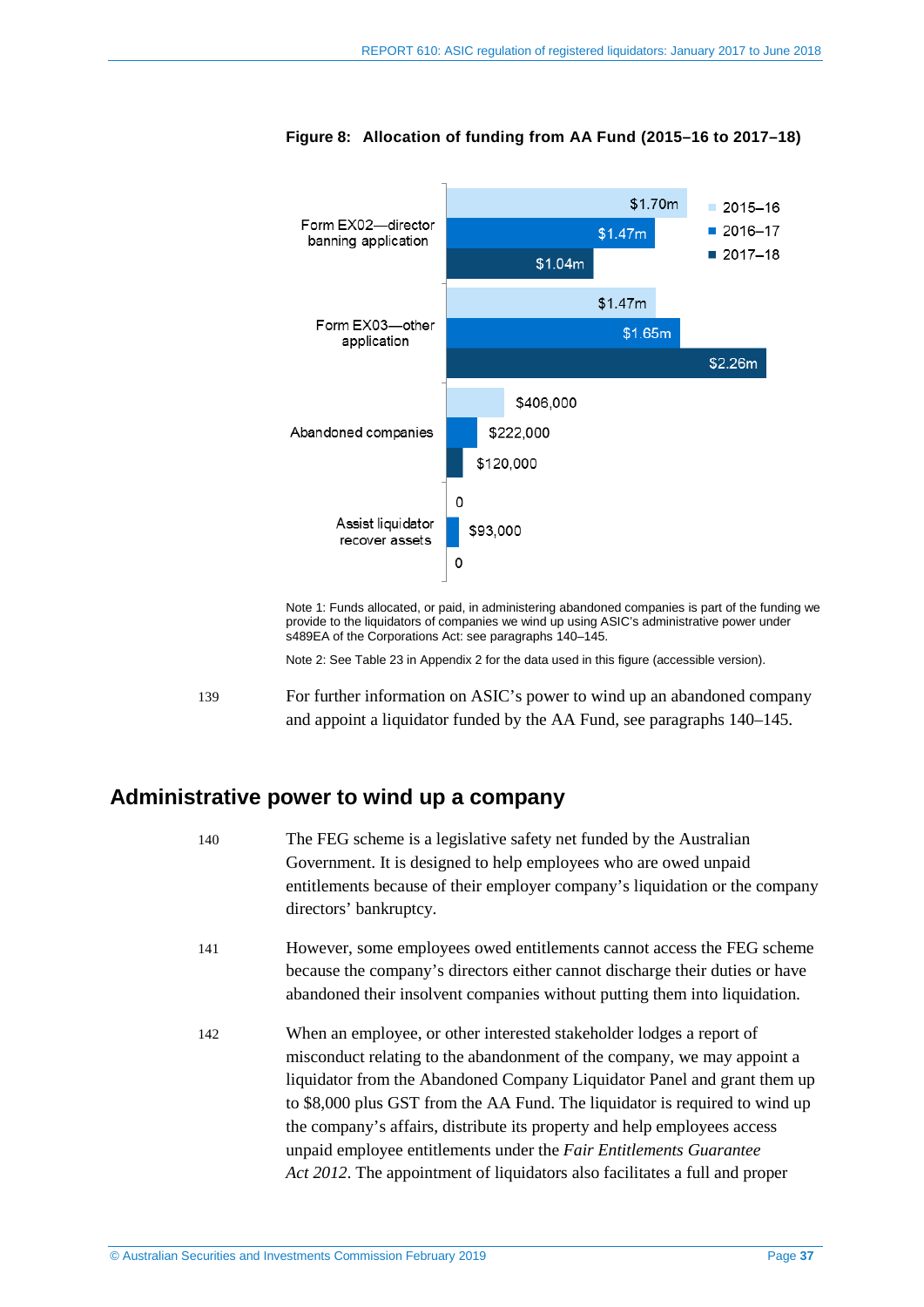investigation into the reasons why the company failed and allows recovery of any voidable or unreasonable director-related transactions.

143 During the reporting period, we ordered the winding up of 19 abandoned companies. We identified that there were, in aggregate, 46 employees owed an estimated \$946,417 in unpaid entitlements: se[e Table 9](#page-37-4) for more information.

<span id="page-37-4"></span>

|  | Table 9: Profile of companies wound up by ASIC (1 January 2016 to 30 June 2018) |  |  |  |
|--|---------------------------------------------------------------------------------|--|--|--|
|--|---------------------------------------------------------------------------------|--|--|--|

| <b>Statistics</b>             | 2016      | January-June 2017 | $2017 - 18$ |
|-------------------------------|-----------|-------------------|-------------|
| Companies wound up            | 16        | 5                 | 14          |
| Employees affected            | 32        | 13                | 33          |
| Estimated unpaid entitlements | \$912,270 | \$201,646         | \$744,771   |

# <span id="page-37-1"></span>Liquidator Panel finished their terms and, accordingly, we began a selection process to install a new panel.

144 During the reporting period, the members of the Abandoned Company

145 We received applications from approximately 300 registered liquidators and appointed 43 registered liquidators to the panel. The [details of the liquidators](https://asic.gov.au/for-finance-professionals/registered-liquidators/your-ongoing-obligations-as-a-registered-liquidator/assetless-administration-fund/abandoned-company-liquidator-panel-members/)  [on the panel](https://asic.gov.au/for-finance-professionals/registered-liquidators/your-ongoing-obligations-as-a-registered-liquidator/assetless-administration-fund/abandoned-company-liquidator-panel-members/) are available on our website.

# <span id="page-37-2"></span><span id="page-37-0"></span>**Eligible applicant applications**

| 146 | We received 28 'eligible applicant' authorisation applications during the |
|-----|---------------------------------------------------------------------------|
|     | reporting period from receivers and managers, and from other parties.     |

- 147 During the reporting period we authorised 17 eligible applicant requests, rejected one, two applications were withdrawn, one application was received from a liquidator and did not require a decision and two applications could not be considered because the relevant company was not in external administration. Five eligible applicant requests were ongoing at the end of the reporting period.
- <span id="page-37-3"></span>148 If we grant authorisation, the applicant can seek a summons from the court to conduct a public examination of relevant persons about the examinable affairs of the company. In turn, this helps the receivers and managers to recover assets and report fully to ASIC. We can then determine whether we need to conduct our own investigations and take enforcement action.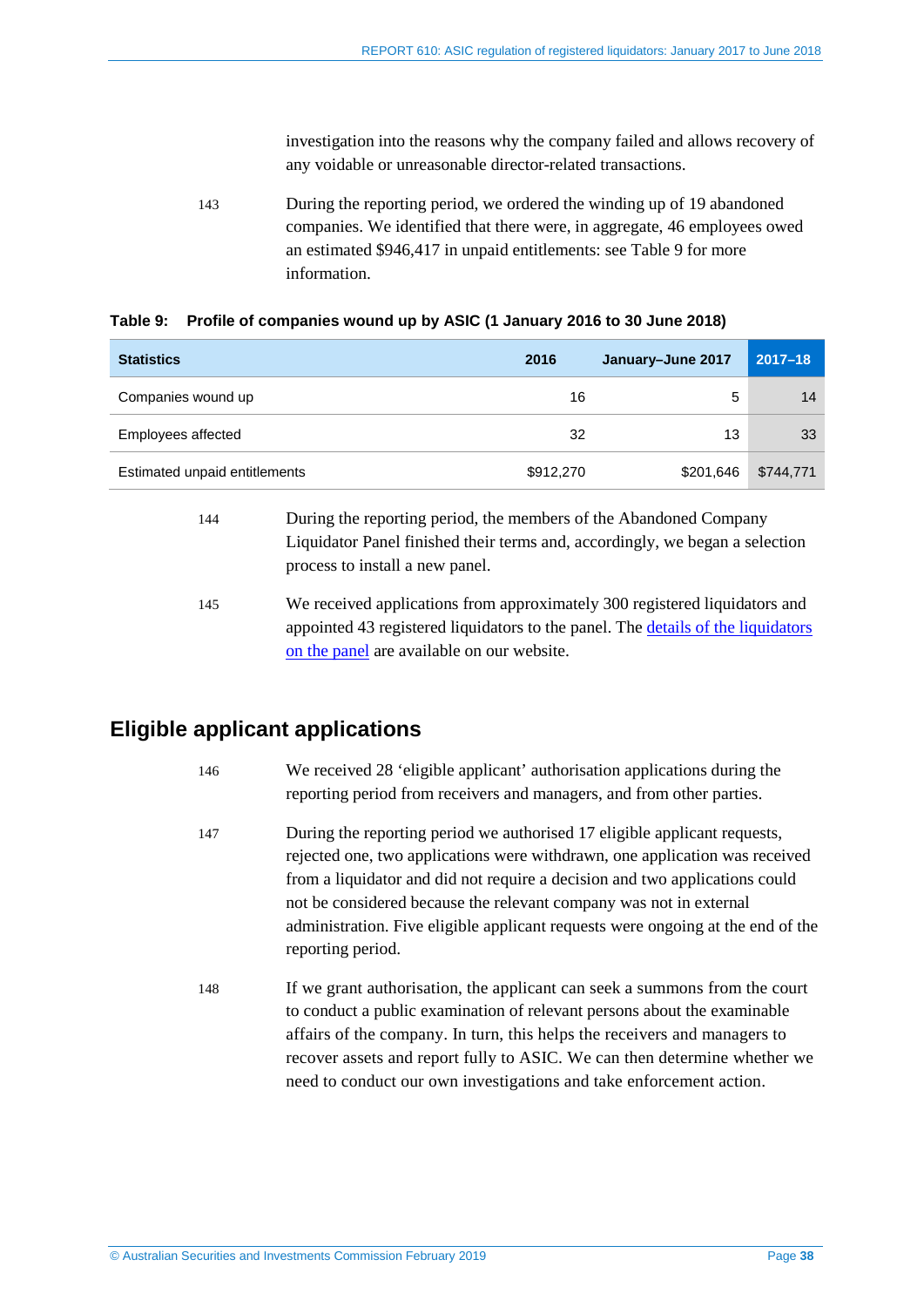# <span id="page-38-3"></span><span id="page-38-0"></span>**Court applications**

<span id="page-38-4"></span>

| 149 | The Insolvency Practitioners team assessed 138 court applications during the  |
|-----|-------------------------------------------------------------------------------|
|     | reporting period (compared to 105 in the 2016 calendar year). Most related to |
|     | matters in Pts 5.3A–5.9 of the Corporations Act, many of which must be        |
|     | served on ASIC under the various court rules. If we receive sufficient notice |
|     | of the application, our Insolvency Practitioners team considers each one.     |
| 150 | Our Insolvency Practitioners team also considers other court applications not |
|     | served on ASIC but which come to our attention as a result of their public    |
|     | profile or nature. These applications require specialist insolvency knowledge |
|     | to properly understand and assess the implications of the application.        |

# <span id="page-38-5"></span><span id="page-38-1"></span>**Other applications**

- 151 During the reporting period our Insolvency Practitioners team assessed one application from a liquidator for an extension of time to adjudicate a proof of debt.
- <span id="page-38-6"></span>152 These applications provide liquidators with additional time to appropriately consider a creditor's proof of debt for the purposes of paying a return to creditors.

# <span id="page-38-7"></span><span id="page-38-2"></span>**Court intervention and** *amicus curiae*

153 If the circumstances warrant, ASIC has the power to intervene in any proceeding relating to a matter arising under s1330 of the Corporations Act, or we may seek leave to appear as *amicus curiae* in proceedings where we consider that hearing from ASIC would assist the court.

# **Ten Network Holdings**

- 154 During the reporting period, ASIC appeared as *amicus curiae* in *Korda, in the matter of Ten Network Holdings Ltd (Administrators Appointed) (Receivers and Managers Appointed)* [2017] FCA 914 (Ten matter). The matter concerned apprehended bias arising from a significant pre-appointment engagement undertaken by the voluntary administrators, who were paid more than \$1 million for their work.
- 155 The facts and circumstances of each appointment will determine if apprehended bias exists, and the circumstances of the Ten matter were unique. Importantly, disclosure does not resolve apprehended bias and, in these circumstances, the bias was remedied by the court appointing other independent liquidators to undertake specific tasks.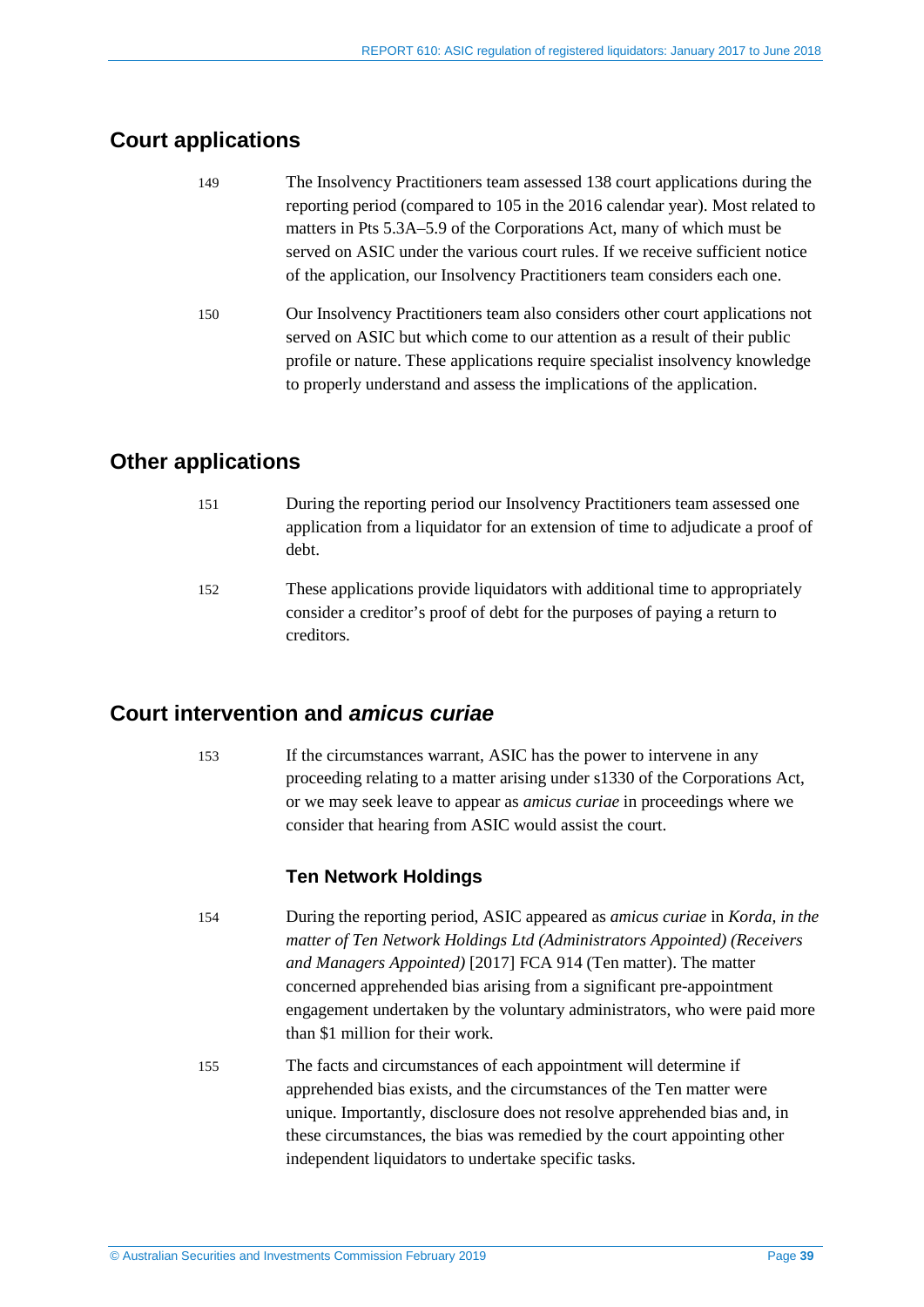# **Provident Capital**

<span id="page-39-0"></span>

| 156 | Australian Executor Trustee Ltd v Provident Capital Ltd [2018] FCA 439<br>provides further guidance to registered liquidators, as the court reaffirmed key<br>principles, set out in recent court decisions, for reviewing the reasonableness<br>of remuneration claimed by registered liquidators.                                                       |
|-----|-----------------------------------------------------------------------------------------------------------------------------------------------------------------------------------------------------------------------------------------------------------------------------------------------------------------------------------------------------------|
|     | Note: These recent court decisions include Templeton v Australian Securities and<br>Investments Commission [2015] FCAFC 137 and Sanderson as Liquidator of Sakr<br>Nominees Pty Ltd (in liquidation) v Sakr [2017] NSWCA 38.                                                                                                                              |
| 157 | These principles are that 'reasonableness' cannot be assessed only by<br>reference to time costing or a percentage return that creditors achieve but<br>must also consider whether it was necessary to carry out the work.                                                                                                                                |
| 158 | The court invited ASIC to assist in the review and provide a written<br>submission. The court acknowledged the complexity of the administration<br>and that the receivers had undertaken a great deal of work diligently,<br>professionally and competently.                                                                                              |
| 159 | The court was not satisfied that the receivers had appropriately considered the<br>cost of the external consultant engaged over an extended period.                                                                                                                                                                                                       |
| 160 | The decision provided guidance about the engagement of external consultants<br>and whether they should be engaged as a full-time employee of the company<br>or at least as a consultant to the company, rather than a consultant to the<br>receiver's firm.                                                                                               |
| 161 | The court found that the amount claimed in remuneration for the consultant<br>was not reasonable because the consultant's cost to the administration<br>included a margin to recover the overheads of the receiver's firm incidental to<br>engaging the consultant (including office space, information technology,<br>telecommunications and insurance). |
| 162 | His Honour, Justice Rares, observed that receivers (or liquidators) ordinarily<br>should select the means for performing the work required to discharge their<br>duties that will cause the least financial burden on the estate.                                                                                                                         |
| 163 | The court made a deduction of \$220,000 from the total remuneration claimed<br>in the receivership, representing approximately 63% of the margin amount<br>(totalling \$347,824.50) added by the receivers to the fees charged by the<br>consultant.                                                                                                      |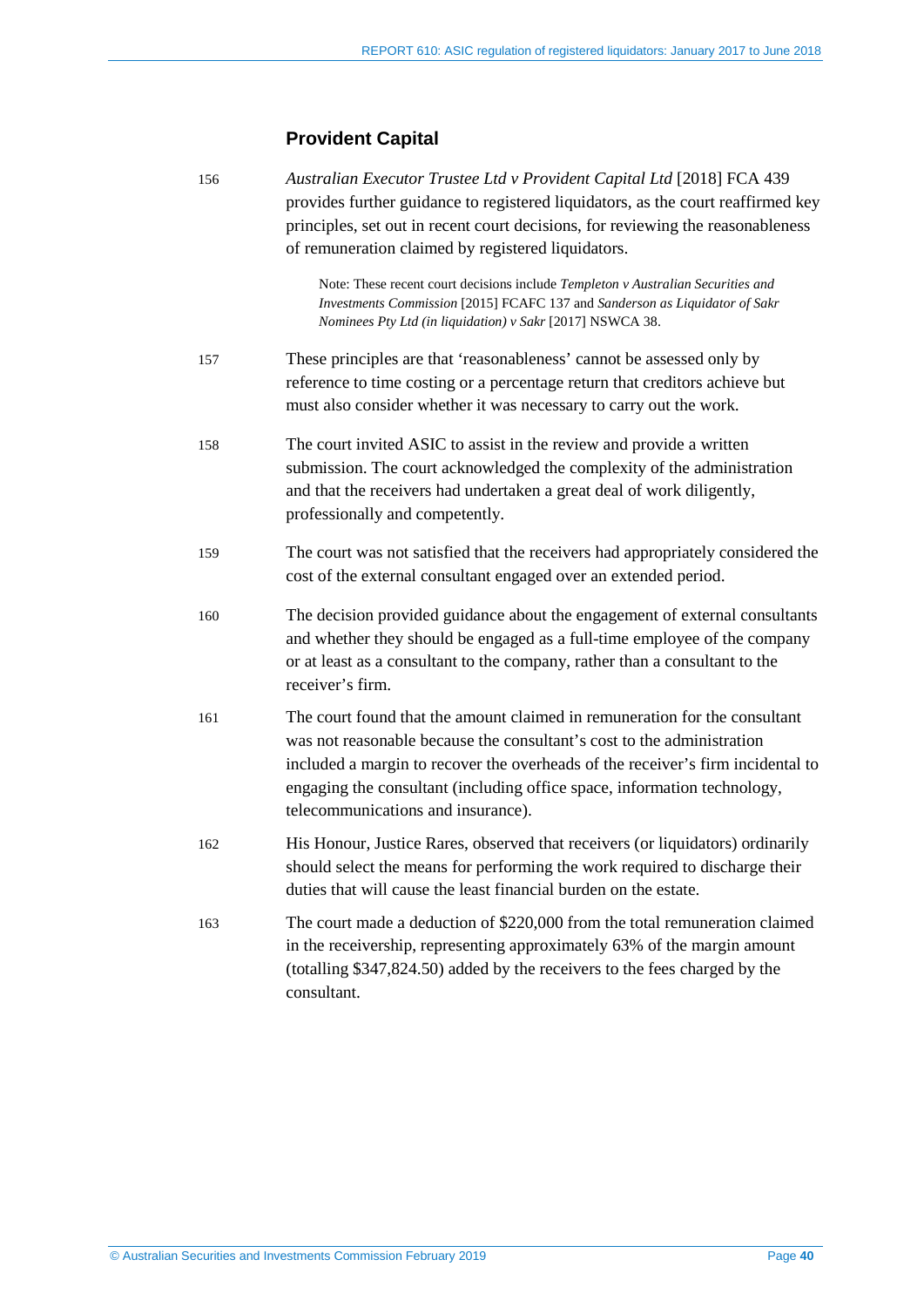# <span id="page-40-0"></span>**D Industry profile**

#### **Key points**

This section sets out key statistics about registered liquidators, the registration of liquidators, and companies in external administration.

# <span id="page-40-1"></span>**Registered liquidators**

| 164 | On 1 March 2017, the new registered liquidator regime commenced. Under<br>this regime, applicants to be registered are assessed and determined by an<br>independent committee convened under s20-30 of Sch 2. Each committee<br>consists of an ASIC staff member as Chair, a registered liquidator chosen by<br>ARITA, and a person appointed by the Minister. Administrative and<br>secretariat services are provided to the Liquidator Registration Committee by<br>the ASIC Chief Legal Office. |
|-----|----------------------------------------------------------------------------------------------------------------------------------------------------------------------------------------------------------------------------------------------------------------------------------------------------------------------------------------------------------------------------------------------------------------------------------------------------------------------------------------------------|
| 165 | During the reporting period, we convened 16 committees to consider<br>applications received. This regime provides for a process by which interested<br>parties applying to gain registration as a liquidator are required to provide a<br>detailed application and referee reports, and may be required to attend an<br>interview. Seven applicants were successful in gaining registration in the first<br>instance.                                                                              |
| 166 | The average age of the 34 applicants registered during the reporting period<br>(27 under the pre-1 March 2017 regime and seven under the new regime) was<br>39 years old.                                                                                                                                                                                                                                                                                                                          |
| 167 | As at 30 June 2018, there were 663 registered liquidators in Australia<br>(of which 445 were also official liquidators): see Table 10 and Table 12.                                                                                                                                                                                                                                                                                                                                                |

#### <span id="page-40-2"></span>**Table 10: Number of registered liquidators (1 January 2016 to 30 June 2018)**

| <b>Liquidator status</b>                                                             | 2016 | January-June 2017 | $2017 - 18$ |
|--------------------------------------------------------------------------------------|------|-------------------|-------------|
| Registered at start of reporting period                                              | 710  | 710               | 711         |
| Registered during reporting period                                                   | 32   | 27                | 7           |
| Cancelled during reporting period                                                    | (32) | (26)              | (55)        |
| Registered at end of reporting period                                                | 710  | 711               | 663         |
| Suspended at end of reporting period                                                 | 0    | 1                 | 1           |
| Condition on registration not to take new appointments at end of<br>reporting period | n/a  | 5                 | 10          |
| Registered and capable of taking appointments at end of reporting<br>period          | 710  | 705               | 652         |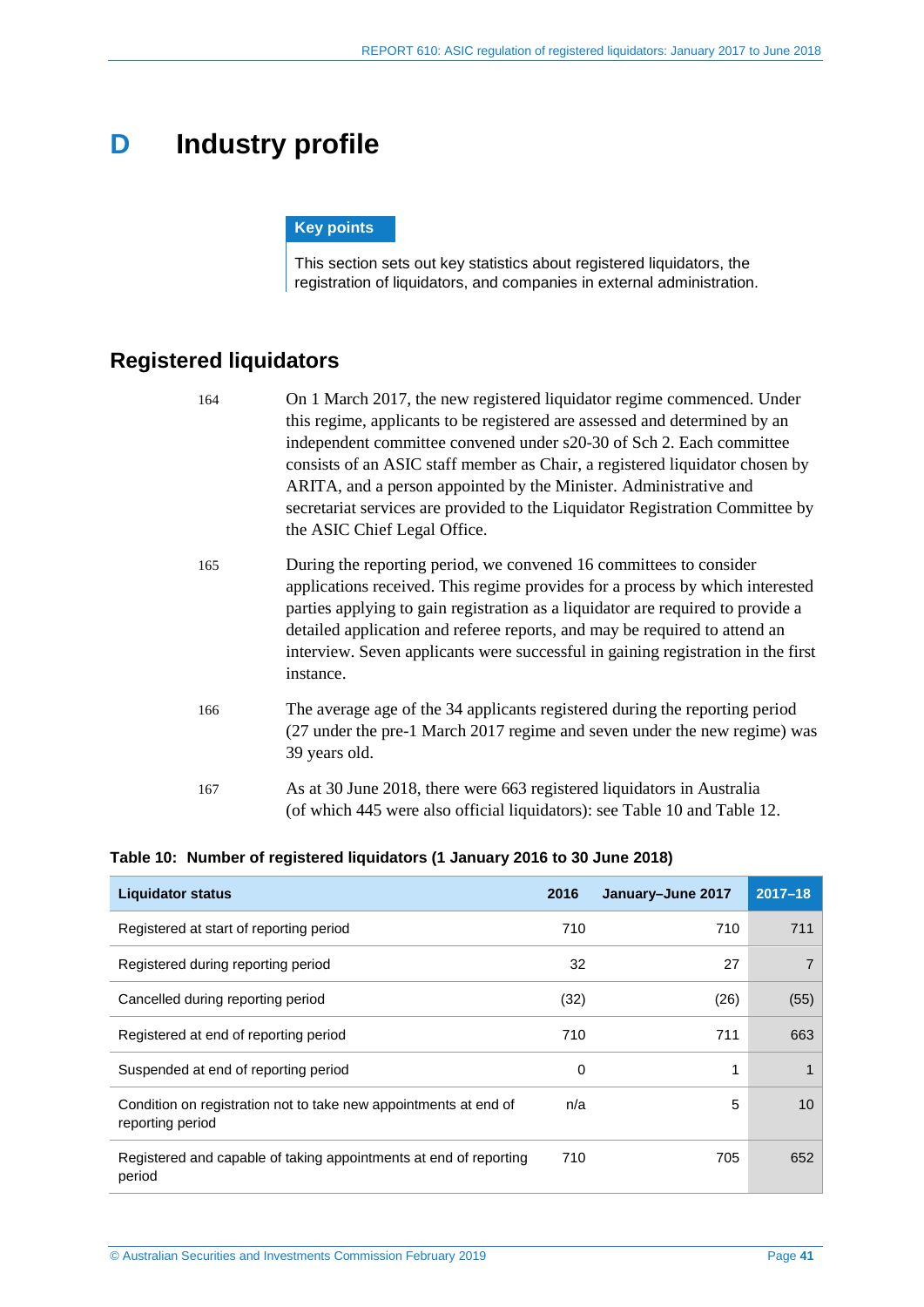| 168 | As at 30 June 2017, following the commencement of changes introduced by     |
|-----|-----------------------------------------------------------------------------|
|     | the Insolvency Law Reform Act, there were five registered liquidators who   |
|     | had not renewed their registration but had ongoing appointments and whose   |
|     | registration was subject to a condition prohibiting them from accepting new |
|     | insolvency appointments.                                                    |

- 169 As at 30 June 2018, one registered liquidator's registration was suspended and 10 registered liquidators, who had not renewed their registration, were subject to a condition prohibiting them from accepting new insolvency appointments.
- 170 During the reporting period ASIC cancelled the registration of 81 registered liquidators (see [Table 10](#page-40-2) an[d Table 11\)](#page-41-1). The registrations were cancelled for the following reasons:
	- (a) 35 registered liquidators did not renew their registration, of which:
		- (i) 26 had no external administration appointments on their renewal date; and
		- (ii) nine finalised or transferred all their remaining external administration appointments before 30 June 2018;
	- (b) 42 registered liquidators requested voluntary cancellation;
	- (c) two registered liquidators passed away during the relevant period;
	- (d) one was due to disciplinary action; and
	- (e) one was due to bankruptcy.

#### <span id="page-41-1"></span>**Table 11: Profile of registered liquidators cancelled during the reporting period**

| Liquidator profile                                                        | <b>Voluntary cancellation</b> | Non-renewal |
|---------------------------------------------------------------------------|-------------------------------|-------------|
| Number of registered liquidators                                          | 42                            | 35          |
| Average age at date of cancellation or non-renewal                        | 59.4                          | 56.8        |
| Number with no external administrations in the preceding<br>12 months     | 15                            |             |
| Number with no new external administrations in the preceding<br>12 months | 28                            | 32          |

#### <span id="page-41-0"></span>**Table 12: Number of official liquidators (1 January 2016 to 30 June 2018)**

| <b>Liquidator status</b>                | 2016 | January-June 2017 | $2017 - 18$ |
|-----------------------------------------|------|-------------------|-------------|
| Registered at start of reporting period | 621  | 638               | 620         |
| Registered during reporting period      | 35   | 2                 | 0           |
| Cancelled during reporting period       | (18) | (20)              | (175)       |
| Registered at end of reporting period   | 638  | 620               | 445         |

Note: Official liquidators conduct court-appointed windings-up. All official liquidators are registered liquidators, but a registered liquidator may not be an official liquidator. From 1 March 2017, the Insolvency Law Reform Act removed the 'official liquidator' designation.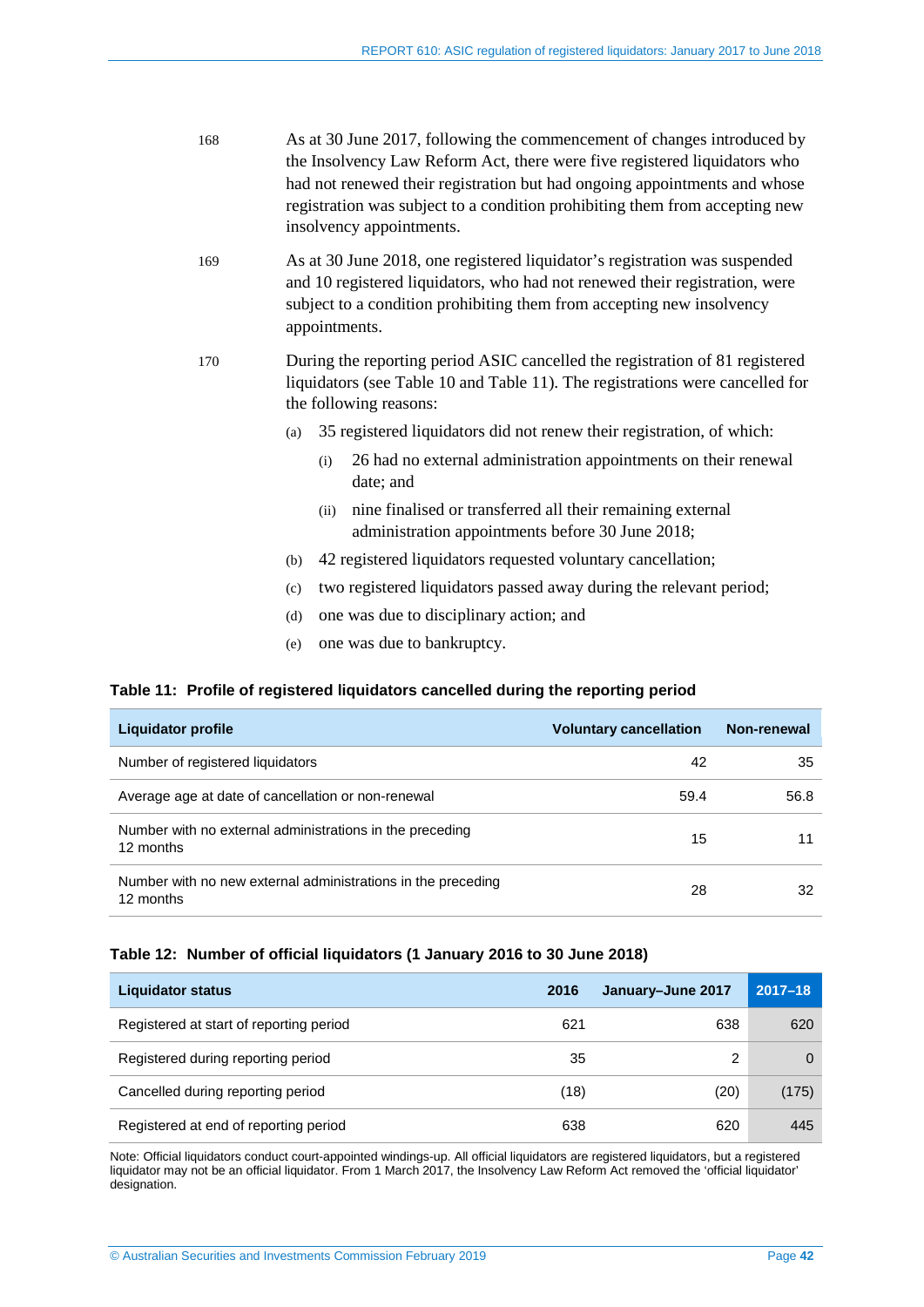- 171 As [Figure 9](#page-42-0) shows, 50% of registered liquidators operate in a firm of 10 or more practitioners.
- 172 The number of registered liquidators operating in a firm of 20 or more practitioners decreased, and the number of registered liquidators in firms of 10–19 practitioners increased. We note that the movement was due to a marginal fall in the number of registered liquidators in four firms, which was sufficient to move the firms down to the lower bracket.
- 173 From 1 March 2017, changes introduced by the Insolvency Law Reform Act removed the 'official liquidator' designation. As such, reports on future reporting periods will not include this information. Each 'official liquidator' designation ceases once their last court appointment entered into before 1 March 2017 is finalised.

#### <span id="page-42-0"></span>**Figure 9: Number of registered liquidators by firm size, as at 31 December 2016 and 30 June 2018**



Note: Se[e Table](#page-52-3) 24 in Appendix 2 for the data used in this figure (accessible version).

<sup>174</sup> As [Figure 10](#page-43-0) shows, 79% of registered liquidators operate predominantly in the eastern states of New South Wales (38%), Victoria (25%) and Queensland  $(16\%)$ .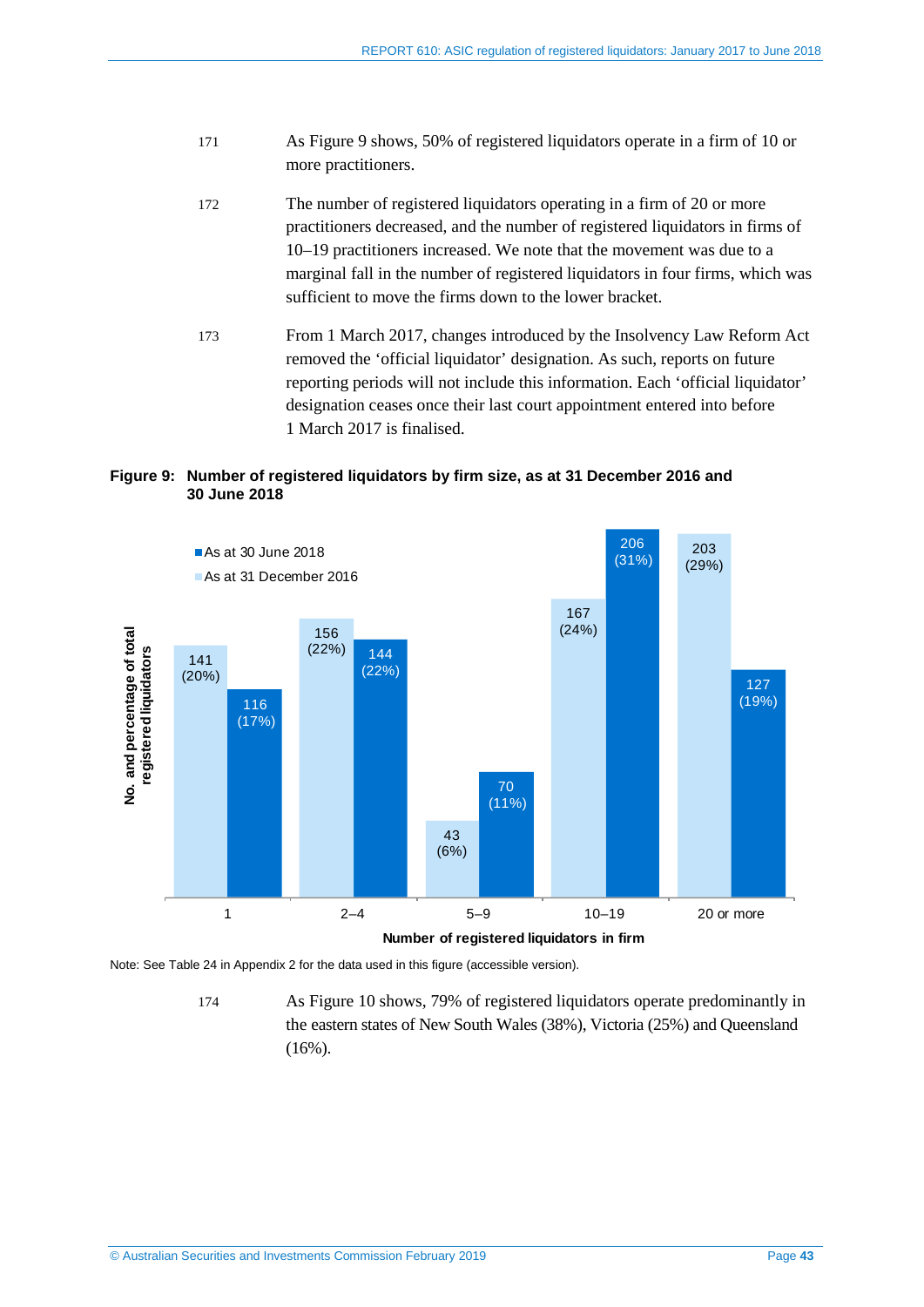

<span id="page-43-0"></span>**Figure 10: Number of registered liquidators by region, as at 31 December 2016 and 30 June 2018** 

Note: Se[e Table](#page-53-0) 25 in Appendix 2 for the data used in this figure (accessible version).

175 As at 30 June 2018, there were 55 female registered liquidators (8.3%) in Australia—two more than at 31 December 2016—located in the following states and territory:

- (a) New South Wales (17);
- (b) Victoria (16);
- (c) Queensland (15);
- (d) Western Australia (five);
- (e) South Australia (zero, previously two);
- (f) Australian Capital Territory (zero, previously one); and
- (g) Tasmania (one).

Note: One female registered liquidator is currently resident overseas.

176 As at 30 June 2018, the average age of registered liquidators was 50.3 years: see [Figure 11.](#page-44-0)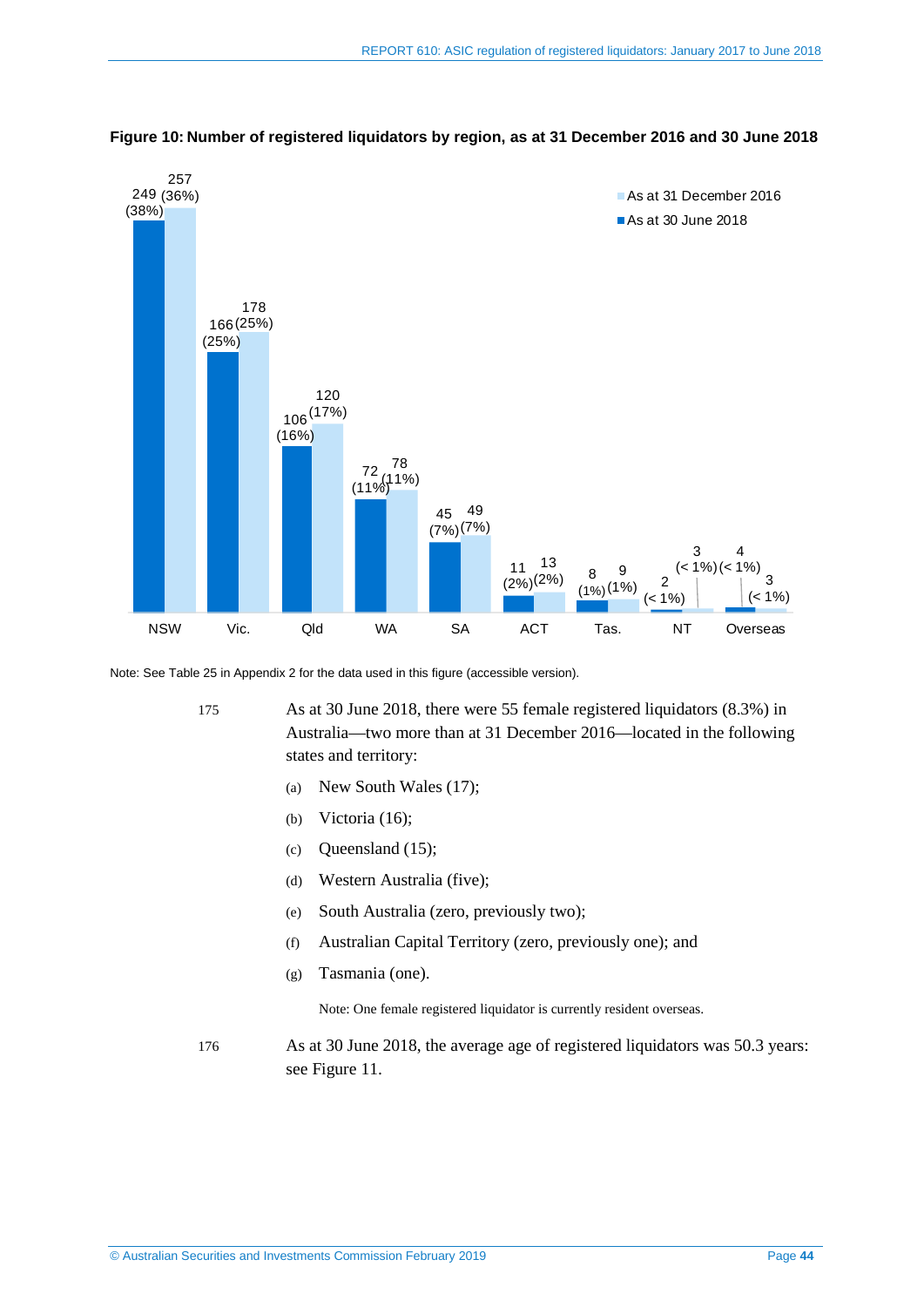

<span id="page-44-0"></span>**Figure 11: Age of registered liquidators, as at 31 December 2016 and 30 June 2018** 

Note 1: The 'Unknown' category arises as a result of the date of birth not being captured until after the first [Form 908](https://asic.gov.au/regulatory-resources/forms/forms-folder/908-annual-liquidator-return/) Annual *l iquidator return* is completed and lodged following the anniversary of a person's registration. Note 2: Se[e Table](#page-53-1) 26 in Appendix 2 for the data used in this figure (accessible version).



<span id="page-44-1"></span>**Figure 12: Years of registration, as at 31 December 2016 and 30 June 2018** 

Note: Se[e Table](#page-54-0) 27 in Appendix 2 for the data used in this figure (accessible version)**.**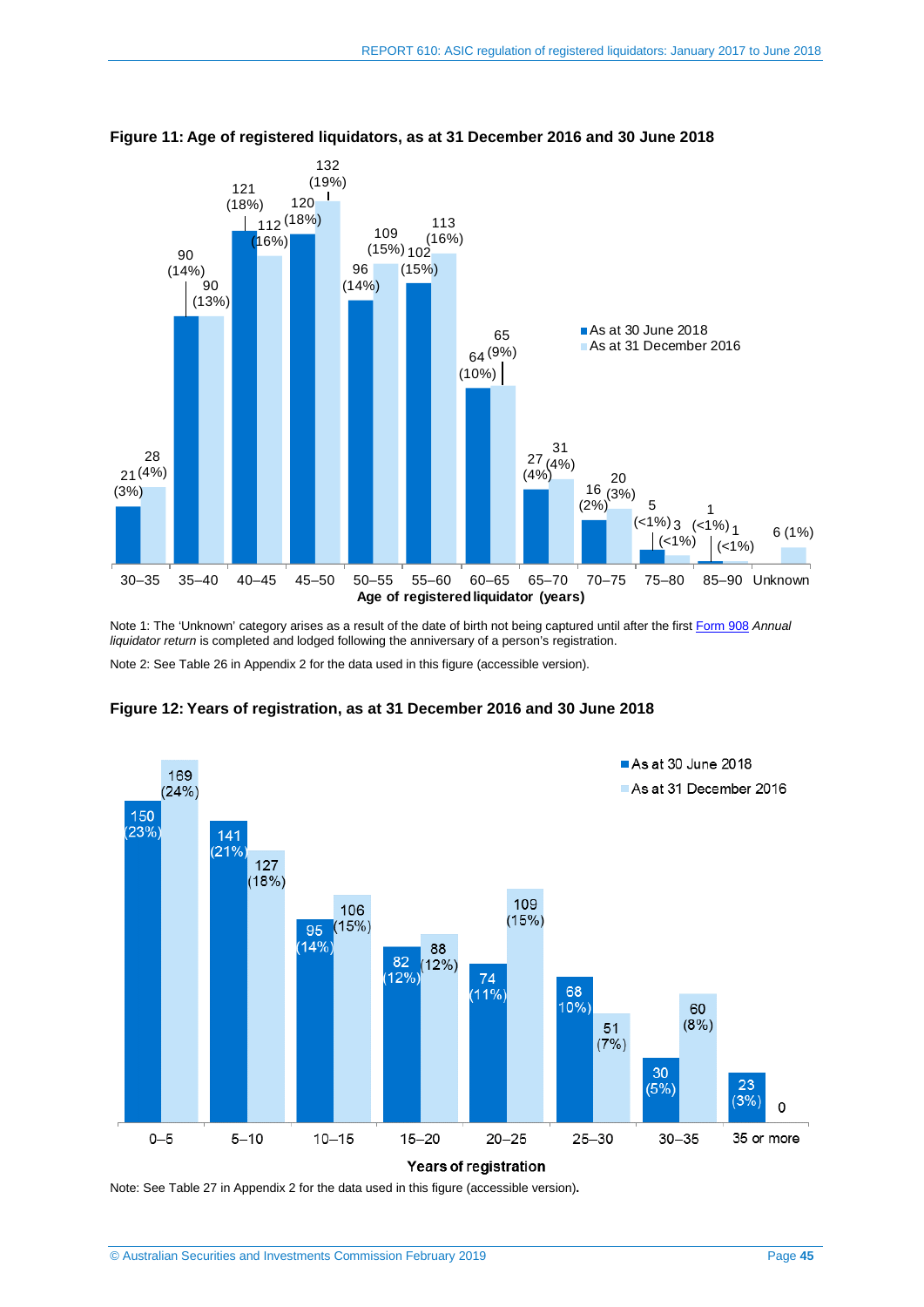# <span id="page-45-0"></span>**Profile of companies in external administration**

- 177 Most external administration appointments involve small-to-medium proprietary limited companies. [Table 13](#page-45-1) summarises key data for the 2017–18 financial year, sourced from [Report 596](https://asic.gov.au/regulatory-resources/find-a-document/reports/rep-596-insolvency-statistics-external-administrators-reports-july-2017-to-june-2018/) *Insolvency statistics: External administrators' reports (July 2017 to June 2018)* (REP 596).
- <span id="page-45-1"></span>178 External administrators prepare reports as a product of their investigations into a company's failure. Besides assisting creditors, these reports allow ASIC to produce a statistical profile on corporate insolvency in Australia.

**Table 13: Profile of companies in external administration in 2017–18** 

| <b>Description</b>                                                      | <b>Percentage of companies</b> |
|-------------------------------------------------------------------------|--------------------------------|
| Less than 20 full-time equivalent employees                             | 78%                            |
| Assets of \$100,000 or less                                             | 84%                            |
| Liabilities of \$250,000 or less                                        | 39%                            |
| Asset deficiency of \$500,000 or less                                   | 62%                            |
| Dividends to unsecured creditors of less than<br>11 cents in the dollar | 97%                            |

179 As at 30 June 2018, there were a total of 20,159 companies subject to external administration (including controller appointments): see [Figure 13.](#page-46-0)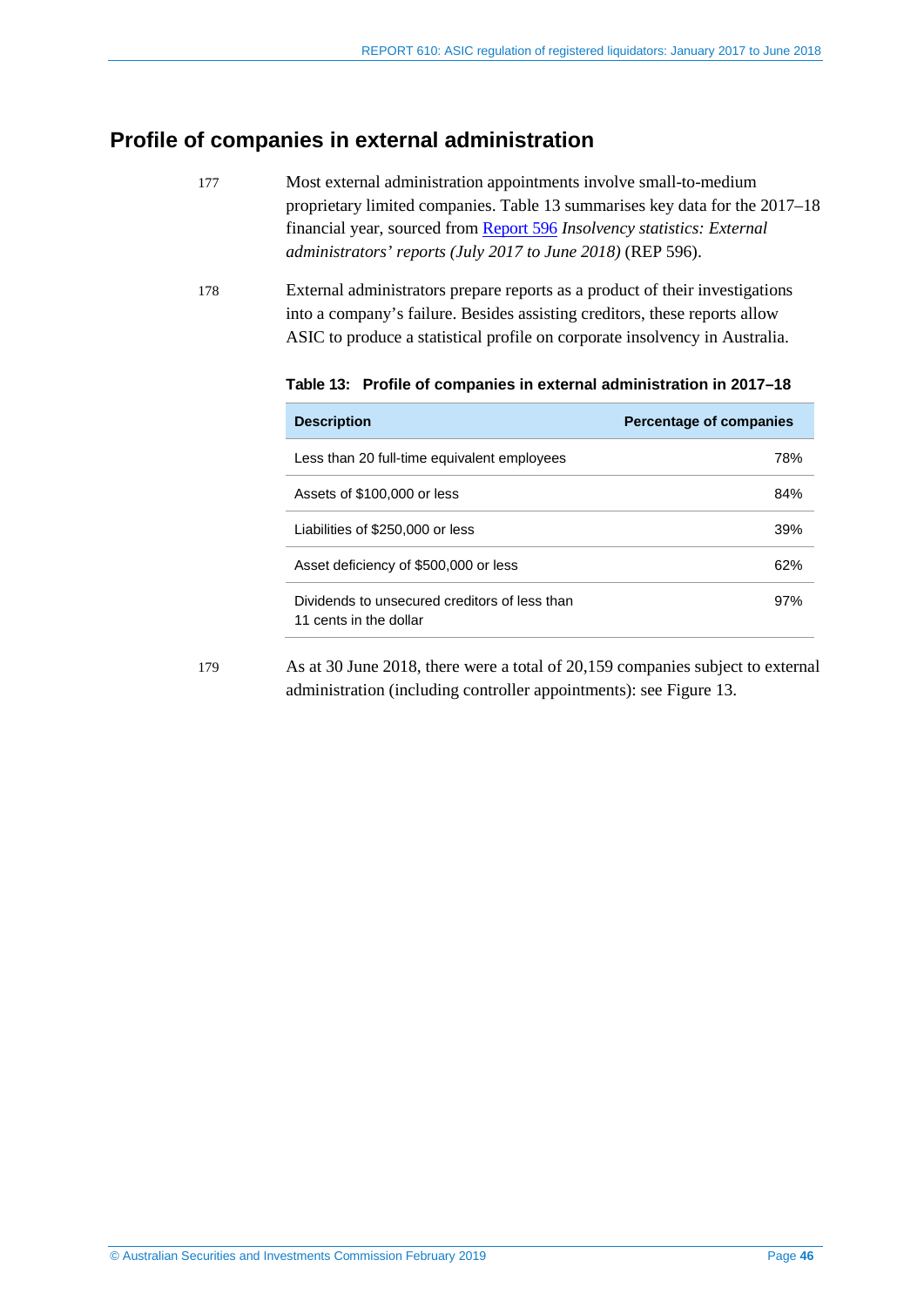

#### <span id="page-46-0"></span>**Figure 13: Appointments by type, as at 31 December 2016 and 30 June 2018**

Note 1: 'Court liquidation' includes 19 provisional liquidations; 'receiver manager or receiver' includes 83 receiverships; and 'controller and managing controller' contains 20 managing controllerships.

Note 2: The figures for the type of appointment for creditors' voluntary liquidation and court liquidation were incorrect in [Report](https://asic.gov.au/regulatory-resources/find-a-document/reports/rep-532-asic-regulation-of-registered-liquidators-january-to-december-2016/) 532 *ASIC regulation of registered liquidators: January to December 2016* (REP 532) for the period January to December 2016. The figures have been amended.

Note 3: Se[e Table](#page-54-1) 28 in Appendix 2 for the data used in this figure (accessible version).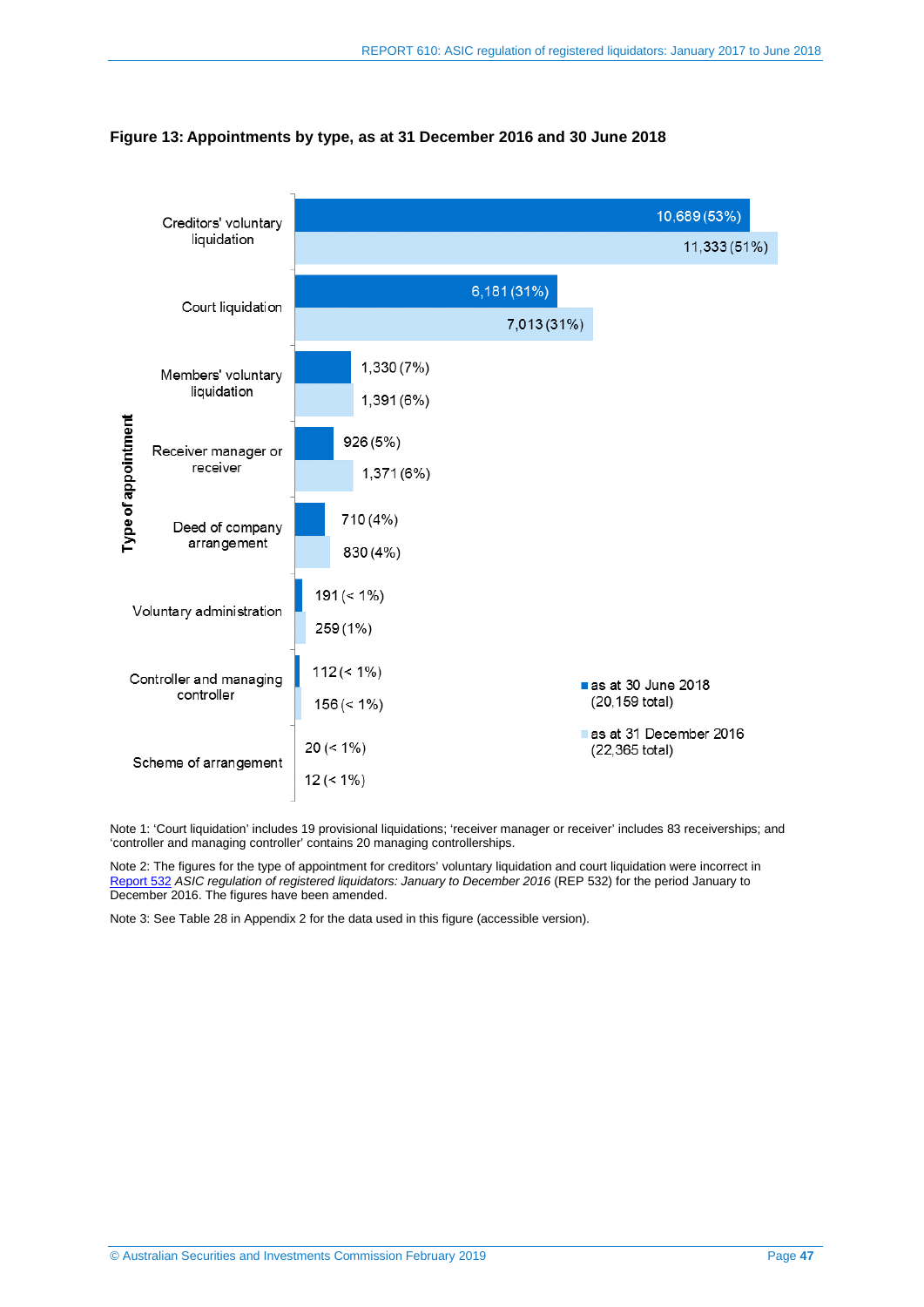# <span id="page-47-0"></span>**Appendix 1: Regulatory guides, information sheets and forms**

# <span id="page-47-2"></span><span id="page-47-1"></span>**Regulatory guides and information sheets that apply**

- 
- 180 The following regulatory guides (see [Table 14\)](#page-47-2) and information sheets (see [Table 15\)](#page-47-3) apply to registered liquidators.

**Table 14: Regulatory guides**

| <b>Number</b> | <b>Title</b>                                                                             |
|---------------|------------------------------------------------------------------------------------------|
| <b>RG 16</b>  | External administrators: Reporting and lodging                                           |
| <b>RG 81</b>  | Destruction of books                                                                     |
| <b>RG 82</b>  | External administration: Deeds of company arrangement involving a<br>creditors' trust    |
| <b>RG 109</b> | Assetless Administration Fund: Funding criteria and guidelines                           |
| <b>RG 174</b> | Relief for externally administered companies and registered schemes<br>being wound up    |
| <b>RG 217</b> | Duty to prevent insolvent trading: Guide for directors                                   |
| <b>RG 242</b> | ASIC's power to wind up abandoned companies                                              |
| <b>RG 258</b> | Registered liquidators: Registration, disciplinary actions and insurance<br>requirements |
|               | Note: RG 258 replaced RG 186 and RG 194 (which we withdrew) on<br>1 March 2017.          |

## <span id="page-47-3"></span>**Table 15: Information sheets**

| <b>Number</b>  | Title                                               |
|----------------|-----------------------------------------------------|
| <b>INFO 29</b> | External administration: Most commonly lodged forms |
| <b>INFO 39</b> | Insolvency information sheets                       |
| <b>INFO 41</b> | Insolvency: A glossary of terms                     |
| <b>INFO 42</b> | Insolvency: A guide for directors                   |
| <b>INFO 43</b> | Insolvency: A guide for shareholders                |
| <b>INFO 45</b> | Liquidation: A quide for creditors                  |
| INFO 46        | Liquidation: A guide for employees                  |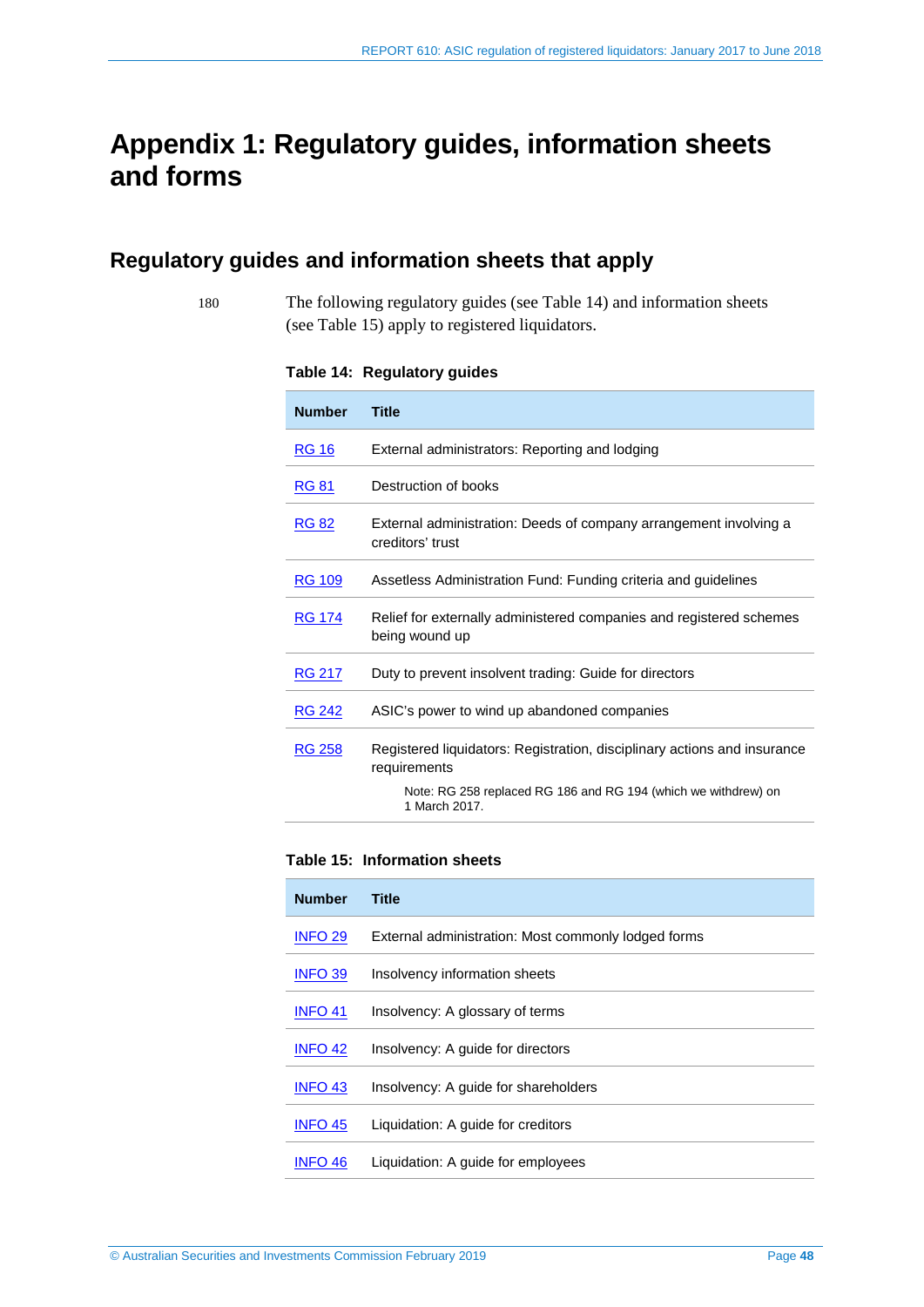| <b>Number</b>   | <b>Title</b>                                                                                                                                |
|-----------------|---------------------------------------------------------------------------------------------------------------------------------------------|
| <b>INFO 53</b>  | Providing assistance to external administrators: Books, records<br>and ROCAP                                                                |
|                 | Note: 'ROCAP' means a report on company activities and property<br>introduced on 1 November 2018 replacing the report as to affairs 'RATA'. |
| <b>INFO 54</b>  | Receivership: A guide for creditors                                                                                                         |
| <b>INFO 55</b>  | Receivership: A guide for employees                                                                                                         |
| <b>INFO 74</b>  | Voluntary administration: A guide for creditors                                                                                             |
| <b>INFO 75</b>  | Voluntary administration: A guide for employees                                                                                             |
| <b>INFO 78</b>  | Winding up a solvent company                                                                                                                |
| <b>INFO 80</b>  | How to interpret ASIC insolvency statistics                                                                                                 |
| <b>INFO 84</b>  | Independence of external administrators: A quide for creditors                                                                              |
| <b>INFO 85</b>  | Approving fees: A guide for creditors                                                                                                       |
| <b>INFO 151</b> | ASIC's approach to enforcement                                                                                                              |
| <b>INFO 160</b> | Disputes about employee entitlements                                                                                                        |
|                 |                                                                                                                                             |

Note 1: We withdrew Information Sheet 59 *Registration of official liquidators* (INFO 59) on 1 March 2017.

Note 2: We withdrew Information Sheet 163 *Financial reporting compliance by administrators of insolvent public companies* (INFO 163) on 1 September 2017.

# <span id="page-48-0"></span>**New forms introduced**

181 In September 2017, we introduced several new forms to be lodged with ASIC for an external administration to allow registered liquidators to comply with new reporting obligations introduced by the Insolvency Law Reform Act:

- (a) [Form 5601](https://asic.gov.au/regulatory-resources/forms/forms-folder/5601-statutory-report-by-a-liquidator-to-creditors/) *Statutory report by a liquidator to creditors*—Registered liquidators must provide an information report to creditors and lodge it with ASIC under the Practice Rules from 1 September 2017;
- (b) [Form 5602](https://asic.gov.au/regulatory-resources/forms/forms-folder/5602-annual-administration-return/) *Annual administration return* and [Form 5603](https://asic.gov.au/regulatory-resources/forms/forms-folder/5603-end-of-administration-return/) *End of administration return* replaced Form 524 *Presentation of accounts and statement* (subject to transitional provisions in the Corporations Act)— Lodgement of the annual administration return and end of administration return must be in the structured data format only;
- (c) [Form 5604](https://asic.gov.au/regulatory-resources/forms/forms-folder/5604-information-about-the-companys-affairs-sent-to-creditors/) *Information about the company's affairs sent to creditors* Registered liquidators must lodge a summary of the company's affairs and details of its creditors with ASIC from 1 September 2017;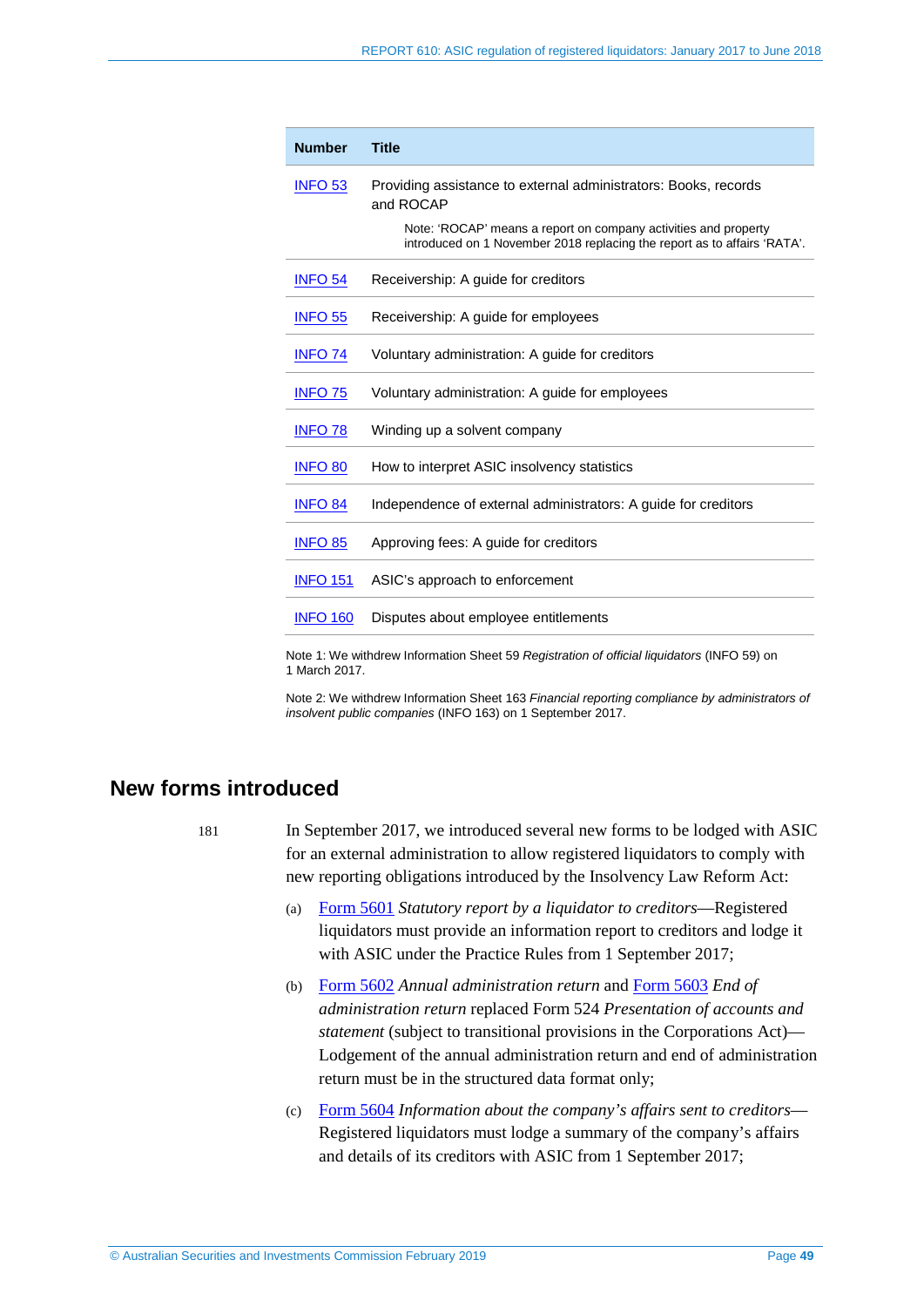- (d) [Form 5022](https://asic.gov.au/regulatory-resources/forms/forms-folder/5022-outcome-of-proposal-to-creditors-or-contributories/) *Outcome of proposal to creditors or contributories* Registered liquidators must lodge information about the outcome of resolution proposals to creditors or contributories without a meeting being held with ASIC from 1 September 2017;
- (e) [Form 530](https://asic.gov.au/regulatory-resources/forms/forms-folder/530-copy-of-administrators-report-statement-and-notice-of-s439a-meeting/) *Copy of administrators report, statement and notice of s439A meeting*—Registered liquidators must lodge a copy of the report to creditors, statement and notice of meeting with ASIC from 1 September 2017 (see s439A of the Corporations Act); and
- (f) [Form 531](https://asic.gov.au/regulatory-resources/forms/forms-folder/531-copy-of-declaration-of-relevant-relationships-andor-declaration-of-indemnities/) *Copy of declaration of relevant relationships and/or declaration of indemnities*—Registered liquidators must lodge a copy of their declaration of independence of relevant relationships and/or indemnities with ASIC for:
	- (i) voluntary administrations from 1 March 2017; and
	- (ii) creditors' voluntary liquidations from 1 September 2017.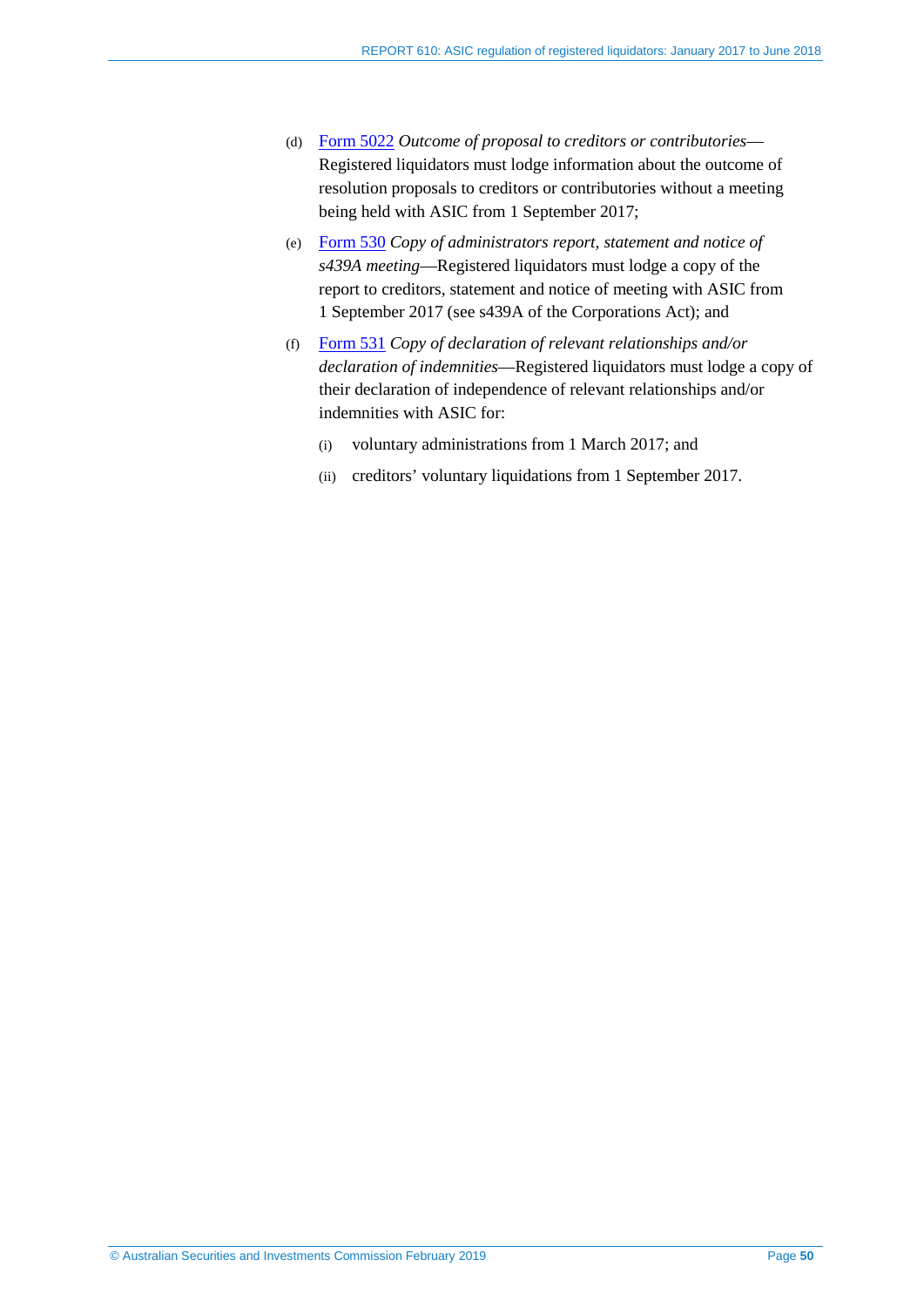# <span id="page-50-0"></span>**Appendix 2: Accessible versions of figures**

182 This appendix is for people with visual or other impairments. It provides the underlying data for each of the figures presented in this report.

#### <span id="page-50-1"></span>**Table 16: Inquiries and reports of alleged misconduct received, by category (1 January 2016 to 30 June 2018)**

| Category       | 2016       | January-June 2017 | $2017 - 18$ |
|----------------|------------|-------------------|-------------|
| Educational    | 272 (68%)  | 131 (73%)         | 189 (67%)   |
| Procedural     | 51 (13%)   | 22 (12%)          | 39 (14%)    |
| Conduct        | 78 (19%)   | 27 (14%)          | 56 (20%)    |
| Total received | 401 (100%) | 180 (100%)        | 284 (100%)  |

<span id="page-50-2"></span>Note: This is the data contained i[n Figure 1.](#page-18-0) 

#### **Table 17: Outcomes of inquiries and reports of alleged misconduct (1 January 2016 to 30 June 2018)**

| Outcome of inquiry or report of alleged misconduct                                                                                                                                                                                                                | 2016       | January-June 2017 | $2017 - 18$ |
|-------------------------------------------------------------------------------------------------------------------------------------------------------------------------------------------------------------------------------------------------------------------|------------|-------------------|-------------|
| Provided assistance to resolve the inquiry                                                                                                                                                                                                                        | 49 (13%)   | 27 (14%)          | 41 (13%)    |
| Insufficient evidence was identified to support the<br>alleged breach                                                                                                                                                                                             | 153 (42%)  | 79 (41%)          | 169 (55%)   |
| Note: Before closing a matter on this basis, we make<br>relevant inquiries. This normally includes speaking to the<br>person to obtain further information (including<br>documents), reviewing lodgements with ASIC and<br>speaking to the registered liquidator. |            |                   |             |
| No breach of the Corporations Act identified                                                                                                                                                                                                                      | 27 (7%)    | 10(5%)            | 17 (6%)     |
| Referred to a specialist team within ASIC for further<br>review                                                                                                                                                                                                   | 31 (8%)    | 13 (7%)           | 23 (7%)     |
| Note: The Misconduct and Breach Reporting team<br>referred to the Insolvency Practitioners team 8 matters in<br>January-June 2017 and 17 matters in the 2017-18<br>financial year.                                                                                |            |                   |             |
| Referred to assist existing investigation or other<br>surveillance                                                                                                                                                                                                | 18 (5%)    | 7(4%)             | 3(1%)       |
| Action otherwise precluded                                                                                                                                                                                                                                        | 89 (24%)   | 55 (29%)          | 54 (18%)    |
| Note: This is a result of the matter already being subject to<br>investigation or some other regulatory action that has<br>been assessed and does not assist the existing action.                                                                                 |            |                   |             |
| <b>Total processed</b>                                                                                                                                                                                                                                            | 367 (100%) | 191 (100%)        | 307 (100%)  |

Note: This is the data contained i[n Figure 2.](#page-20-2)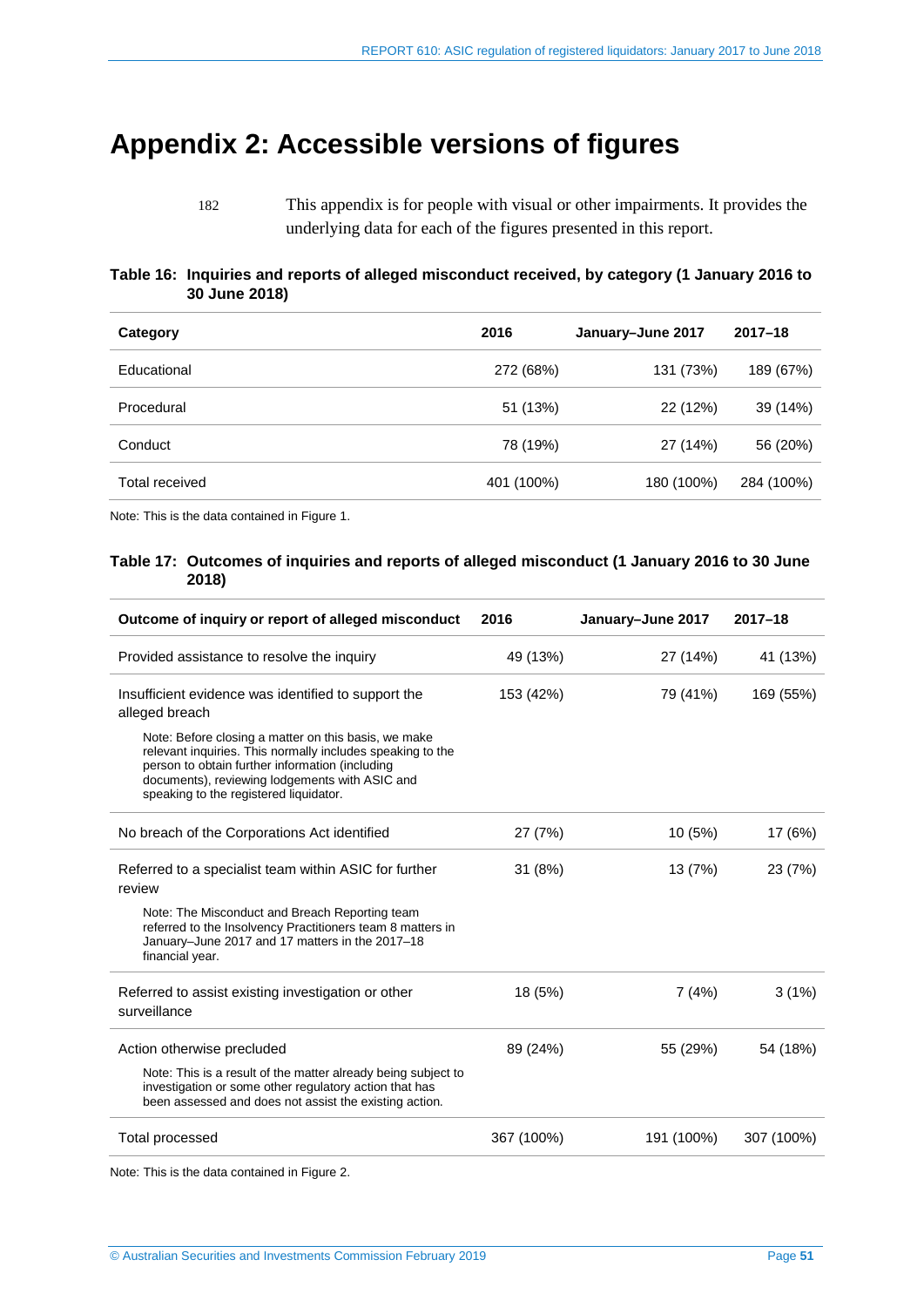#### <span id="page-51-0"></span>**Table 18: Outcomes of formal investigations and enforcement actions (1 January 2016 to 30 June 2018)**

| 2016       | January-June 2017 | $2017 - 18$ |
|------------|-------------------|-------------|
| 2(25%)     | 1(33%)            | 3(75%)      |
| 1(13%)     | 0                 | 0           |
| 2(25%)     | 1(33%)            | 0           |
| 2(25%)     | 1(33%)            | 0           |
| 1(13%)     | 0                 | 1(25%)      |
| $8(100\%)$ | $3(100\%)$        | 4 (100%)    |
|            |                   |             |

<span id="page-51-1"></span>Note: This is the data contained i[n Figure 3.](#page-21-1) 

#### **Table 19: Finalised transaction reviews by region (1 January 2016 to 30 June 2018)**

| <b>Region</b>                       | 2016 | January-June 2017 | $2017 - 18$ |
|-------------------------------------|------|-------------------|-------------|
| <b>New South Wales</b>              | 33   | 9                 | 14          |
| Victoria                            | 18   | 7                 | 9           |
| Queensland                          | 8    | 3                 | 5           |
| Western Australia                   | 13   |                   | 5           |
| South Australia                     | 4    | 0                 |             |
| Tasmania                            | 2    | 0                 | 0           |
| <b>Australian Capital Territory</b> | 0    | 0                 | 0           |
| Northern Territory                  | 1    | 0                 | 0           |
| Total finalised reviews             | 79   | 20                | 34          |

<span id="page-51-2"></span>Note: This is the data contained i[n Figure 4.](#page-27-0) 

#### **Table 20: Areas of concern in finalised transaction reviews (1 January 2016 to 30 June 2018)**

| Area of concern in finalised transaction review      | 2016      | January-June 2017 | $2017 - 18$ |
|------------------------------------------------------|-----------|-------------------|-------------|
| Independence                                         | 49 (62%)  | 9(45%)            | 17 (50%)    |
| Remuneration                                         | 10 (13%)  | 4 (20%)           | 2(6%)       |
| Adequacy of investigation and reporting to creditors | 10 (13%)  | 2(10%)            | 6(18%)      |
| Phoenix facilitation                                 | 0         | 0                 | 2(6%)       |
| Other                                                | 10 (13%)  | 5(25%)            | 7(21%)      |
| Total finalised reviews                              | 79 (100%) | 20 (100%)         | 34 (100%)   |

Note: This is the data contained i[n Figure 5.](#page-27-1)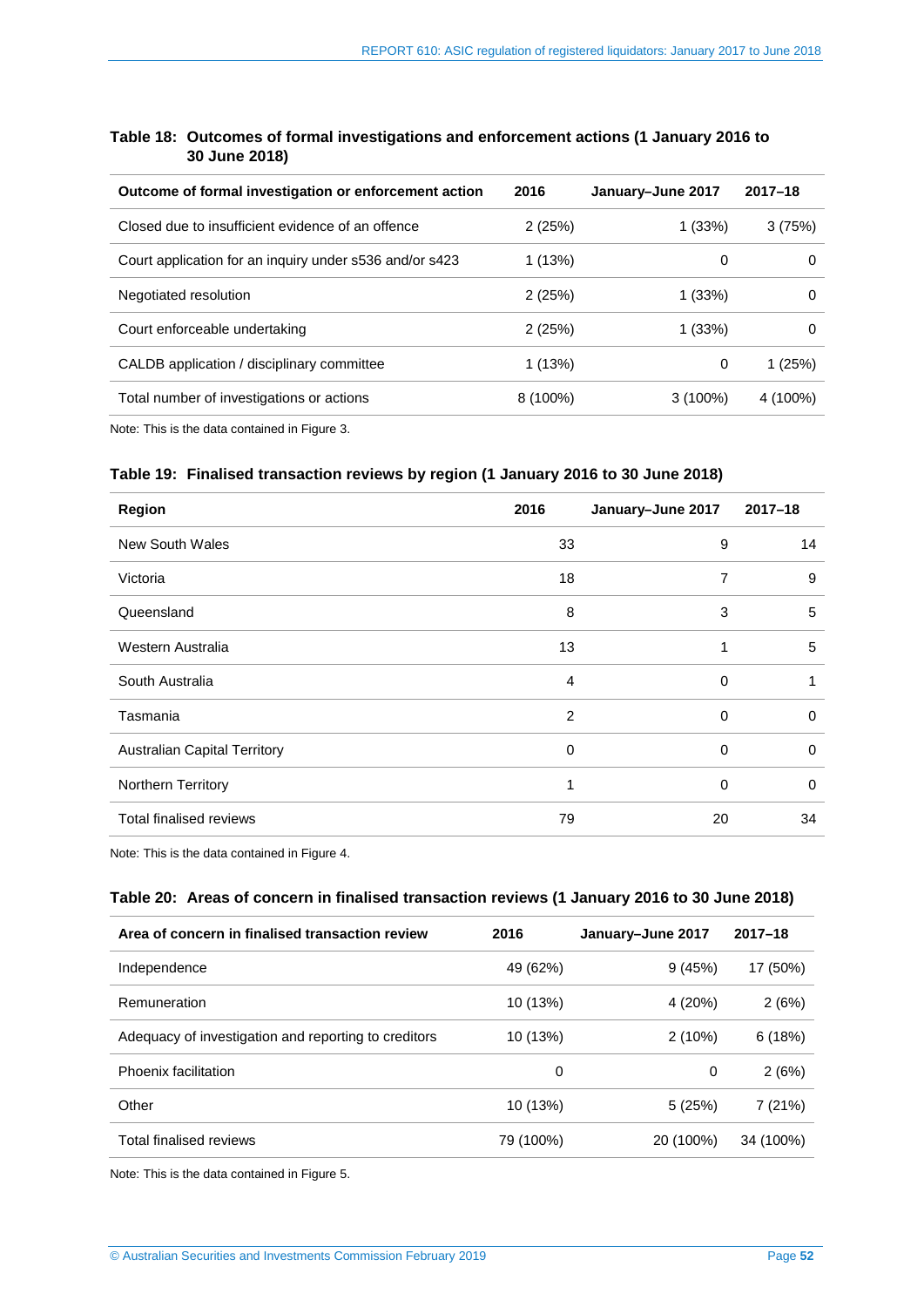| Outcome of finalised transaction review                 | 2016      | January-June 2017 | $2017 - 18$ |
|---------------------------------------------------------|-----------|-------------------|-------------|
| Insufficient concerns identified to warrant ASIC action | 49 (62%)  | 9(45%)            | 18 (53%)    |
| Educational outcome                                     | 15 (19%)  | 8(40%)            | 12 (35%)    |
| Other review or merged with other activity              | 11 (14%)  | 3(15%)            | 4 (12%)     |
| Referred for formal investigation or enforcement action | 4(5%)     | 0                 | $\Omega$    |
| Total finalised reviews                                 | 79 (100%) | 20 (100%)         | 34 (100%)   |

#### <span id="page-52-0"></span>**Table 21: Outcomes of finalised transaction reviews (1 January 2016 to 30 June 2018)**

<span id="page-52-1"></span>Note: This is the data contained i[n Figure 6.](#page-28-0)

#### **Table 22: Liquidator assistance program statistics for the 2015–16, 2016–17 and 2017–18 financial years**

| <b>Program statistic</b>        | $2015 - 16$ | 2016-17 | $2017 - 18$ |
|---------------------------------|-------------|---------|-------------|
| Individuals prosecuted          | 372         | 409     | 382         |
| Compliance achieved             | 399         | 500     | 593         |
| Request for assistance received | 1.538       | 1.413   | 1,358       |

<span id="page-52-2"></span>Note: This is the data contained i[n Figure 7.](#page-34-2)

#### **Table 23: Allocation of funding from AA Fund (2015–16 to 2017–18)**

| Category                               | $2015 - 16$ | 2016–17   | $2017 - 18$ |
|----------------------------------------|-------------|-----------|-------------|
| Form EX02-Director banning application | \$1.70m     | \$1.47m   | \$1.04m     |
| Form EX03-Other application            | \$1.47m     | \$1.65m   | \$2.26m     |
| Abandoned companies                    | \$406,000   | \$222,000 | \$120,000   |
| Assist liquidator to recover assets    | 0           | \$93,000  |             |
|                                        |             |           |             |

Note: This is the data contained i[n Figure 8.](#page-36-3)

#### <span id="page-52-3"></span>**Table 24: Number of registered liquidators by firm size, as at 31 December 2016 and 30 June 2018**

| Number of registered<br>liquidators in firm | As at 31 December 2016 | As at 30 June 2018 |
|---------------------------------------------|------------------------|--------------------|
|                                             | 141 (20%)              | 116 (17%)          |
| $2 - 4$                                     | 156 (22%)              | 144 (22%)          |
| $5 - 9$                                     | 43 (6%)                | 70 (11%)           |
| $10 - 19$                                   | 167 (24%)              | 206 (31%)          |
| 20 or more                                  | 203 (29%)              | 127 (19%)          |

Note: This is the data contained i[n Figure 9.](#page-42-0)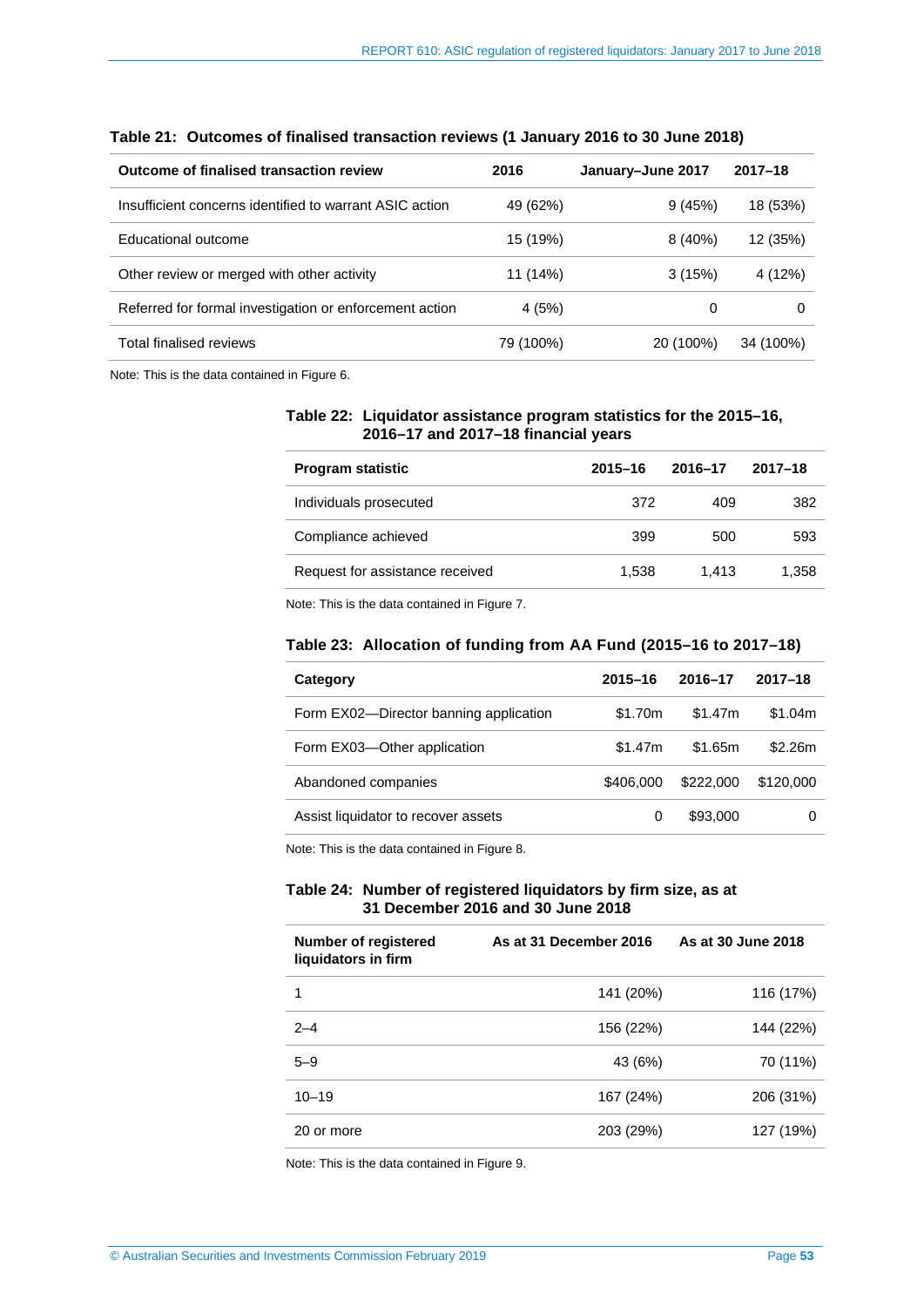| Region                              | As at 31 December 2016 | As at 30 June 2018   |
|-------------------------------------|------------------------|----------------------|
| New South Wales                     | 257 (36%)              | 249 (38%)            |
| Victoria                            | 178 (25%)              | 166 (25%)            |
| Queensland                          | 120 (17%)              | 106 (16%)            |
| Western Australia                   | 78 (11%)               | 72 (11%)             |
| South Australia                     | 49 (7%)                | 45 (7%)              |
| <b>Australian Capital Territory</b> | 13 (2%)                | 11 (2%)              |
| Tasmania                            | 9(1%)                  | 8(1%)                |
| <b>Northern Territory</b>           | $3$ (less than $1\%$ ) | 2 (less than $1\%$ ) |
| Overseas                            | $3$ (less than $1\%$ ) | 4 (less than $1\%$ ) |

### <span id="page-53-0"></span>**Table 25: Number of registered liquidators by region, as at 31 December 2016 and 30 June 2018**

<span id="page-53-1"></span>Note: This is the data contained i[n Figure 10.](#page-43-0) 

#### **Table 26: Age of registered liquidators, as at 31 December 2016 and 30 June 2018**

| Age of registered liquidator<br>(years) | As at 31 December 2016 | As at 30 June 2018 |
|-----------------------------------------|------------------------|--------------------|
| $30 - 35$                               | 28 (4%)                | 21 (3%)            |
| $35 - 40$                               | 90 (13%)               | 90 (14%)           |
| $40 - 45$                               | 112 (16%)              | 121 (18%)          |
| $45 - 50$                               | 132 (19%)              | 120 (18%)          |
| $50 - 55$                               | 109 (15%)              | 96 (14%)           |
| $55 - 60$                               | 113 (16%)              | 102 (15%)          |
| $60 - 65$                               | 65 (9%)                | 64 (10%)           |
| $65 - 70$                               | 31 (4%)                | 27 (4%)            |
| $70 - 75$                               | 20 (3%)                | 16 (2%)            |
| $75 - 80$                               | 3 (less than 1%)       | 5 (less than 1%)   |
| $85 - 90$                               | 1 (less than 1%)       | 1 (less than 1%)   |
| Unknown                                 | 6(1%)                  | 0                  |

Note 1: The 'Unknown' category arises as a result of the date of birth not being captured until after the first [Form 908](https://asic.gov.au/regulatory-resources/forms/forms-folder/908-annual-liquidator-return/) is completed and lodged following the anniversary of a person's registration.

Note 2: This is the data contained i[n Figure 11.](#page-44-0)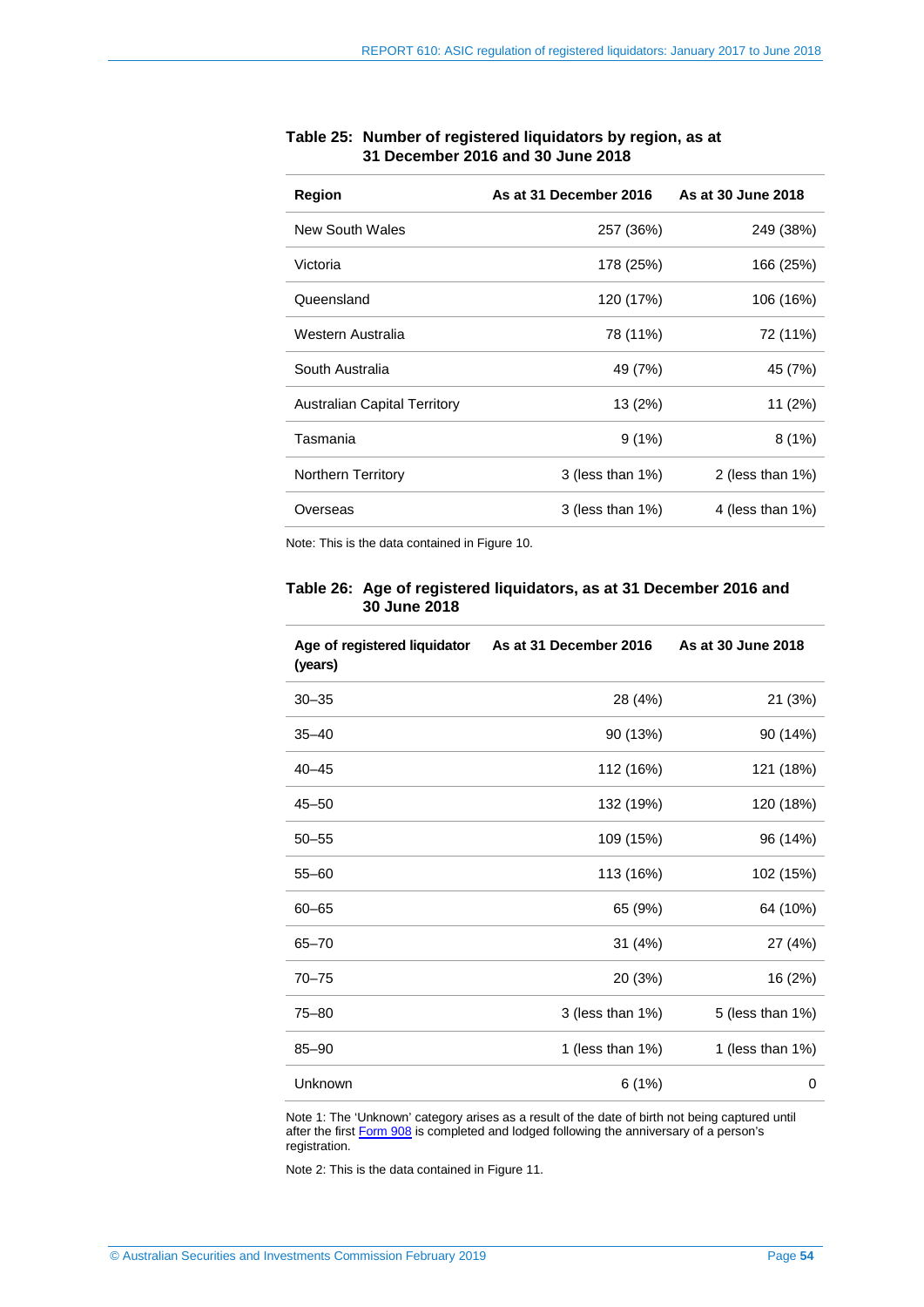| <b>Years of registration</b> | As at 31 December 2016 | As at 30 June 2018 |
|------------------------------|------------------------|--------------------|
| $0 - 5$                      | 169 (24%)              | 150 (23%)          |
| $5 - 10$                     | 127 (18%)              | 141 (21%)          |
| $10 - 15$                    | 106 (15%)              | 95 (14%)           |
| $15 - 20$                    | 88 (12%)               | 82 (12%)           |
| $20 - 25$                    | 109 (15%)              | 74 (11%)           |
| $25 - 30$                    | 51 (7%)                | 68 (10%)           |
| $30 - 35$                    | 60 (8%)                | 30 (5%)            |
| 36 or more                   | 0                      | 23 (3%)            |

<span id="page-54-0"></span>**Table 27: Years of registration, as at 31 December 2016 and 30 June 2018** 

<span id="page-54-1"></span>Note: This is the data contained i[n Figure 12.](#page-44-1) 

#### **Table 28: Appointments by type, as at 31 December 2016 and 30 June 2018**

| Type of appointment                   | As at 31 December 2016 | As at 30 June 2018 |
|---------------------------------------|------------------------|--------------------|
| Creditors' voluntary liquidation      | 11,333 (51%)           | 10,689 (53%)       |
| Court liquidation                     | 7,013 (31%)            | 6,181 (31%)        |
| Members' voluntary liquidation        | 1,391 (6%)             | 1,330 (7%)         |
| Receiver manager or receiver          | 1,371 (6%)             | 926 (5%)           |
| Deed of company<br>arrangement        | 830 (4%)               | 710 (4%)           |
| Voluntary administration              | 259 (1%)               | 191 (less than 1%) |
| Controller and managing<br>controller | 156 (less than 1%)     | 112 (less than 1%) |
| Scheme of arrangement                 | 12 (less than $1\%$ )  | 20 (less than 1%)  |
| Total appointments                    | 22,365 (100%)          | 20,159 (100%)      |

Note 1: 'Court liquidation' includes 19 provisional liquidations; 'Receiver manager or receiver' includes 83 receiverships; and 'Controller and managing controller' contains 20 managing controllerships.

Note 2: The figures for the type of appointment for creditors' voluntary liquidation and court liquidation were incorrect i[n REP 532](https://asic.gov.au/regulatory-resources/find-a-document/reports/rep-532-asic-regulation-of-registered-liquidators-january-to-december-2016/) for the period January to December 2016. The figures have been amended.

Note 3: This is the data contained i[n Figure 13.](#page-46-0)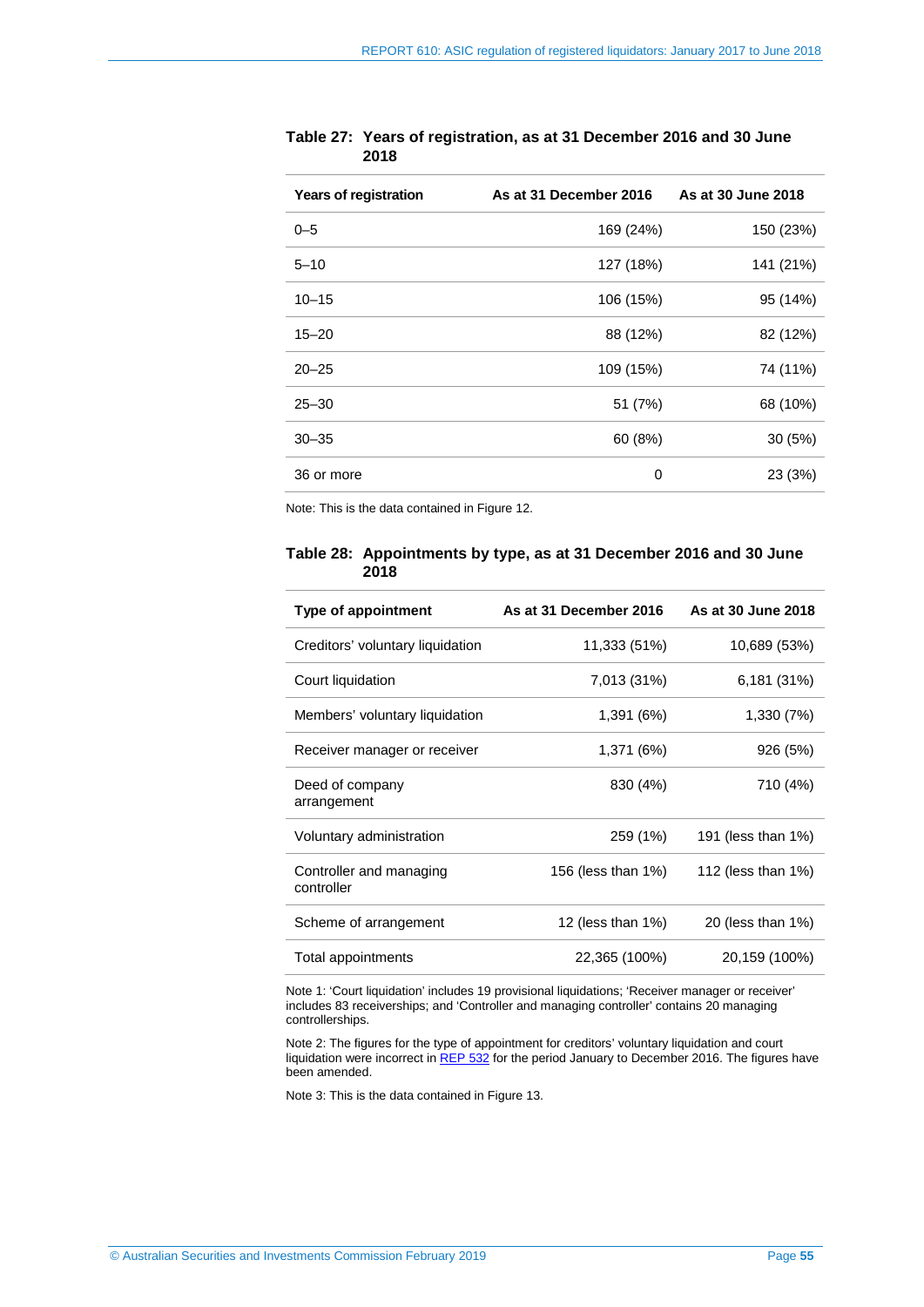# <span id="page-55-0"></span>**Key terms**

| Term                                     | <b>Meaning in this document</b>                                                                                                                                      |
|------------------------------------------|----------------------------------------------------------------------------------------------------------------------------------------------------------------------|
| AA Fund                                  | <b>Assetless Administration Fund</b>                                                                                                                                 |
| AAT                                      | Administrative Appeals Tribunal                                                                                                                                      |
| AFSA                                     | Australian Financial Security Authority                                                                                                                              |
| amicus curiae                            | Friend of the court                                                                                                                                                  |
| ARITA                                    | Australian Restructuring Insolvency and Turnaround<br>Association (known as the Insolvency Practitioners<br>Association of Australia until the end of December 2013) |
| ASIC                                     | Australian Securities and Investments Commission                                                                                                                     |
| <b>ASIC Act</b>                          | Australian Securities and Investments Commission Act<br>2001                                                                                                         |
| ATO                                      | <b>Australian Taxation Office</b>                                                                                                                                    |
| CA ANZ                                   | Chartered Accountants Australia and New Zealand                                                                                                                      |
| CADB                                     | Companies Auditors Disciplinary Board, formerly known<br>as the Companies Auditors and Liquidators Disciplinary<br>Board (CALDB)                                     |
| committee                                | A committee convened under s20-10, 20-45, 40-45 or 40-<br>75 of Sch 2                                                                                                |
| controller                               | Has the meaning given in s9 of the Corporations Act                                                                                                                  |
| <b>Corporations Act</b>                  | Corporations Act 2001, including regulations made for the<br>purposes of that Act                                                                                    |
| Corporations<br>Regulations              | <b>Corporations Regulations 2001</b>                                                                                                                                 |
| court enforceable<br>undertaking         | Undertakings under s93AA of the ASIC Act                                                                                                                             |
| declaration of<br>indemnities            | Has the meaning given in s9 of the Corporations Act                                                                                                                  |
| declaration of<br>relevant relationships | Has the meaning given in s60 of the Corporations Act                                                                                                                 |
| deed administrator                       | An administrator of a deed of company arrangement                                                                                                                    |
| direction to remedy<br>lodgement         | An ASIC-issued direction to comply under s40-5 of Sch 2                                                                                                              |
| disciplinary<br>committee                | A committee convened to hear registered liquidator<br>conduct matters                                                                                                |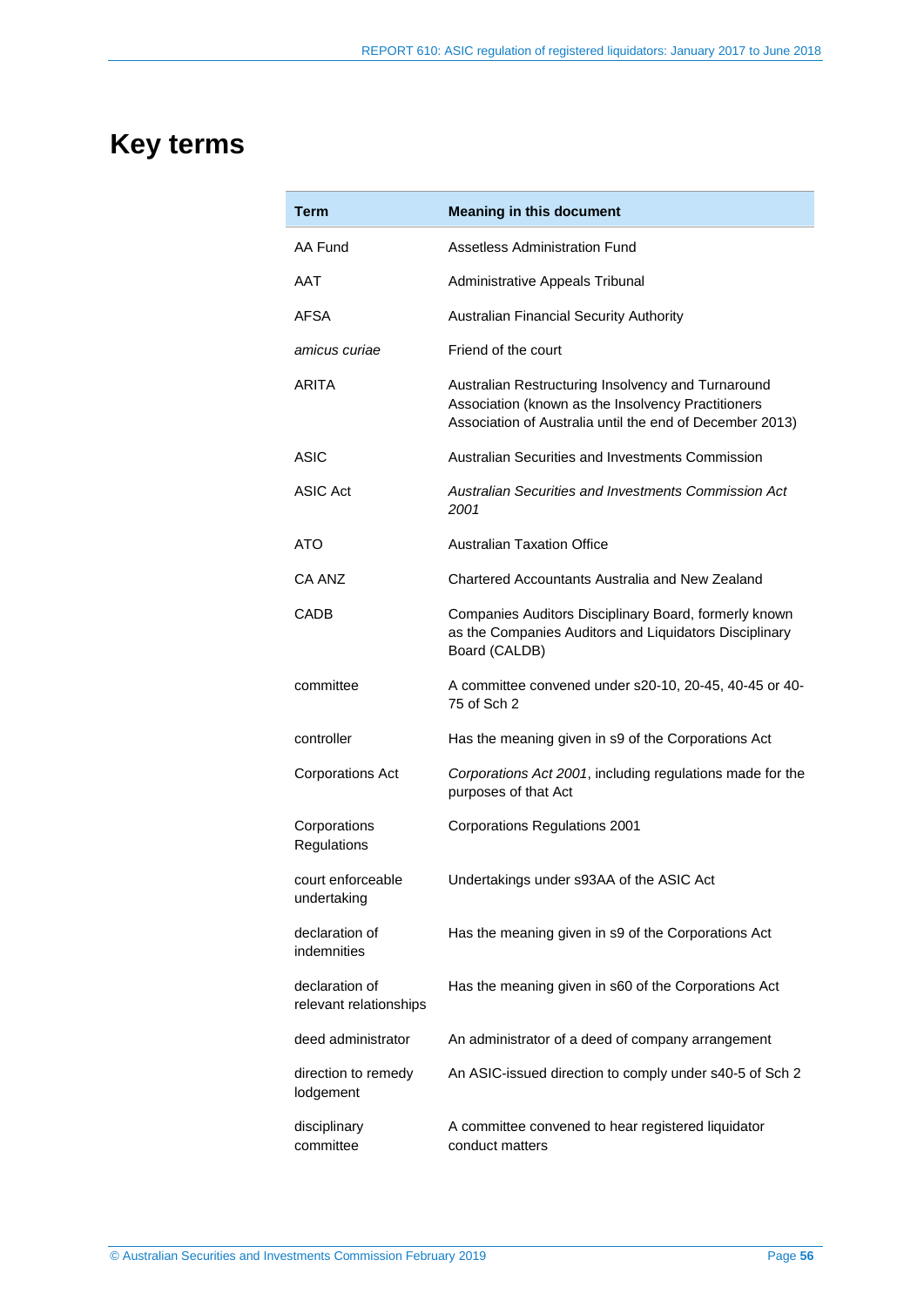| Term                         | <b>Meaning in this document</b>                                                                                                                                                                                                                                                                                               |
|------------------------------|-------------------------------------------------------------------------------------------------------------------------------------------------------------------------------------------------------------------------------------------------------------------------------------------------------------------------------|
| enforcement action           | Criminal, civil or administrative action against a registered<br>liquidator (e.g. through an application to a committee<br>under s40-50 of Sch 2), or where the parties reach a<br>negotiated outcome (e.g. where ASIC accepts a court<br>enforceable undertaking)                                                            |
| external<br>administration   | The corporate insolvency that the external administrator<br>has been appointed to administer; including liquidation,<br>controller appointments, voluntary administration or a<br>deed of company arrangement                                                                                                                 |
| external administrator       | A liquidator, controller, voluntary administrator or<br>administrator of a deed of company arrangement                                                                                                                                                                                                                        |
| <b>FEG</b>                   | <b>Fair Entitlements Guarantee</b>                                                                                                                                                                                                                                                                                            |
| Form EX02 (for<br>example)   | An ASIC form (in this example numbered EX02)                                                                                                                                                                                                                                                                                  |
| formal investigation         | A formal investigation under s13(3) of the ASIC Act                                                                                                                                                                                                                                                                           |
| GST                          | Goods and services tax                                                                                                                                                                                                                                                                                                        |
| INFO 151 (for<br>example)    | An ASIC information sheet (in this example numbered<br>151)                                                                                                                                                                                                                                                                   |
| Insolvency Law<br>Reform Act | Insolvency Law Reform Act 2016 and related legislation                                                                                                                                                                                                                                                                        |
| insolvency<br>practitioner   | A generic term to describe registered liquidators generally,<br>regardless of whether they have been appointed to one or<br>more specific external administrations                                                                                                                                                            |
| liquidator                   | An insolvency practitioner appointed under Ch 5 of the<br>Corporations Act to wind up the affairs and distribute the<br>property of a body corporate                                                                                                                                                                          |
| negotiated resolution        | Negotiated alternatives to other enforcement remedies<br>where these can achieve an effective regulatory outcome,<br>such as an improved compliance program or a better<br>(e.g. quicker) outcome: see INFO 151                                                                                                               |
| official liquidator          | A person registered by ASIC under s1283 of the<br>Corporations Act prior to 1 March 2017                                                                                                                                                                                                                                      |
|                              | Note: From 1 March 2017, the Insolvency Law Reform Act<br>removed the 'official liquidator' designation.                                                                                                                                                                                                                      |
| PNW project                  | Published notices website and non-lodgement project                                                                                                                                                                                                                                                                           |
| <b>Practice Rules</b>        | Insolvency Practice Rules (Corporations) 2016                                                                                                                                                                                                                                                                                 |
| proactive practice<br>review | A review of a registered liquidator's whole practice,<br>including systems and procedures, and a detailed review<br>of multiple external administration appointments. The aim<br>is to assess whether the registered liquidator is<br>adequately and properly performing their duties and<br>generally complying with the law |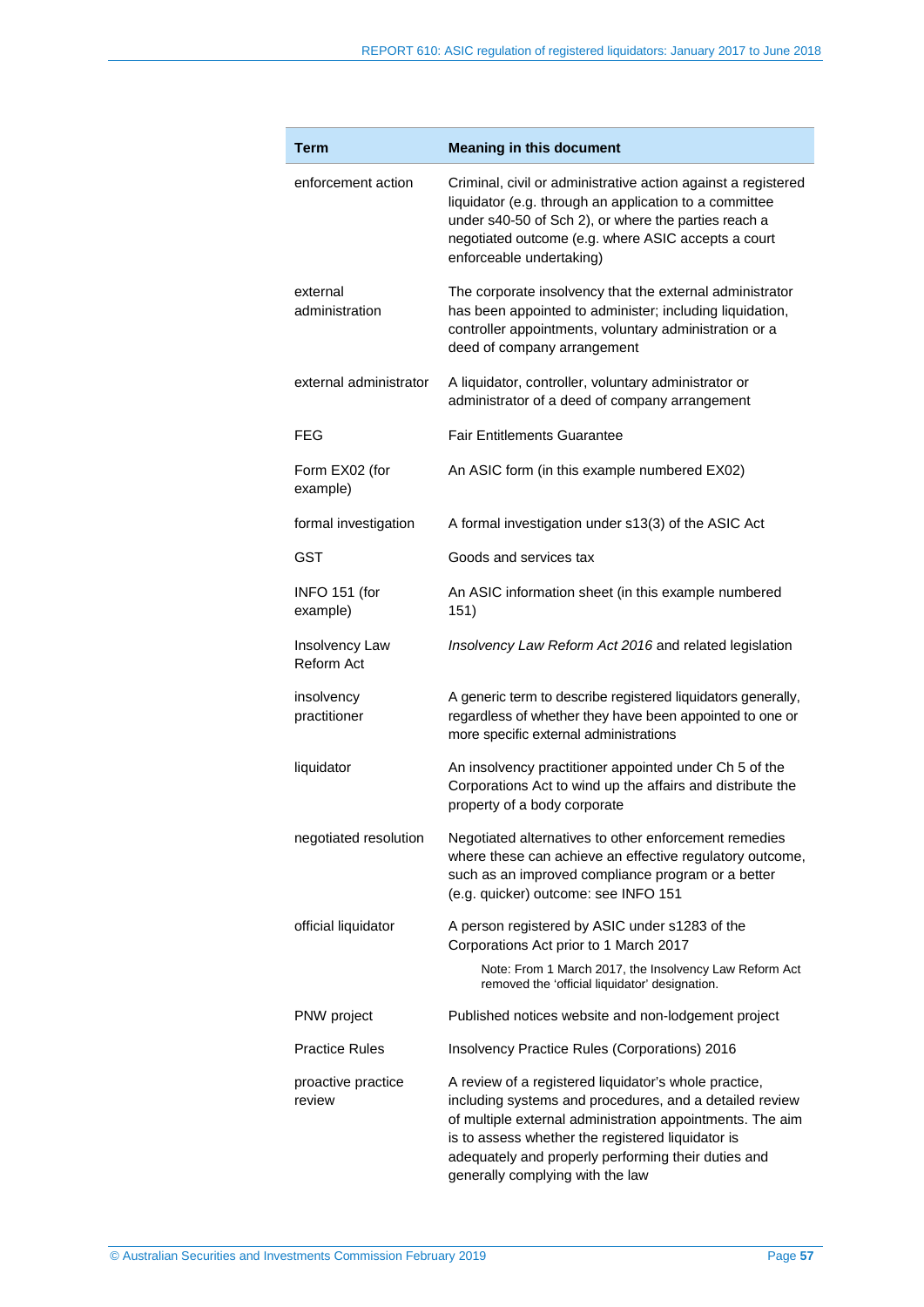| Term                            | <b>Meaning in this document</b>                                                                                                                                                                                                             |
|---------------------------------|---------------------------------------------------------------------------------------------------------------------------------------------------------------------------------------------------------------------------------------------|
| proactive transaction<br>review | A surveillance activity targeting specific external<br>administrations that appear to exhibit risk criteria<br>suggesting, for example, potential illegal phoenix activity,<br>possible director misconduct and/or independence<br>concerns |
| receiver                        | An insolvency practitioner appointed under an instrument<br>or by the court to take control of some or all of the<br>property of a body corporate                                                                                           |
| registered liquidator           | A person registered by ASIC under s20-30 of Sch 2                                                                                                                                                                                           |
|                                 | Note: Before the introduction of amendments in the<br>Insolvency Law Reform Act on 1 March 2017, registered<br>liquidators were registered under s1282(2) of the<br>Corporations Act.                                                       |
| registration<br>committee       | A committee convened to consider an individual's<br>application to be registered as a liquidator                                                                                                                                            |
| remuneration                    | Remuneration paid to the external administrator for<br>services rendered in conducting an external administration                                                                                                                           |
| remuneration report             | A report prepared in accordance with rules 70-45 and<br>70-50 of the Practice Rules                                                                                                                                                         |
|                                 | Note: Before the introduction of amendments in the<br>Insolvency Law Reform Act on 1 September 2017,<br>remuneration reports were prepared in accordance with<br>s449E(5)-(7), 473(11)-(12) or 499(6)-(7) of the<br>Corporations Act.       |
| <b>REP 573 (for</b><br>example) | An ASIC report (in this example numbered 573)                                                                                                                                                                                               |
| reporting period                | The 18 months between 1 January 2017 to 30 June 2018:<br>see paragraphs 20-21 for more information                                                                                                                                          |
| RG 258 (for example)            | An ASIC regulatory guide (in this example numbered 258)                                                                                                                                                                                     |
| s9 (for example)                | A section of the Corporations Act (in this example<br>numbered 9)                                                                                                                                                                           |
| Sch <sub>2</sub>                | Schedule 2 to the Corporations Act, titled Insolvency<br>Practice Schedule (Corporations)                                                                                                                                                   |
| show-cause notice               | A notice issued by ASIC under s40-40 of Sch 2                                                                                                                                                                                               |
| surveillance                    | Transaction reviews, proactive transaction reviews,<br>proactive practice reviews and industry-wide compliance<br>projects                                                                                                                  |
| transaction review              | A review of the conduct of a registered liquidator in<br>relation to a specific transaction or external administration                                                                                                                      |
| voluntary<br>administrator      | An administrator of a company but not a deed of company<br>arrangement                                                                                                                                                                      |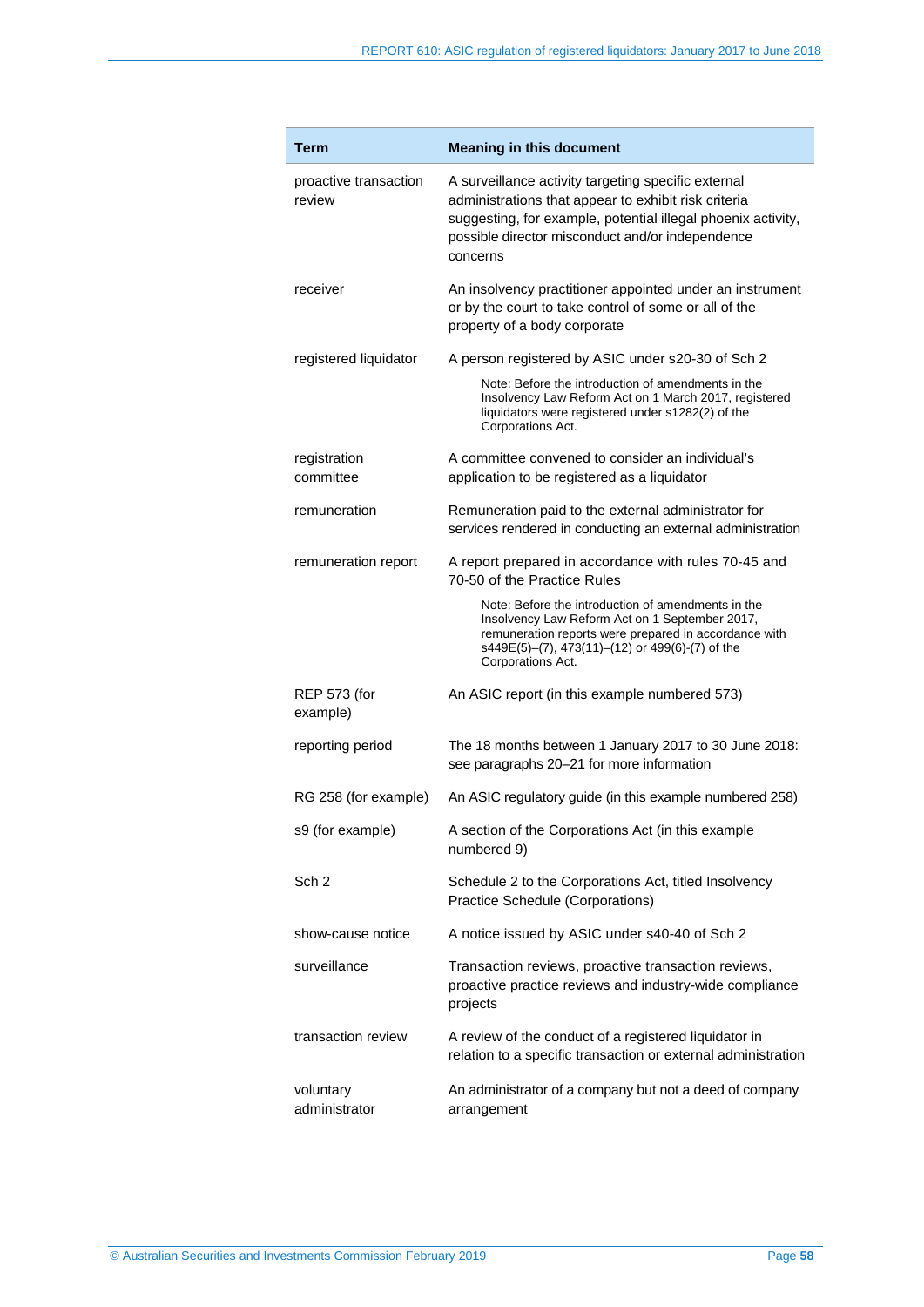# <span id="page-58-0"></span>**Related information**

## **Headnotes**

alleged misconduct, compliance projects, education, enforcement outcomes, engaging with industry and stakeholders, external administration, guidance, insolvency practitioners, policy advice, registered liquidators, surveillance

## **Regulatory guides**

See [Table 14](#page-47-2) in Appendix 1 of this report

## **Legislation**

ASIC Act, s13(3) and 93AA

Corporations Act, Pts 5.3A–5.9, s206F, 439A, 489EA, 536, 1290A, 1291, 1330; Sch 2, Div 40, s20-30, 40-15, 40–20(1), 40-50 and 40-111

Corporations Regulations

Insolvency Law Reform Act

Practice Rules

## **Cases**

*Australian Executor Trustee Ltd v Provident Capital Ltd* [2018] FCA 439

*Korda, in the matter of Ten Network Holdings Ltd (Administrators Appointed) (Receivers and Managers Appointed)* [2017] FCA 914

*Templeton v Australian Securities and Investments Commission* [2015] FCAFC 137

*Sanderson as Liquidator of Sakr Nominees Pty Ltd (in liquidation) v Sakr* [2017] NSWCA 38

#### **Reports**

[REP 573](https://asic.gov.au/regulatory-resources/find-a-document/reports/rep-573-registered-liquidators-compliance-with-lodgement-and-publication-requirements/) *Registered liquidators' compliance with lodgement and publication requirements*

[REP 596](https://asic.gov.au/regulatory-resources/find-a-document/reports/rep-596-insolvency-statistics-external-administrators-reports-july-2017-to-june-2018/) *Insolvency statistics: External administrators' reports (July 2017 to June 2018)* 

See also p. 2 of this report

### **Media releases**

[17-007MR](https://asic.gov.au/about-asic/news-centre/find-a-media-release/2017-releases/17-007mr-vu-for-victorian-liquidator-after-failure-to-discharge-duties/) *VU for Victorian liquidator after failure to discharge duties*

[17-014MR](https://asic.gov.au/about-asic/news-centre/find-a-media-release/2017-releases/17-014mr-asic-requests-inquiry-into-conduct-of-sydney-liquidators/) *ASIC requests inquiry into conduct of Sydney liquidators*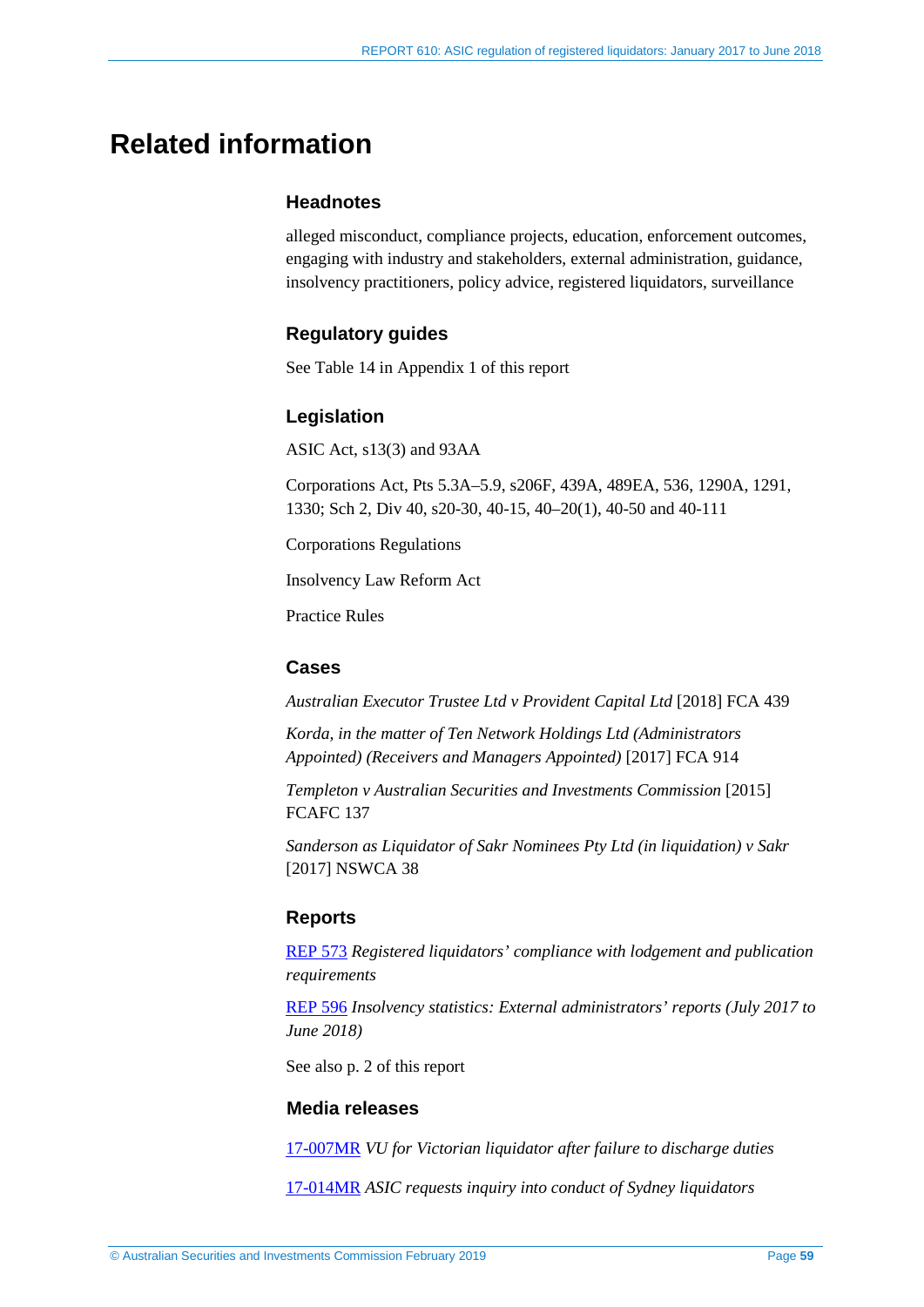[17-029MR](https://asic.gov.au/about-asic/news-centre/find-a-media-release/2017-releases/17-029mr-former-liquidator-convicted-of-dishonestly-using-his-position/) *Former liquidator convicted of dishonestly using his position*

[17-211MR](https://asic.gov.au/about-asic/news-centre/find-a-media-release/2017-releases/17-211mr-asic-accepts-victorian-liquidators-cancellation/) *ASIC accepts Victorian liquidator's cancellation*

[17-351MR](https://asic.gov.au/about-asic/news-centre/find-a-media-release/2017-releases/17-351mr-asic-accepts-voluntary-undertakings-from-three-liquidators/) *ASIC accepts voluntary undertakings from three liquidators*

[18-116MR](https://asic.gov.au/about-asic/news-centre/find-a-media-release/2018-releases/18-116mr-aat-affirms-decision-to-cancel-registration-of-nsw-liquidator/) *AAT affirms decision to cancel registration of NSW liquidator*

[18-181MR](https://asic.gov.au/about-asic/news-centre/find-a-media-release/2018-releases/18-181mr-asic-cancels-cairns-liquidator-s-registration/) *ASIC cancels Cairns liquidator's registration*

#### **ASIC forms**

[Form 530](https://asic.gov.au/regulatory-resources/forms/forms-folder/530-copy-of-administrators-report-statement-and-notice-of-s439a-meeting/) *Copy of administrators report, statement and notice of s439A meeting* 

[Form 531](https://asic.gov.au/regulatory-resources/forms/forms-folder/531-copy-of-declaration-of-relevant-relationships-andor-declaration-of-indemnities/) *Copy of declaration of relevant relationships and/or declaration of indemnities* 

[Form 5022](https://asic.gov.au/regulatory-resources/forms/forms-folder/5022-outcome-of-proposal-to-creditors-or-contributories/) *Outcome of proposal to creditors or contributories* 

[Form 5601](https://asic.gov.au/regulatory-resources/forms/forms-folder/5601-statutory-report-by-a-liquidator-to-creditors/) *Statutory report by liquidator to creditors* 

[Form 5602](https://asic.gov.au/regulatory-resources/forms/forms-folder/5602-annual-administration-return/) *Annual Administration Return* 

[Form 5603](https://asic.gov.au/regulatory-resources/forms/forms-folder/5603-end-of-administration-return/) *End of Administration Return* 

[Form 5604](https://asic.gov.au/regulatory-resources/forms/forms-folder/5604-information-about-the-companys-affairs-sent-to-creditors/) *Information about the company's affairs sent to creditors* 

[Form EX02](https://asic.gov.au/regulatory-resources/forms/forms-folder/ex02-assetless-administration-funding-request-s206f-director-banning/) *Assetless administration funding request (s206F—Director banning)*

[Form EX03](https://asic.gov.au/regulatory-resources/forms/forms-folder/ex03-assetless-administration-funding-request-matters-other-than-section-206f-director-banning/) *Assetless administration funding request (matters other than s206F—Director banning)*

## **Information sheets**

See [Table 15](#page-47-3) in Appendix 1 of this report.

#### **Other ASIC documents**

*[ASIC annual report 2016–17](https://asic.gov.au/about-asic/corporate-publications/asic-annual-reports/#ar17)* 

*[ASIC annual report 2017–18](https://asic.gov.au/about-asic/corporate-publications/asic-annual-reports/#ar18)*

*[ASIC's corporate plan 2016–17 to 2019–20](https://asic.gov.au/about-asic/what-we-do/our-role/asics-corporate-plan-2016-2017-to-2019-2020/)*

*[ASIC's corporate plan 2017-18 to 2020-21](https://asic.gov.au/about-asic/what-we-do/our-role/asics-corporate-plan-2017-18-to-2020-21/)*

ASIC, 'ASIC update: Law reform, Published Notices Website, cyber resilience, and more', article, Australian Insolvency Journal

ASIC, 'ASIC update: ASIC's Corporate Plan', article, Australian Insolvency Journal